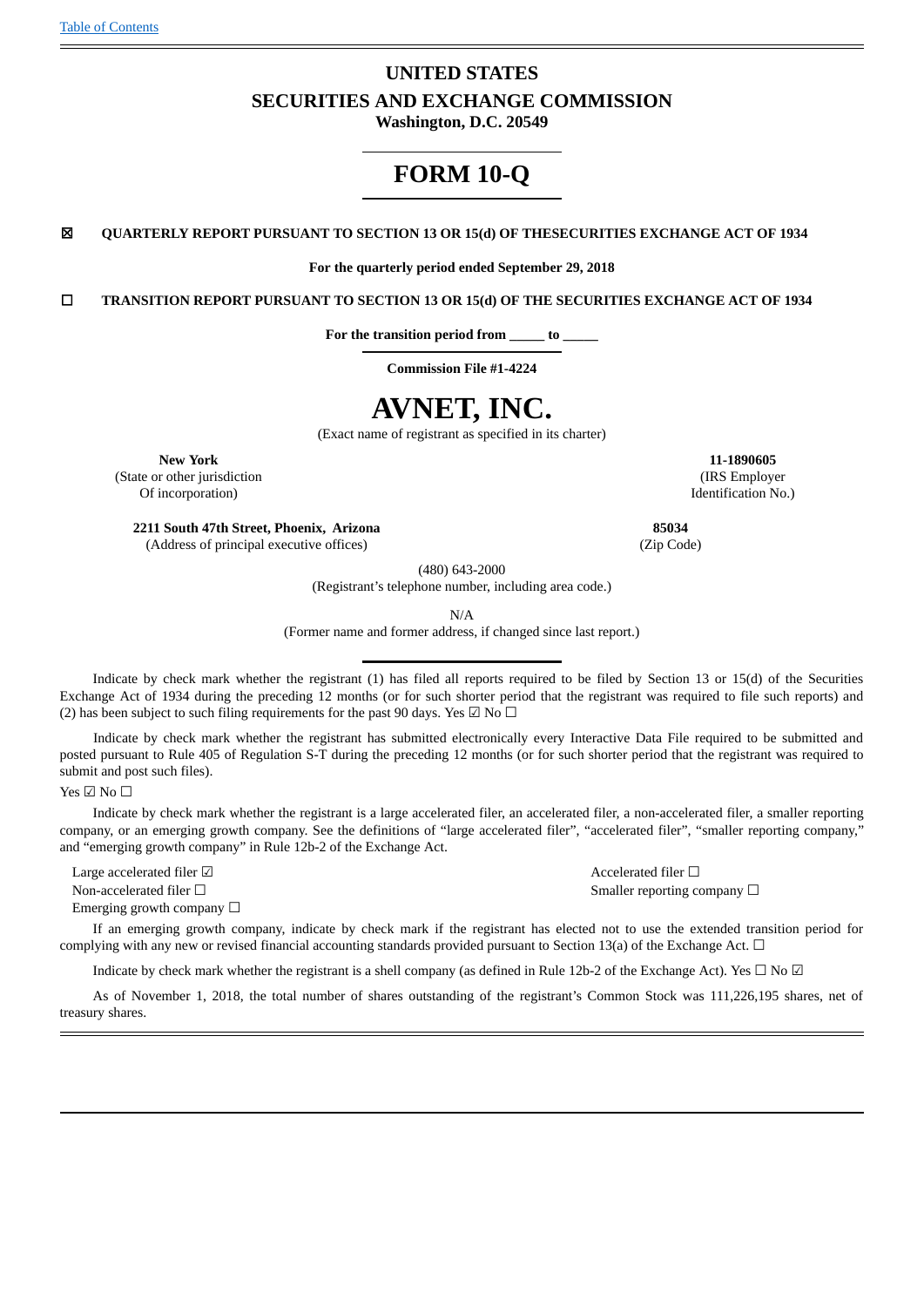# **AVNET, INC. AND SUBSIDIARIES INDEX**

**Page No.**

# PART I. FINANCIAL [INFORMATION](#page-2-0)

<span id="page-1-0"></span>

| <b>Item 1. Financial Statements</b>                                                                                              |                |
|----------------------------------------------------------------------------------------------------------------------------------|----------------|
| Consolidated Balance Sheets at September 29, 2018 and June 30, 2018                                                              | 2              |
| Consolidated Statements of Operations for the first quarters ended September 29, 2018 and September 30,<br>2017                  | 3              |
| Consolidated Statements of Comprehensive Income for the first quarters ended September 29, 2018 and<br><b>September 30, 2017</b> | $\overline{4}$ |
| Consolidated Statements of Cash Flows for the first quarters ended September 29, 2018 and September 30,<br>2017                  | 5              |
| <b>Notes to Consolidated Financial Statements</b>                                                                                | 6              |
| <u>Item 2. Management's Discussion and Analysis of Financial Condition and Results of Operations</u>                             | 20             |
| Item 3. Quantitative and Qualitative Disclosures About Market Risk                                                               | 26             |
| <b>Item 4. Controls and Procedures</b>                                                                                           | 27             |
| PART II. OTHER INFORMATION                                                                                                       | 27             |
| Item 1. Legal Proceedings                                                                                                        | 27             |
| Item 1A. Risk Factors                                                                                                            | 28             |
| Item 2. Unregistered Sales of Equity Securities and Use of Proceeds                                                              | 29             |
| Item 6. Exhibits                                                                                                                 | 30             |
| <b>Signature Page</b>                                                                                                            | 31             |
|                                                                                                                                  |                |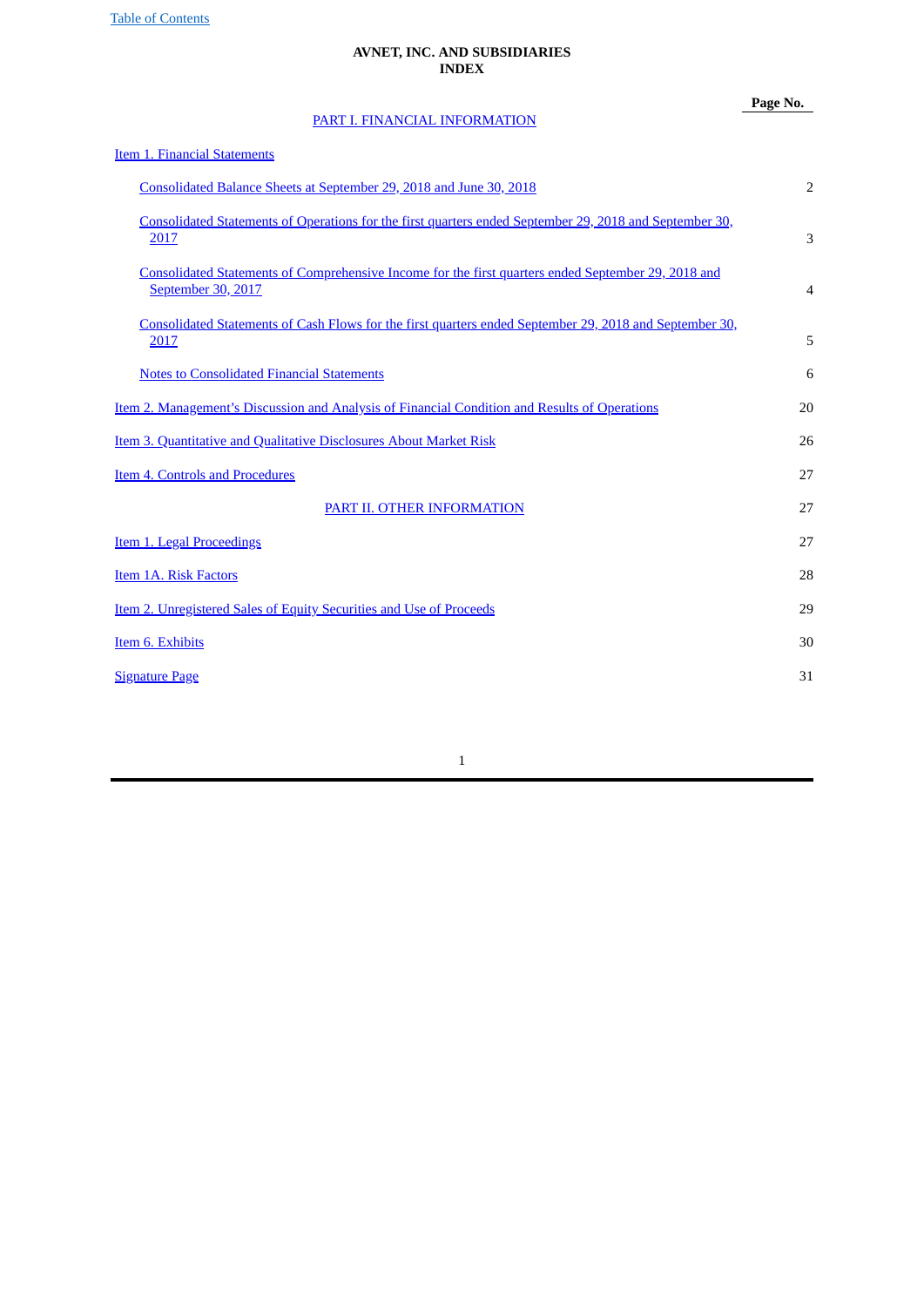# <span id="page-2-2"></span><span id="page-2-0"></span>**PART I**

# **FINANCIAL INFORMATION**

**Item 1.** *Financial Statements*

# <span id="page-2-1"></span>**AVNET, INC. AND SUBSIDIARIES CONSOLIDATED BALANCE SHEETS (Unaudited)**

|                                                                                   |                          | September 29,<br>2018 |                | <b>June 30,</b><br>2018 |
|-----------------------------------------------------------------------------------|--------------------------|-----------------------|----------------|-------------------------|
|                                                                                   | (Thousands, except share |                       |                |                         |
|                                                                                   |                          | amounts)              |                |                         |
| <b>ASSETS</b>                                                                     |                          |                       |                |                         |
| Current assets:                                                                   |                          |                       |                |                         |
| Cash and cash equivalents                                                         | \$                       | 365,852               | $\mathbb{S}$   | 621,125                 |
| Receivables, less allowances of \$49,645 and \$48,959, respectively               |                          | 3,682,512             |                | 3,641,139               |
| Inventories                                                                       |                          | 3,395,194             |                | 3,141,822               |
| Prepaid and other current assets                                                  |                          | 114,432               |                | 206,513                 |
| Total current assets                                                              |                          | 7,557,990             |                | 7,610,599               |
| Property, plant and equipment, net                                                |                          | 525,873               |                | 522,909                 |
| Goodwill                                                                          |                          | 982,306               |                | 980,872                 |
| Intangible assets, net                                                            |                          | 199,379               |                | 219,913                 |
| Other assets                                                                      |                          | 188,226               |                | 262,552                 |
| <b>Total assets</b>                                                               | \$                       | 9,453,774             |                | \$9,596,845             |
| <b>LIABILITIES AND SHAREHOLDERS' EQUITY</b>                                       |                          |                       |                |                         |
| Current liabilities:                                                              |                          |                       |                |                         |
| Short-term debt                                                                   | \$                       | 10,626                | $\mathfrak{S}$ | 165,380                 |
| Accounts payable                                                                  |                          | 2,352,771             |                | 2,269,478               |
| Accrued expenses and other                                                        |                          | 501,435               |                | 534,603                 |
| Total current liabilities                                                         |                          | 2,864,832             |                | 2,969,461               |
| Long-term debt                                                                    |                          | 1,554,722             |                | 1,489,219               |
| Other liabilities                                                                 |                          | 413,147               |                | 453,084                 |
| <b>Total liabilities</b>                                                          |                          | 4,832,701             |                | 4,911,764               |
| Commitments and contingencies (Note 7)                                            |                          |                       |                |                         |
| Shareholders' equity:                                                             |                          |                       |                |                         |
| Common stock \$1.00 par; authorized 300,000,000 shares; issued 113,030,625 shares |                          |                       |                |                         |
| and 115,825,062 shares, respectively                                              |                          | 113,031               |                | 115,825                 |
| Additional paid-in capital                                                        |                          | 1,554,564             |                | 1,528,713               |
| Retained earnings                                                                 |                          | 3,139,272             |                | 3,235,894               |
| Accumulated other comprehensive loss                                              |                          | (185, 794)            |                | (195, 351)              |
| Total shareholders' equity                                                        |                          | 4,621,073             |                | 4,685,081               |
| Total liabilities and shareholders' equity                                        | \$                       | 9,453,774             |                | \$9,596,845             |
|                                                                                   |                          |                       |                |                         |

See notes to consolidated financial statements.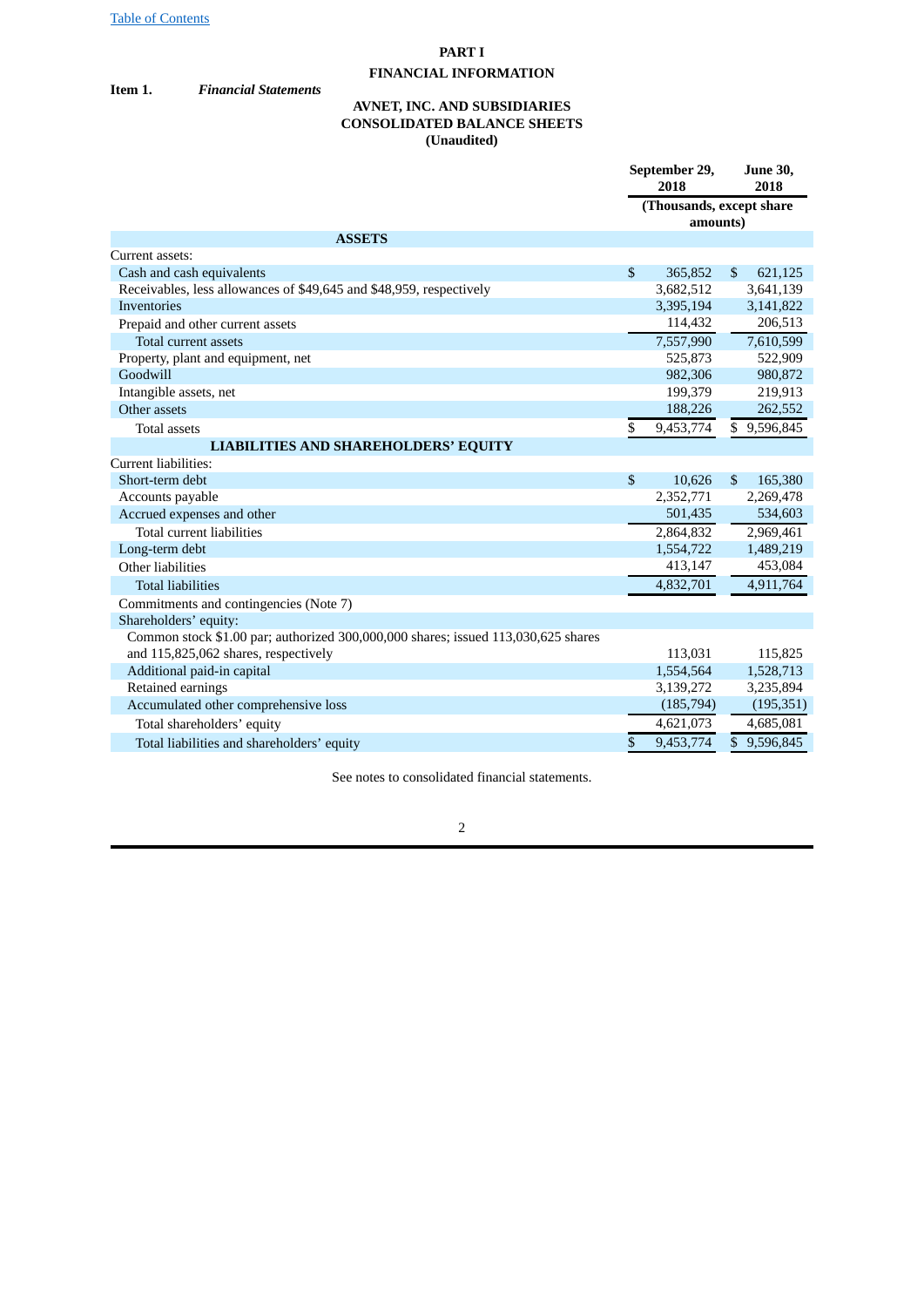# <span id="page-3-0"></span>**AVNET, INC. AND SUBSIDIARIES CONSOLIDATED STATEMENTS OF OPERATIONS (Unaudited)**

|                                                 |               | <b>First Quarters Ended</b>           |        |           |  |  |
|-------------------------------------------------|---------------|---------------------------------------|--------|-----------|--|--|
|                                                 |               | September 29,<br>2018                 |        |           |  |  |
|                                                 |               | (Thousands, except per share amounts) |        |           |  |  |
| <b>Sales</b>                                    | $\mathbb{S}$  | 5,089,879                             | \$     | 4,660,943 |  |  |
| Cost of sales                                   |               | 4,453,129                             |        | 4,048,388 |  |  |
| Gross profit                                    |               | 636,750                               |        | 612,555   |  |  |
| Selling, general and administrative expenses    |               | 475,146                               |        | 501,593   |  |  |
| Restructuring, integration and other expenses   |               | 14,788                                |        | 46,394    |  |  |
| Operating income                                |               | 146,816                               |        | 64,568    |  |  |
| Other income (expense), net                     |               | (1,892)                               |        | 18,921    |  |  |
| Interest and other financing expenses, net      |               | (30,093)                              |        | (22, 015) |  |  |
| Income from continuing operations before taxes  |               | 114,831                               |        | 61,474    |  |  |
| Income tax expense                              |               | 31,302                                | 3,292  |           |  |  |
| Income from continuing operations, net of tax   |               | 83,529                                | 58,182 |           |  |  |
| Income from discontinued operations, net of tax |               | 195                                   | 121    |           |  |  |
| Net income                                      |               | 83,724                                |        | 58,303    |  |  |
| Earnings per share - basic:                     |               |                                       |        |           |  |  |
| Continuing operations                           | \$            | 0.73                                  | \$     | 0.48      |  |  |
| <b>Discontinued operations</b>                  |               | 0.00                                  |        | 0.00      |  |  |
| Net income per share basic                      |               | 0.73                                  |        | 0.48      |  |  |
| Earnings per share - diluted:                   |               |                                       |        |           |  |  |
| Continuing operations                           | $\mathbf{\$}$ | 0.72                                  | \$     | 0.47      |  |  |
| Discontinued operations                         |               | 0.00                                  |        | 0.00      |  |  |
| Net income per share diluted                    |               | 0.72                                  |        | 0.47      |  |  |
| Shares used to compute earnings per share:      |               |                                       |        |           |  |  |
| <b>Basic</b>                                    |               | 115,260                               |        | 122,685   |  |  |
| <b>Diluted</b>                                  |               | 116,471                               |        | 123,984   |  |  |
| Cash dividends paid per common share            | \$            | 0.18                                  |        |           |  |  |

See notes to consolidated financial statements.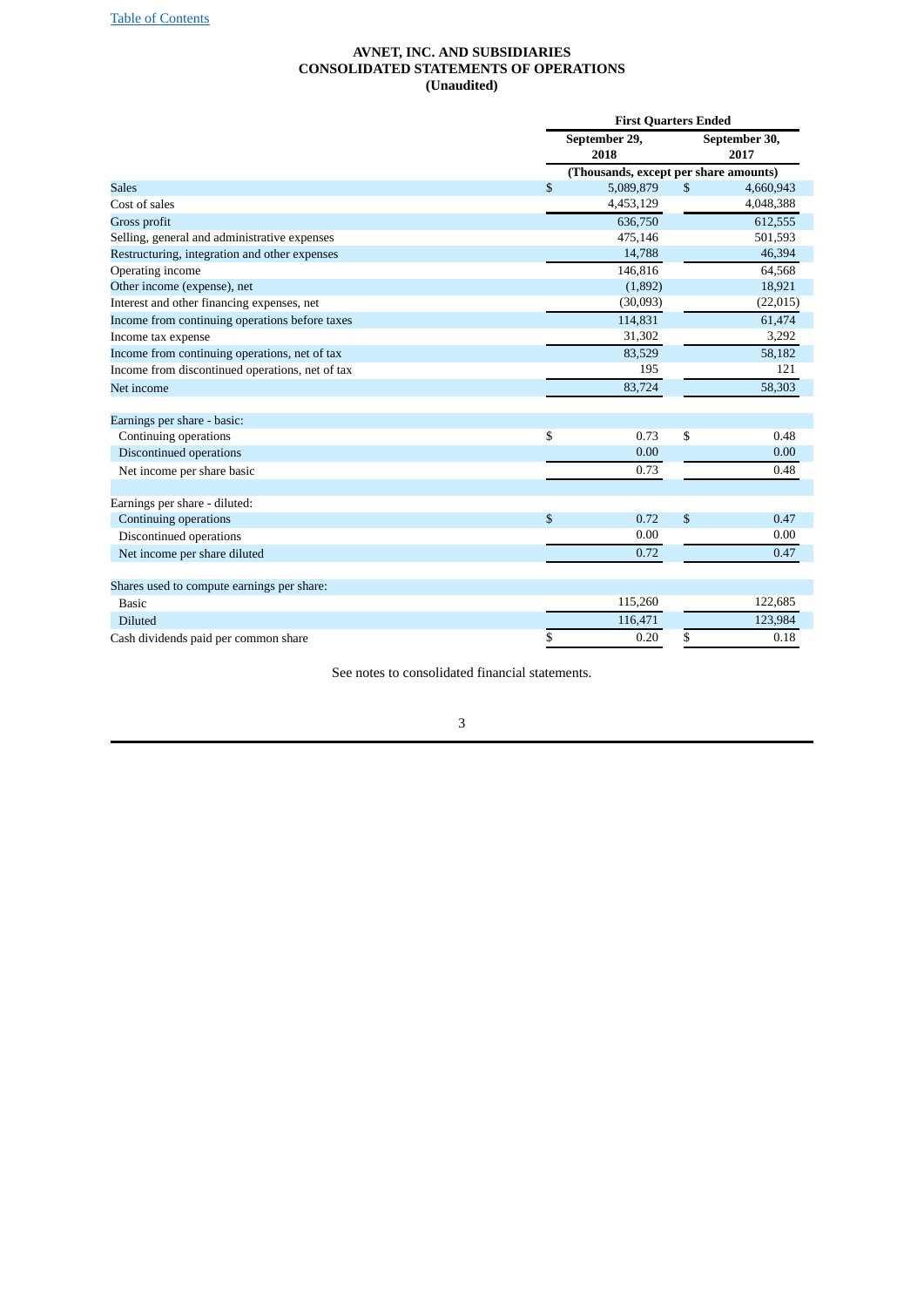# <span id="page-4-0"></span>**AVNET, INC. AND SUBSIDIARIES CONSOLIDATED STATEMENTS OF COMPREHENSIVE INCOME (Unaudited)**

|                                         |                       | <b>First Quarters Ended</b> |    |                       |  |  |
|-----------------------------------------|-----------------------|-----------------------------|----|-----------------------|--|--|
|                                         | September 29,<br>2018 |                             |    | September 30,<br>2017 |  |  |
|                                         |                       | (Thousands)                 |    |                       |  |  |
| Net income                              | \$                    | 83,724                      | \$ | 58,303                |  |  |
| Other comprehensive income, net of tax: |                       |                             |    |                       |  |  |
| Foreign currency translation and other  |                       | 8,801                       |    | 88,843                |  |  |
| Pension adjustments, net                |                       | 756                         |    | 939                   |  |  |
| Total comprehensive income              |                       | 93,281                      |    | 148,085               |  |  |

See notes to consolidated financial statements.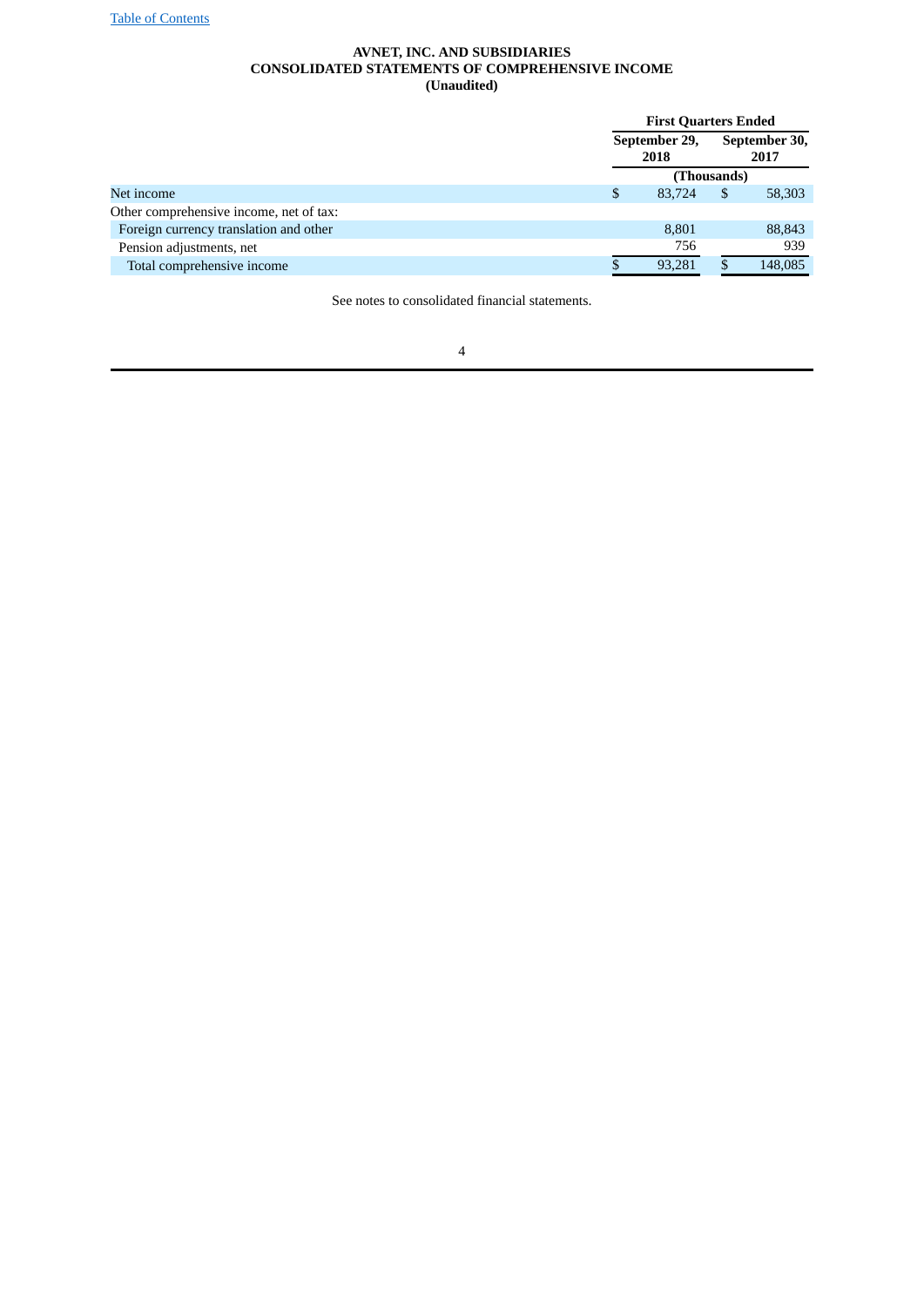# <span id="page-5-0"></span>**AVNET, INC. AND SUBSIDIARIES CONSOLIDATED STATEMENTS OF CASH FLOWS (Unaudited)**

| September 29,<br>September 30,<br>2017<br>2018<br>(Thousands)<br>Cash flows from operating activities:<br>\$<br>58,303<br>Net income<br>83,724<br>S<br>195<br>121<br>Less: Income from discontinued operations, net of tax<br>83,529<br>Income from continuing operations<br>58,182<br>Non-cash and other reconciling items:<br>Depreciation<br>25,389<br>38,263<br>Amortization<br>20,810<br>25,506<br>Deferred income taxes<br>36,830<br>(23, 436)<br>8,609<br>Stock-based compensation<br>9,044<br>14,994<br>4,902<br>Other, net<br>Changes in (net of effects from businesses acquired and divested):<br>Receivables<br>(19,292)<br>(32, 409)<br>Inventories<br>(269, 649)<br>(266,998)<br>95,119<br>37,252<br>Accounts payable<br>22,140<br>(81,753)<br>Accrued expenses and other, net<br>(84, 979)<br>(127, 989)<br>Net cash flows used for operating activities - continuing operations<br>Net cash flows used for operating activities - discontinued operations<br>(84, 979)<br>(127, 989)<br>Net cash flows used for operating activities<br>Cash flows from financing activities:<br>Borrowings (repayments) under accounts receivable securitization, net<br>(40,000)<br>28,000<br>Repayments under senior unsecured credit facility, net<br>(50, 330)<br>(92, 471)<br>Repayments under bank credit facilities and other debt, net<br>(24, 888)<br>(1,217)<br>Repurchases of common stock<br>(68, 113)<br>(149,094)<br>Dividends paid on common stock<br>(22, 932)<br>(22, 012)<br>17,328<br>(579)<br>Other, net<br>(246, 245)<br>(180,063)<br>Net cash flows used for financing activities - continuing operations<br>Net cash flows used for financing activities - discontinued operations<br>(246, 245)<br>(180,063)<br>Net cash flows used for financing activities<br>Cash flows from investing activities:<br>Purchases of property, plant and equipment<br>(41,007)<br>(26, 659)<br>Acquisitions of businesses, net of cash acquired<br>(14, 661)<br>65<br>1,211<br>Other, net<br>(40, 942)<br>(40, 109)<br>Net cash flows used for investing activities - continuing operations<br>45,391<br>120,000<br>Net cash flows provided by investing activities - discontinued operations<br>79,058<br>5,282<br>Net cash flows provided by investing activities<br>Effect of currency exchange rate changes on cash and cash equivalents<br>(3,107)<br>6,065<br>Cash and cash equivalents:<br>decrease<br>(255, 273)<br>(296, 705)<br>621,125<br>836,384<br>at beginning of period<br>$\mathbb{S}$<br>539,679<br>\$<br>365,852<br>- at end of period |  | <b>Three Months Ended</b> |  |  |  |
|--------------------------------------------------------------------------------------------------------------------------------------------------------------------------------------------------------------------------------------------------------------------------------------------------------------------------------------------------------------------------------------------------------------------------------------------------------------------------------------------------------------------------------------------------------------------------------------------------------------------------------------------------------------------------------------------------------------------------------------------------------------------------------------------------------------------------------------------------------------------------------------------------------------------------------------------------------------------------------------------------------------------------------------------------------------------------------------------------------------------------------------------------------------------------------------------------------------------------------------------------------------------------------------------------------------------------------------------------------------------------------------------------------------------------------------------------------------------------------------------------------------------------------------------------------------------------------------------------------------------------------------------------------------------------------------------------------------------------------------------------------------------------------------------------------------------------------------------------------------------------------------------------------------------------------------------------------------------------------------------------------------------------------------------------------------------------------------------------------------------------------------------------------------------------------------------------------------------------------------------------------------------------------------------------------------------------------------------------------------------------------------------------------------------------------------------------------------------------------------------------------------------------------------------------------------------|--|---------------------------|--|--|--|
|                                                                                                                                                                                                                                                                                                                                                                                                                                                                                                                                                                                                                                                                                                                                                                                                                                                                                                                                                                                                                                                                                                                                                                                                                                                                                                                                                                                                                                                                                                                                                                                                                                                                                                                                                                                                                                                                                                                                                                                                                                                                                                                                                                                                                                                                                                                                                                                                                                                                                                                                                                    |  |                           |  |  |  |
|                                                                                                                                                                                                                                                                                                                                                                                                                                                                                                                                                                                                                                                                                                                                                                                                                                                                                                                                                                                                                                                                                                                                                                                                                                                                                                                                                                                                                                                                                                                                                                                                                                                                                                                                                                                                                                                                                                                                                                                                                                                                                                                                                                                                                                                                                                                                                                                                                                                                                                                                                                    |  |                           |  |  |  |
|                                                                                                                                                                                                                                                                                                                                                                                                                                                                                                                                                                                                                                                                                                                                                                                                                                                                                                                                                                                                                                                                                                                                                                                                                                                                                                                                                                                                                                                                                                                                                                                                                                                                                                                                                                                                                                                                                                                                                                                                                                                                                                                                                                                                                                                                                                                                                                                                                                                                                                                                                                    |  |                           |  |  |  |
|                                                                                                                                                                                                                                                                                                                                                                                                                                                                                                                                                                                                                                                                                                                                                                                                                                                                                                                                                                                                                                                                                                                                                                                                                                                                                                                                                                                                                                                                                                                                                                                                                                                                                                                                                                                                                                                                                                                                                                                                                                                                                                                                                                                                                                                                                                                                                                                                                                                                                                                                                                    |  |                           |  |  |  |
|                                                                                                                                                                                                                                                                                                                                                                                                                                                                                                                                                                                                                                                                                                                                                                                                                                                                                                                                                                                                                                                                                                                                                                                                                                                                                                                                                                                                                                                                                                                                                                                                                                                                                                                                                                                                                                                                                                                                                                                                                                                                                                                                                                                                                                                                                                                                                                                                                                                                                                                                                                    |  |                           |  |  |  |
|                                                                                                                                                                                                                                                                                                                                                                                                                                                                                                                                                                                                                                                                                                                                                                                                                                                                                                                                                                                                                                                                                                                                                                                                                                                                                                                                                                                                                                                                                                                                                                                                                                                                                                                                                                                                                                                                                                                                                                                                                                                                                                                                                                                                                                                                                                                                                                                                                                                                                                                                                                    |  |                           |  |  |  |
|                                                                                                                                                                                                                                                                                                                                                                                                                                                                                                                                                                                                                                                                                                                                                                                                                                                                                                                                                                                                                                                                                                                                                                                                                                                                                                                                                                                                                                                                                                                                                                                                                                                                                                                                                                                                                                                                                                                                                                                                                                                                                                                                                                                                                                                                                                                                                                                                                                                                                                                                                                    |  |                           |  |  |  |
|                                                                                                                                                                                                                                                                                                                                                                                                                                                                                                                                                                                                                                                                                                                                                                                                                                                                                                                                                                                                                                                                                                                                                                                                                                                                                                                                                                                                                                                                                                                                                                                                                                                                                                                                                                                                                                                                                                                                                                                                                                                                                                                                                                                                                                                                                                                                                                                                                                                                                                                                                                    |  |                           |  |  |  |
|                                                                                                                                                                                                                                                                                                                                                                                                                                                                                                                                                                                                                                                                                                                                                                                                                                                                                                                                                                                                                                                                                                                                                                                                                                                                                                                                                                                                                                                                                                                                                                                                                                                                                                                                                                                                                                                                                                                                                                                                                                                                                                                                                                                                                                                                                                                                                                                                                                                                                                                                                                    |  |                           |  |  |  |
|                                                                                                                                                                                                                                                                                                                                                                                                                                                                                                                                                                                                                                                                                                                                                                                                                                                                                                                                                                                                                                                                                                                                                                                                                                                                                                                                                                                                                                                                                                                                                                                                                                                                                                                                                                                                                                                                                                                                                                                                                                                                                                                                                                                                                                                                                                                                                                                                                                                                                                                                                                    |  |                           |  |  |  |
|                                                                                                                                                                                                                                                                                                                                                                                                                                                                                                                                                                                                                                                                                                                                                                                                                                                                                                                                                                                                                                                                                                                                                                                                                                                                                                                                                                                                                                                                                                                                                                                                                                                                                                                                                                                                                                                                                                                                                                                                                                                                                                                                                                                                                                                                                                                                                                                                                                                                                                                                                                    |  |                           |  |  |  |
|                                                                                                                                                                                                                                                                                                                                                                                                                                                                                                                                                                                                                                                                                                                                                                                                                                                                                                                                                                                                                                                                                                                                                                                                                                                                                                                                                                                                                                                                                                                                                                                                                                                                                                                                                                                                                                                                                                                                                                                                                                                                                                                                                                                                                                                                                                                                                                                                                                                                                                                                                                    |  |                           |  |  |  |
|                                                                                                                                                                                                                                                                                                                                                                                                                                                                                                                                                                                                                                                                                                                                                                                                                                                                                                                                                                                                                                                                                                                                                                                                                                                                                                                                                                                                                                                                                                                                                                                                                                                                                                                                                                                                                                                                                                                                                                                                                                                                                                                                                                                                                                                                                                                                                                                                                                                                                                                                                                    |  |                           |  |  |  |
|                                                                                                                                                                                                                                                                                                                                                                                                                                                                                                                                                                                                                                                                                                                                                                                                                                                                                                                                                                                                                                                                                                                                                                                                                                                                                                                                                                                                                                                                                                                                                                                                                                                                                                                                                                                                                                                                                                                                                                                                                                                                                                                                                                                                                                                                                                                                                                                                                                                                                                                                                                    |  |                           |  |  |  |
|                                                                                                                                                                                                                                                                                                                                                                                                                                                                                                                                                                                                                                                                                                                                                                                                                                                                                                                                                                                                                                                                                                                                                                                                                                                                                                                                                                                                                                                                                                                                                                                                                                                                                                                                                                                                                                                                                                                                                                                                                                                                                                                                                                                                                                                                                                                                                                                                                                                                                                                                                                    |  |                           |  |  |  |
|                                                                                                                                                                                                                                                                                                                                                                                                                                                                                                                                                                                                                                                                                                                                                                                                                                                                                                                                                                                                                                                                                                                                                                                                                                                                                                                                                                                                                                                                                                                                                                                                                                                                                                                                                                                                                                                                                                                                                                                                                                                                                                                                                                                                                                                                                                                                                                                                                                                                                                                                                                    |  |                           |  |  |  |
|                                                                                                                                                                                                                                                                                                                                                                                                                                                                                                                                                                                                                                                                                                                                                                                                                                                                                                                                                                                                                                                                                                                                                                                                                                                                                                                                                                                                                                                                                                                                                                                                                                                                                                                                                                                                                                                                                                                                                                                                                                                                                                                                                                                                                                                                                                                                                                                                                                                                                                                                                                    |  |                           |  |  |  |
|                                                                                                                                                                                                                                                                                                                                                                                                                                                                                                                                                                                                                                                                                                                                                                                                                                                                                                                                                                                                                                                                                                                                                                                                                                                                                                                                                                                                                                                                                                                                                                                                                                                                                                                                                                                                                                                                                                                                                                                                                                                                                                                                                                                                                                                                                                                                                                                                                                                                                                                                                                    |  |                           |  |  |  |
|                                                                                                                                                                                                                                                                                                                                                                                                                                                                                                                                                                                                                                                                                                                                                                                                                                                                                                                                                                                                                                                                                                                                                                                                                                                                                                                                                                                                                                                                                                                                                                                                                                                                                                                                                                                                                                                                                                                                                                                                                                                                                                                                                                                                                                                                                                                                                                                                                                                                                                                                                                    |  |                           |  |  |  |
|                                                                                                                                                                                                                                                                                                                                                                                                                                                                                                                                                                                                                                                                                                                                                                                                                                                                                                                                                                                                                                                                                                                                                                                                                                                                                                                                                                                                                                                                                                                                                                                                                                                                                                                                                                                                                                                                                                                                                                                                                                                                                                                                                                                                                                                                                                                                                                                                                                                                                                                                                                    |  |                           |  |  |  |
|                                                                                                                                                                                                                                                                                                                                                                                                                                                                                                                                                                                                                                                                                                                                                                                                                                                                                                                                                                                                                                                                                                                                                                                                                                                                                                                                                                                                                                                                                                                                                                                                                                                                                                                                                                                                                                                                                                                                                                                                                                                                                                                                                                                                                                                                                                                                                                                                                                                                                                                                                                    |  |                           |  |  |  |
|                                                                                                                                                                                                                                                                                                                                                                                                                                                                                                                                                                                                                                                                                                                                                                                                                                                                                                                                                                                                                                                                                                                                                                                                                                                                                                                                                                                                                                                                                                                                                                                                                                                                                                                                                                                                                                                                                                                                                                                                                                                                                                                                                                                                                                                                                                                                                                                                                                                                                                                                                                    |  |                           |  |  |  |
|                                                                                                                                                                                                                                                                                                                                                                                                                                                                                                                                                                                                                                                                                                                                                                                                                                                                                                                                                                                                                                                                                                                                                                                                                                                                                                                                                                                                                                                                                                                                                                                                                                                                                                                                                                                                                                                                                                                                                                                                                                                                                                                                                                                                                                                                                                                                                                                                                                                                                                                                                                    |  |                           |  |  |  |
|                                                                                                                                                                                                                                                                                                                                                                                                                                                                                                                                                                                                                                                                                                                                                                                                                                                                                                                                                                                                                                                                                                                                                                                                                                                                                                                                                                                                                                                                                                                                                                                                                                                                                                                                                                                                                                                                                                                                                                                                                                                                                                                                                                                                                                                                                                                                                                                                                                                                                                                                                                    |  |                           |  |  |  |
|                                                                                                                                                                                                                                                                                                                                                                                                                                                                                                                                                                                                                                                                                                                                                                                                                                                                                                                                                                                                                                                                                                                                                                                                                                                                                                                                                                                                                                                                                                                                                                                                                                                                                                                                                                                                                                                                                                                                                                                                                                                                                                                                                                                                                                                                                                                                                                                                                                                                                                                                                                    |  |                           |  |  |  |
|                                                                                                                                                                                                                                                                                                                                                                                                                                                                                                                                                                                                                                                                                                                                                                                                                                                                                                                                                                                                                                                                                                                                                                                                                                                                                                                                                                                                                                                                                                                                                                                                                                                                                                                                                                                                                                                                                                                                                                                                                                                                                                                                                                                                                                                                                                                                                                                                                                                                                                                                                                    |  |                           |  |  |  |
|                                                                                                                                                                                                                                                                                                                                                                                                                                                                                                                                                                                                                                                                                                                                                                                                                                                                                                                                                                                                                                                                                                                                                                                                                                                                                                                                                                                                                                                                                                                                                                                                                                                                                                                                                                                                                                                                                                                                                                                                                                                                                                                                                                                                                                                                                                                                                                                                                                                                                                                                                                    |  |                           |  |  |  |
|                                                                                                                                                                                                                                                                                                                                                                                                                                                                                                                                                                                                                                                                                                                                                                                                                                                                                                                                                                                                                                                                                                                                                                                                                                                                                                                                                                                                                                                                                                                                                                                                                                                                                                                                                                                                                                                                                                                                                                                                                                                                                                                                                                                                                                                                                                                                                                                                                                                                                                                                                                    |  |                           |  |  |  |
|                                                                                                                                                                                                                                                                                                                                                                                                                                                                                                                                                                                                                                                                                                                                                                                                                                                                                                                                                                                                                                                                                                                                                                                                                                                                                                                                                                                                                                                                                                                                                                                                                                                                                                                                                                                                                                                                                                                                                                                                                                                                                                                                                                                                                                                                                                                                                                                                                                                                                                                                                                    |  |                           |  |  |  |
|                                                                                                                                                                                                                                                                                                                                                                                                                                                                                                                                                                                                                                                                                                                                                                                                                                                                                                                                                                                                                                                                                                                                                                                                                                                                                                                                                                                                                                                                                                                                                                                                                                                                                                                                                                                                                                                                                                                                                                                                                                                                                                                                                                                                                                                                                                                                                                                                                                                                                                                                                                    |  |                           |  |  |  |
|                                                                                                                                                                                                                                                                                                                                                                                                                                                                                                                                                                                                                                                                                                                                                                                                                                                                                                                                                                                                                                                                                                                                                                                                                                                                                                                                                                                                                                                                                                                                                                                                                                                                                                                                                                                                                                                                                                                                                                                                                                                                                                                                                                                                                                                                                                                                                                                                                                                                                                                                                                    |  |                           |  |  |  |
|                                                                                                                                                                                                                                                                                                                                                                                                                                                                                                                                                                                                                                                                                                                                                                                                                                                                                                                                                                                                                                                                                                                                                                                                                                                                                                                                                                                                                                                                                                                                                                                                                                                                                                                                                                                                                                                                                                                                                                                                                                                                                                                                                                                                                                                                                                                                                                                                                                                                                                                                                                    |  |                           |  |  |  |
|                                                                                                                                                                                                                                                                                                                                                                                                                                                                                                                                                                                                                                                                                                                                                                                                                                                                                                                                                                                                                                                                                                                                                                                                                                                                                                                                                                                                                                                                                                                                                                                                                                                                                                                                                                                                                                                                                                                                                                                                                                                                                                                                                                                                                                                                                                                                                                                                                                                                                                                                                                    |  |                           |  |  |  |
|                                                                                                                                                                                                                                                                                                                                                                                                                                                                                                                                                                                                                                                                                                                                                                                                                                                                                                                                                                                                                                                                                                                                                                                                                                                                                                                                                                                                                                                                                                                                                                                                                                                                                                                                                                                                                                                                                                                                                                                                                                                                                                                                                                                                                                                                                                                                                                                                                                                                                                                                                                    |  |                           |  |  |  |
|                                                                                                                                                                                                                                                                                                                                                                                                                                                                                                                                                                                                                                                                                                                                                                                                                                                                                                                                                                                                                                                                                                                                                                                                                                                                                                                                                                                                                                                                                                                                                                                                                                                                                                                                                                                                                                                                                                                                                                                                                                                                                                                                                                                                                                                                                                                                                                                                                                                                                                                                                                    |  |                           |  |  |  |
|                                                                                                                                                                                                                                                                                                                                                                                                                                                                                                                                                                                                                                                                                                                                                                                                                                                                                                                                                                                                                                                                                                                                                                                                                                                                                                                                                                                                                                                                                                                                                                                                                                                                                                                                                                                                                                                                                                                                                                                                                                                                                                                                                                                                                                                                                                                                                                                                                                                                                                                                                                    |  |                           |  |  |  |
|                                                                                                                                                                                                                                                                                                                                                                                                                                                                                                                                                                                                                                                                                                                                                                                                                                                                                                                                                                                                                                                                                                                                                                                                                                                                                                                                                                                                                                                                                                                                                                                                                                                                                                                                                                                                                                                                                                                                                                                                                                                                                                                                                                                                                                                                                                                                                                                                                                                                                                                                                                    |  |                           |  |  |  |
|                                                                                                                                                                                                                                                                                                                                                                                                                                                                                                                                                                                                                                                                                                                                                                                                                                                                                                                                                                                                                                                                                                                                                                                                                                                                                                                                                                                                                                                                                                                                                                                                                                                                                                                                                                                                                                                                                                                                                                                                                                                                                                                                                                                                                                                                                                                                                                                                                                                                                                                                                                    |  |                           |  |  |  |
|                                                                                                                                                                                                                                                                                                                                                                                                                                                                                                                                                                                                                                                                                                                                                                                                                                                                                                                                                                                                                                                                                                                                                                                                                                                                                                                                                                                                                                                                                                                                                                                                                                                                                                                                                                                                                                                                                                                                                                                                                                                                                                                                                                                                                                                                                                                                                                                                                                                                                                                                                                    |  |                           |  |  |  |
|                                                                                                                                                                                                                                                                                                                                                                                                                                                                                                                                                                                                                                                                                                                                                                                                                                                                                                                                                                                                                                                                                                                                                                                                                                                                                                                                                                                                                                                                                                                                                                                                                                                                                                                                                                                                                                                                                                                                                                                                                                                                                                                                                                                                                                                                                                                                                                                                                                                                                                                                                                    |  |                           |  |  |  |
|                                                                                                                                                                                                                                                                                                                                                                                                                                                                                                                                                                                                                                                                                                                                                                                                                                                                                                                                                                                                                                                                                                                                                                                                                                                                                                                                                                                                                                                                                                                                                                                                                                                                                                                                                                                                                                                                                                                                                                                                                                                                                                                                                                                                                                                                                                                                                                                                                                                                                                                                                                    |  |                           |  |  |  |
|                                                                                                                                                                                                                                                                                                                                                                                                                                                                                                                                                                                                                                                                                                                                                                                                                                                                                                                                                                                                                                                                                                                                                                                                                                                                                                                                                                                                                                                                                                                                                                                                                                                                                                                                                                                                                                                                                                                                                                                                                                                                                                                                                                                                                                                                                                                                                                                                                                                                                                                                                                    |  |                           |  |  |  |
|                                                                                                                                                                                                                                                                                                                                                                                                                                                                                                                                                                                                                                                                                                                                                                                                                                                                                                                                                                                                                                                                                                                                                                                                                                                                                                                                                                                                                                                                                                                                                                                                                                                                                                                                                                                                                                                                                                                                                                                                                                                                                                                                                                                                                                                                                                                                                                                                                                                                                                                                                                    |  |                           |  |  |  |
|                                                                                                                                                                                                                                                                                                                                                                                                                                                                                                                                                                                                                                                                                                                                                                                                                                                                                                                                                                                                                                                                                                                                                                                                                                                                                                                                                                                                                                                                                                                                                                                                                                                                                                                                                                                                                                                                                                                                                                                                                                                                                                                                                                                                                                                                                                                                                                                                                                                                                                                                                                    |  |                           |  |  |  |
|                                                                                                                                                                                                                                                                                                                                                                                                                                                                                                                                                                                                                                                                                                                                                                                                                                                                                                                                                                                                                                                                                                                                                                                                                                                                                                                                                                                                                                                                                                                                                                                                                                                                                                                                                                                                                                                                                                                                                                                                                                                                                                                                                                                                                                                                                                                                                                                                                                                                                                                                                                    |  |                           |  |  |  |
|                                                                                                                                                                                                                                                                                                                                                                                                                                                                                                                                                                                                                                                                                                                                                                                                                                                                                                                                                                                                                                                                                                                                                                                                                                                                                                                                                                                                                                                                                                                                                                                                                                                                                                                                                                                                                                                                                                                                                                                                                                                                                                                                                                                                                                                                                                                                                                                                                                                                                                                                                                    |  |                           |  |  |  |
|                                                                                                                                                                                                                                                                                                                                                                                                                                                                                                                                                                                                                                                                                                                                                                                                                                                                                                                                                                                                                                                                                                                                                                                                                                                                                                                                                                                                                                                                                                                                                                                                                                                                                                                                                                                                                                                                                                                                                                                                                                                                                                                                                                                                                                                                                                                                                                                                                                                                                                                                                                    |  |                           |  |  |  |

See notes to consolidated financial statements.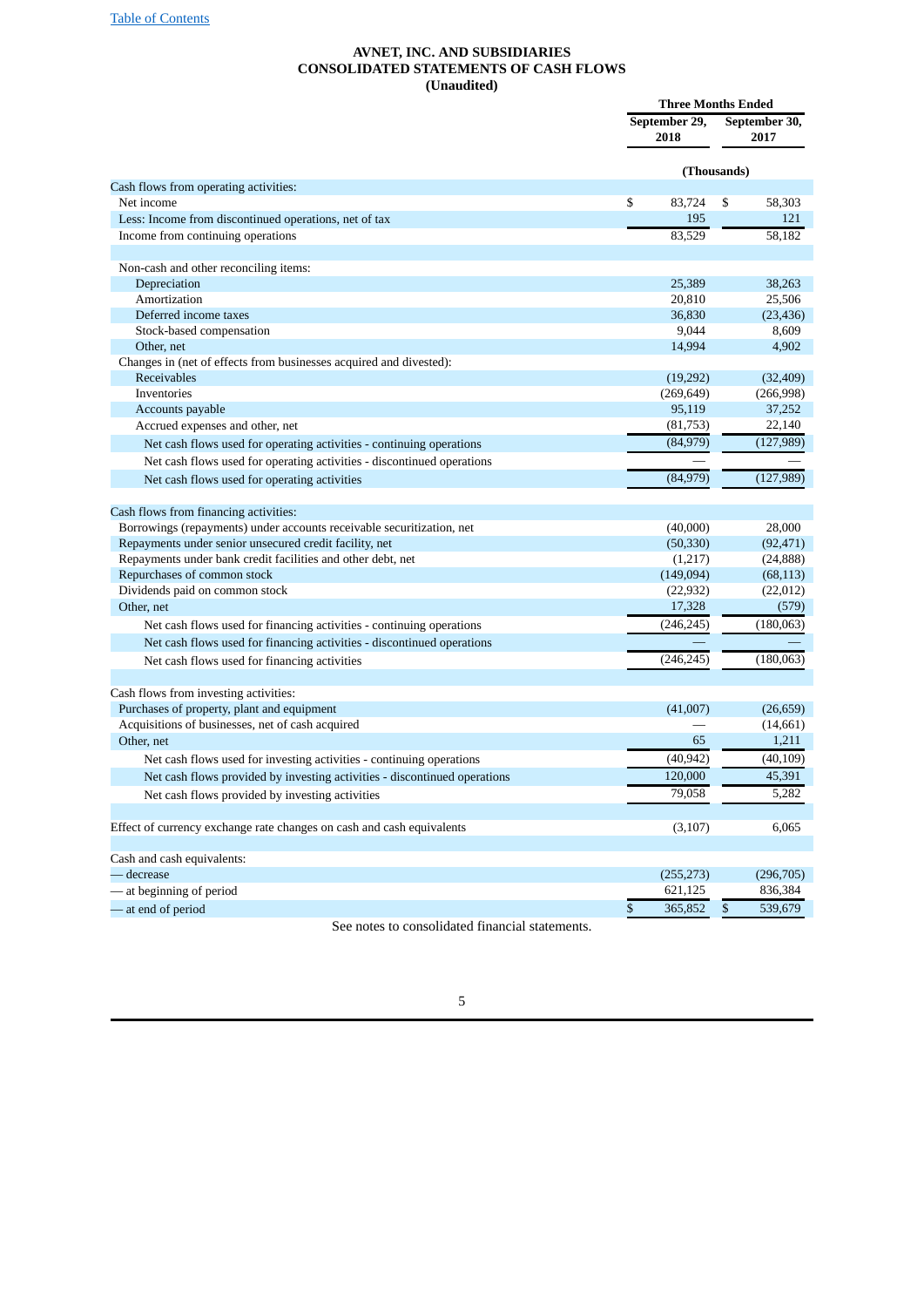#### <span id="page-6-0"></span>**1. Basis of presentation and new accounting pronouncements**

In the opinion of management, the accompanying unaudited interim consolidated financial statements contain all adjustments necessary to present fairly Avnet, Inc.'s and its consolidated subsidiaries' (collectively, the "Company" or "Avnet") financial position, results of operations, comprehensive income and cash flows. All such adjustments are of a normal recurring nature.

The preparation of financial statements in accordance with generally accepted accounting principles in the U.S. ("GAAP") requires management to make estimates and assumptions that affect the amounts reported in the consolidated financial statements. Actual results may differ from these estimates.

Interim results of operations are not necessarily indicative of the results to be expected for the full fiscal year. The information included in this Form 10-Q should be read in conjunction with the consolidated financial statements and accompanying notes included in the Company's Annual Report on Form 10-K for the fiscal year ended June 30, 2018.

Certain reclassifications have been made in prior periods to conform to the current period presentation including reclassifications as a result of recently adopted accounting pronouncements.

#### *Recently adopted accounting pronouncements*

In May 2014, the Financial Accounting Standards Board (the "FASB") issued Accounting Standards Update ("ASU") No. 2014-09, *Revenue from Contracts with Customers (Topic 606)* ("ASU 2014-09", and collectively with its related subsequent amendments, "Topic 606"). Topic 606 supersedes previous revenue recognition guidance and requires the Company to recognize revenue to depict the transfer of promised goods or services to customers in an amount that reflects the consideration to which the Company expects to be entitled in exchange for such goods or services. The Company adopted Topic 606 on July 1, 2018 using the modified retrospective transition method applied to those contracts which were not completed as of July 1, 2018. Under this transition method, the Company's results in the consolidated statements of operations for the three months ended September 29, 2018 are presented under Topic 606, while the comparative results for the three months ended September 30, 2017 were not retrospectively adjusted, as such results were recognized in accordance with the revenue recognition policy discussed under Summary of Significant Accounting Policies in Note 1 of the Company's Fiscal 2018 Annual Report on Form 10-K.

The adoption of Topic 606 did not have a material impact on the Company's consolidated financial statements as of the adoption date and as of and for the three months ended September 29, 2018. Substantially all of the Company's sales continue to be recognized when products are shipped from the Company's facilities or delivered to customers, depending on the respective contractual terms. For a nominal portion of the Company's contracts where the accounting did change, the adoption of Topic 606 resulted in an increase to the opening balance of retained earnings of \$2.0 million as of July 1, 2018. This impact was primarily due to the acceleration of recognition of net sales and associated gross profit related to certain uncompleted contracts for the manufacture of goods with no alternative use and for which the Company has an enforceable right to payment, including a reasonable profit margin, from the customer for performance completed to date. For these contracts, the Company now recognizes revenue over time as control of the goods transfers through the manufacturing process, rather than when the goods are delivered, and title, risk and reward of ownership are passed to the customer, as under previous revenue recognition guidance.

Refer to Note 2 herein for further discussion regarding revenue recognition and related policies.

In March 2017, the FASB issued Accounting Standards Update No. 2017-07, *Compensation - Retirement Benefits* (Topic 715)- Improving the Presentation of Net Periodic Cost and Net Periodic Postretirement Benefit Cost ("ASU No. 2017-07"). ASU No. 2017-07 requires that the service cost component of net periodic pension costs be included in the same line item as other compensation costs arising from services rendered by employees during the period, with the other components of the net periodic pension costs reported separately from the service cost component and below operating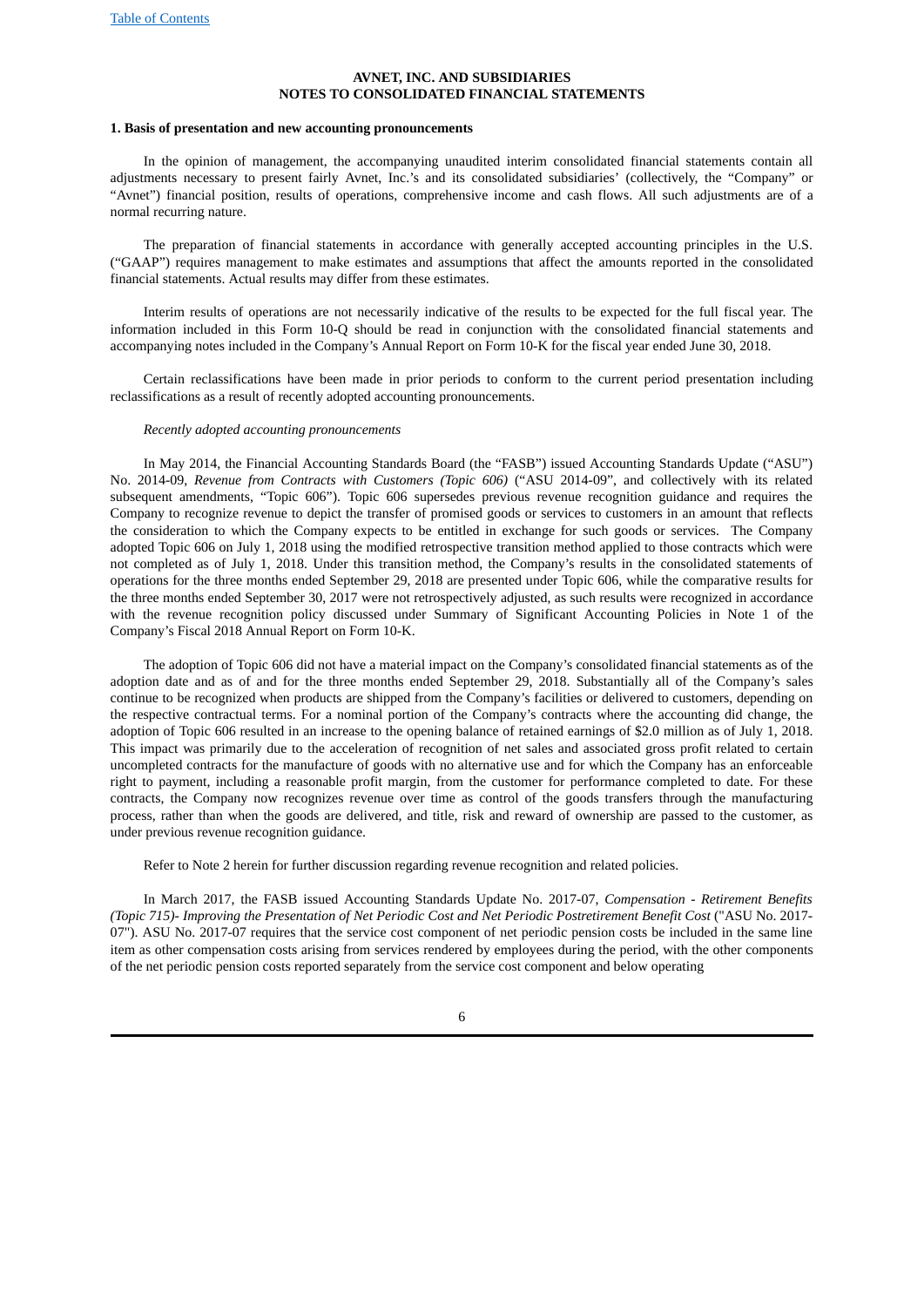income. The Company adopted this standard effective the first quarter of fiscal year 2019, which required changes to the classification of net periodic pension costs in the consolidated statements of operations for all periods presented. The service cost component of the net periodic pension cost is now included in "Selling, general and administrative expenses" with all other components of net periodic pension costs within "Other income (expense), net" in the consolidated statements of operations. The adoption of ASU No. 2017-07 did not have any impact on the Company's reported amount of income from continuing operations before taxes.

During the first quarter of fiscal 2019, the Company adopted ASU 2016-16 - *Income Taxes (Topic 740): Intra-Entity Transfers of Assets Other Than Inventory.* This update addresses the recognition of current and deferred income taxes resulting from an intra-entity transfer of any asset other than inventory. This update has been applied on a modified retrospective basis through a cumulative-effect adjustment directly to retained earnings. The adoption of this update resulted in a cumulative reduction to the opening balance of retained earnings of \$5.8 million and a reduction to other assets of \$5.8 million.

#### *Recently issued accounting pronouncements*

In August 2018, the FASB issued Accounting Standards Update No. 2018-15, *Intangibles—Goodwill and Other— Internal-Use Software (Subtopic 350-40): Customer's Accounting for Implementation Costs Incurred in a Cloud Computing Arrangement That Is a Service Contract (a consensus of the FASB Emerging Issues Task Force)* ("ASU No. 2018-15"). ASU No. 2018-15 aligns the requirements for capitalizing implementation costs incurred in a hosting arrangement that is a service contract with the requirements for capitalizing implementation costs incurred to develop internal-use software. ASU No. 2018-15 is effective for the Company in the first quarter of fiscal 2021, with early adoption permitted, and is to be applied either retrospectively or prospectively. The Company is currently evaluating the potential effects of adopting the provisions of ASU No. 2018-15.

In February 2018, the FASB issued Accounting Standards Update 2018-02, *Income Statement–Reporting Comprehensive Income (Topic 220):*-*Reclassification of Certain Tax Effects from Accumulated Other Comprehensive Income* ("ASU 2018-02"), which allows entities to reclassify accumulated other comprehensive income to retained earnings for stranded tax effects resulting from the tax legislation enacted by the U.S. federal governments on December 22, 2017 (the "Act"). This update is effective for interim and annual reporting periods beginning after December 15, 2018, with early adoption permitted. The update should be applied either in the period of adoption or retrospectively to each period (or periods) in which the effect of the income tax rate change resulting from the Act is recognized. The Company is currently evaluating the impact of the adoption of ASU 2018-02 on its consolidated financial statements.

In August 2017, the FASB issued Accounting Standards Update 2017-12, *Derivatives and Hedging (Topic 815)* - *Targeted Improvements to Accounting for Hedging Activities* ("ASU 2017-12"), which improves the financial reporting of hedging relationships to better portray the economic results of an entity's risk management activities in its financial statements and makes certain targeted improvements to simplify the qualification and application of the hedge accounting compared to current GAAP. This update is effective for fiscal years beginning after December 15, 2018, with early adoption permitted. The Company is currently evaluating the impact of the adoption of ASU 2017-12 on its consolidated financial statements.

In February 2016, the FASB issued Accounting Standards Update No. 2016-02, *Leases* ("ASU 2016-02") and issued subsequent amendments to the initial guidance in September 2017 within ASU 2017-13 (collectively, Topic 842). Topic 842 requires companies to generally recognize operating and financing lease liabilities on the balance sheet and corresponding right-of-use assets created by those leases with lease terms of more than 12 months. The Company intends to adopt Topic 842 when it becomes effective in the first quarter of fiscal 2020 using a modified retrospective approach. The Company is currently evaluating the impact of its pending adoption of Topic 842 on its consolidated financial statements and expects that most of its operating lease commitments related to the Company's real estate portfolio will be subject to the new standard and recognized as operating lease liabilities and right-of-use assets upon adoption, which will materially increase total assets and total liabilities relative to such amounts prior to adoption.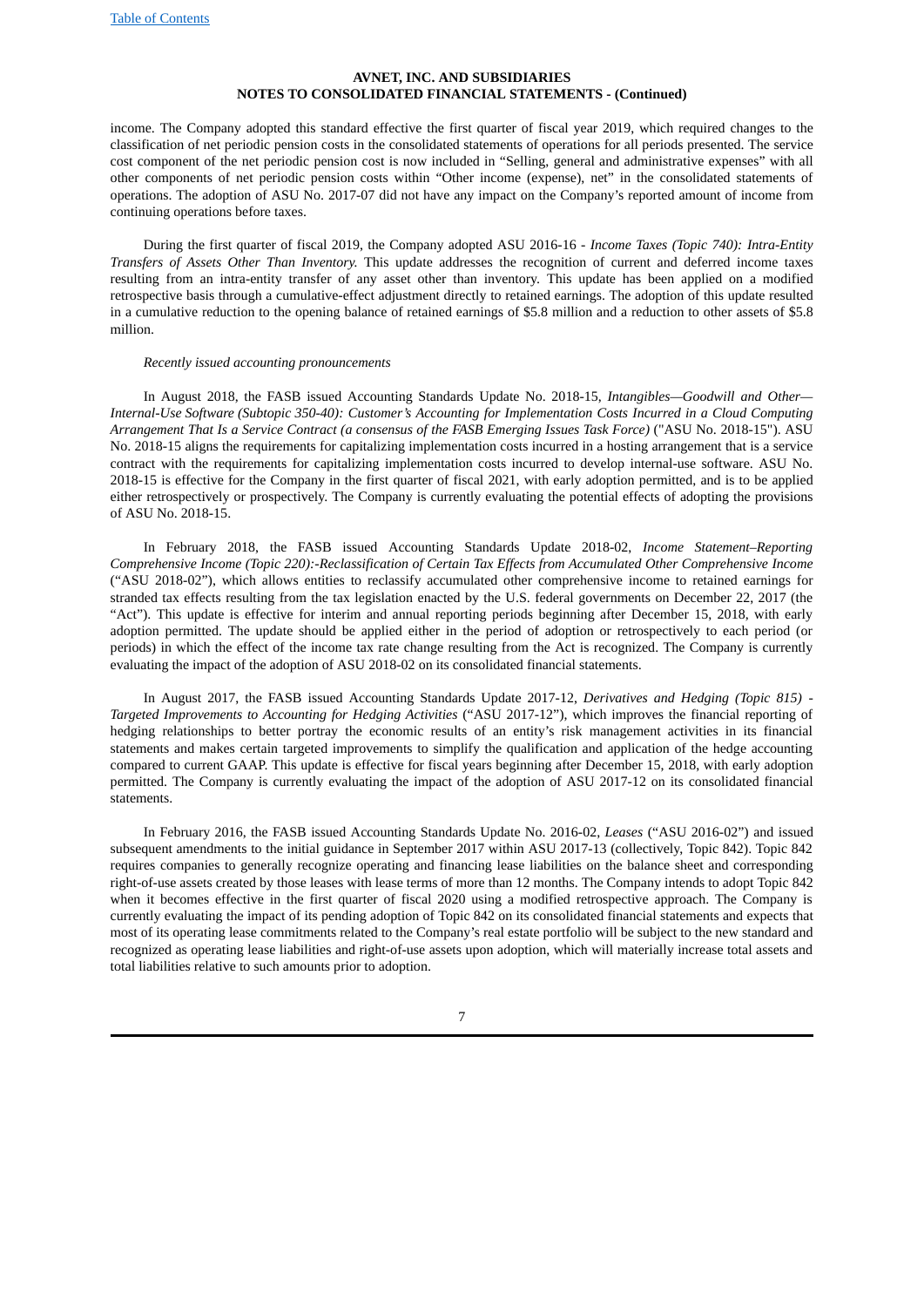## **2. Revenue recognition**

Prior to the adoption of Topic 606, the Company's revenue recognition policy was in accordance with ASC Topic 605, *Revenue Recognition*. Effective July 1, 2018, the Company adopted Topic 606 using the modified retrospective transition method, resulting in accounting policy changes surrounding revenue recognition which replace revenue recognition policies discussed in the Summary of Significant Accounting Policies in Note 1 of the Company's Fiscal 2018 Annual Report on Form 10-K. The adoption of Topic 606 did not have a material impact on the Company's consolidated financial statements.

The Company's revenues are generated from the distribution and sale of electronic components including semiconductors, interconnect, passive and electromechanical ("IP&E") devices and other integrated electronic components from the world's leading electronic component manufacturers. The Company's expertise in design, supply chain and logistics enable it to sell to customers of all sizes from startups and mid-sized businesses to enterprise-level original equipment manufacturers ("OEMs"), electronic manufacturing services ("EMS") providers and original design manufacturers ("ODMs"). The Company sells to a variety of markets ranging from automotive to medical to defense and aerospace. The Company also sells integrated solutions including the assembly or manufacture of embedded electronic component products and systems, touch and passive displays, and standard or specialized boards. The Company's revenue arrangements primarily consist of performance obligations related to the transfer of promised products. The Company considers customer purchase orders, which in some cases are governed by master agreements, to be the contracts with a customer. All revenue is generated from contracts with customers.

Revenue is recognized at the point at which control of the underlying products are transferred to the customer, which includes determining whether products are distinct and separate performance obligations. For electronic component and related product sales, this generally occurs upon shipment of the products, however, this may occur at a later date depending on the agreed upon sales terms, such as delivery at the customer's designated location, or when products that are consigned at customer locations are consumed. In limited instances, where products are not in stock and delivery times are critical, product is purchased from the supplier and drop-shipped to the customer. The Company typically takes control of the products when shipped by the manufacturer and then recognizes revenue when control of the product transfers to the customer. The Company does not have material product warranty obligations as the assurance type product warranties provided by the component manufacturers are passed through to the Company's customers.

For contracts related to the specialized manufacture of products for customers with no alternative use and for which the Company has an enforceable right to payment, including a reasonable profit margin, the Company recognizes revenue over time as control of the products transfer through the manufacturing process. The contract assets associated with such specialized manufacturing products are not material as these contracts represent less than 2% of the Company's total sales.

Revenue is measured as the amount of consideration the Company expects to receive in exchange for transferring products. The Company estimates different forms of variable consideration at the time of sale based on historical experience, current conditions and contractual obligations. Revenue is recorded net of customer discounts and rebates. When the Company offers the right or has a history of accepting returns of product, historical experience is utilized to establish a liability for the estimate of expected returns and an asset for the right to recover the product expected to be returned. These adjustments are made in the same period as the underlying sales transactions.

The Company considers the following indicators amongst others when determining whether it is acting as a principal in the contract and recording revenue on a gross basis: (i) the Company is primarily responsible for fulfilling the promise to provide the specified products or services, (ii) the Company has inventory risk before the specified products have been transferred to a customer or after transfer of control to the customer and (iii) the Company has discretion in establishing the price for the specified products or services. If a transaction does not meet the Company's indicators of being a principal in the transaction, then the Company is acting as an agent in the transaction and the associated revenues are recognized on a net basis.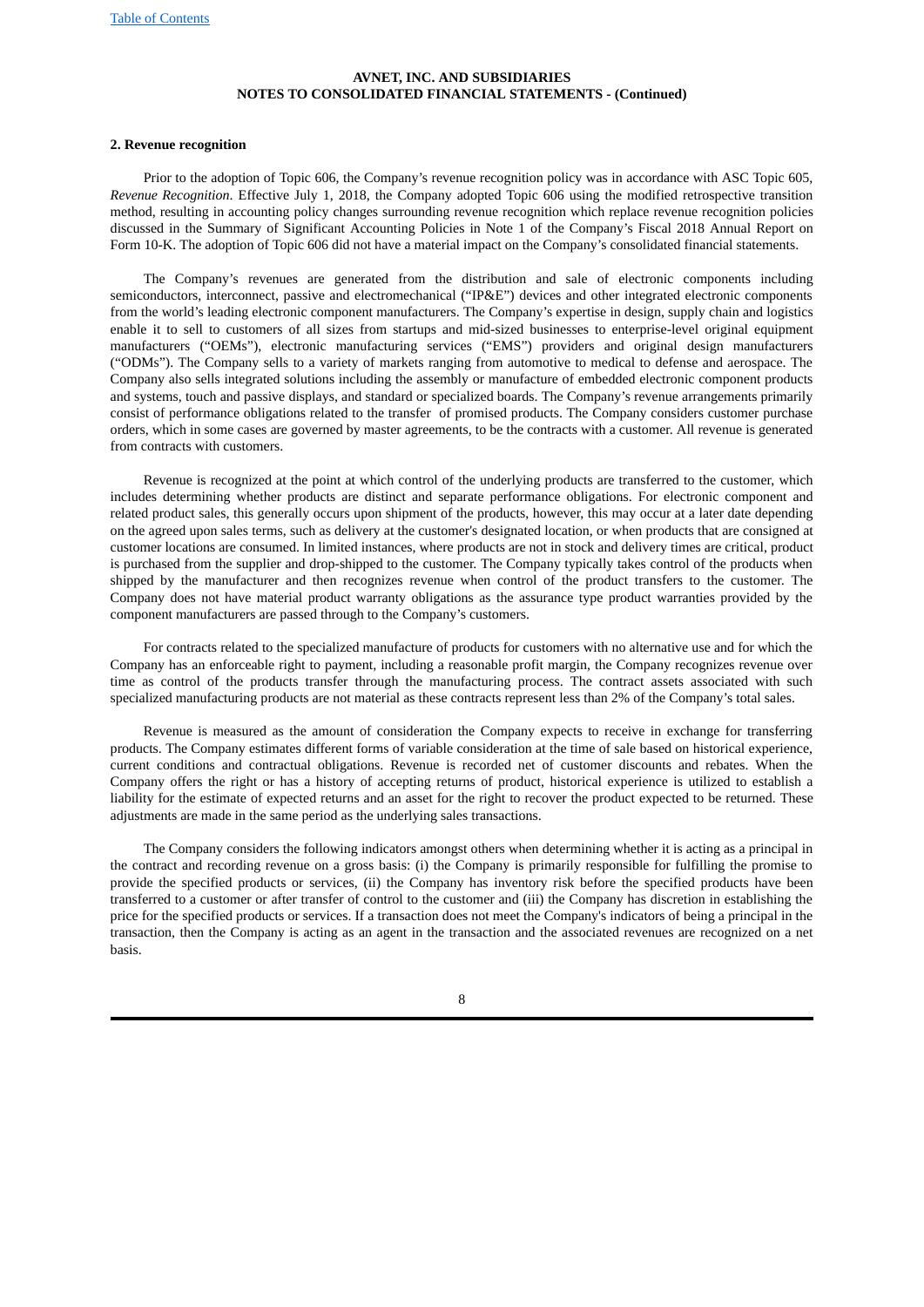Sales and other tax amounts collected from customers for remittance to governmental authorities are excluded from revenue. The Company has elected to treat shipping and handling of product as a fulfillment activity. The practical expedient not to disclose information about remaining performance obligations has also been elected as these contacts have an original duration of one year or less. The Company does not have any payment terms that exceed one year from the point it has satisfied the related performance obligations.

#### **3. Discontinued operations**

In February 2017, the Company completed the sale of its Technology Solutions business ("TS business") to Tech Data Corporation (the "Buyer"). The TS business and the financial impacts of the divestiture are classified as discontinued operations in all periods presented. In August 2018, the Company executed a settlement agreement with the Buyer resulting in a final adjustment of \$120.0 million and a final geographic allocation of the TS business sales price for tax reporting purposes. The incremental consideration received from the sale of the TS business has been classified as cash flow from discontinued operations investing activities.

In connection with the sale of the TS business, the Company entered into a Transition Services Agreement ("TSA"), pursuant to which the Buyer will pay the Company to provide certain information technology, distribution, facilities, finance and human resources related services for various periods of time depending upon the services not to exceed approximately two years from the closing date. Expenses incurred by the Company to provide such services under the TSA are classified within selling, general and administrative expenses and amounts billed to the Buyer to provide such services are classified as a reduction of such expenses. In fiscal 2018, the Buyer formally terminated substantially all TSA services outside of certain minor information technology services and all remaining TSA services are expected to be terminated during the first half of fiscal 2019.

#### **4. Goodwill and long-lived assets**

#### *Goodwill*

The following table presents the change in goodwill by reportable segment for the three months ended September 29, 2018.

|                                                     |  | Electronic<br><b>Components</b> |  |         |  |         |  | Premier<br>Farnell |  | Total |
|-----------------------------------------------------|--|---------------------------------|--|---------|--|---------|--|--------------------|--|-------|
|                                                     |  | (Thousands)                     |  |         |  |         |  |                    |  |       |
| Carrying value at June 30, 2018 <sup>(1)</sup>      |  | 479.699                         |  | 501,173 |  | 980,872 |  |                    |  |       |
| Additions from acquisitions                         |  |                                 |  |         |  |         |  |                    |  |       |
| Foreign currency translation                        |  | 704                             |  | 730     |  | 1,434   |  |                    |  |       |
| Carrying value at September 29, 2018 <sup>(1)</sup> |  | 480.403                         |  | 501.903 |  | 982,306 |  |                    |  |       |

(1) Includes accumulated impairment of \$1,045,110 from fiscal 2009 and \$181,440 from fiscal 2018

The Company evaluates each quarter if facts and circumstances indicate that it is more likely than not that the fair value of reporting units is less than its carrying value, which would require the Company to perform an interim goodwill impairment test. Indicators the Company evaluates to determine whether an interim goodwill impairment test is necessary include, but are not limited to (i) a sustained decrease in share price or market capitalization as of any fiscal quarter end, (ii) changes in the macroeconomic or industry environments, (iii) the results of and the amount of time passed since the last goodwill impairment test and (iv) the long-term expected financial performance of its reporting units. During the first quarter of fiscal 2019, the Company concluded that an interim goodwill impairment test was not required.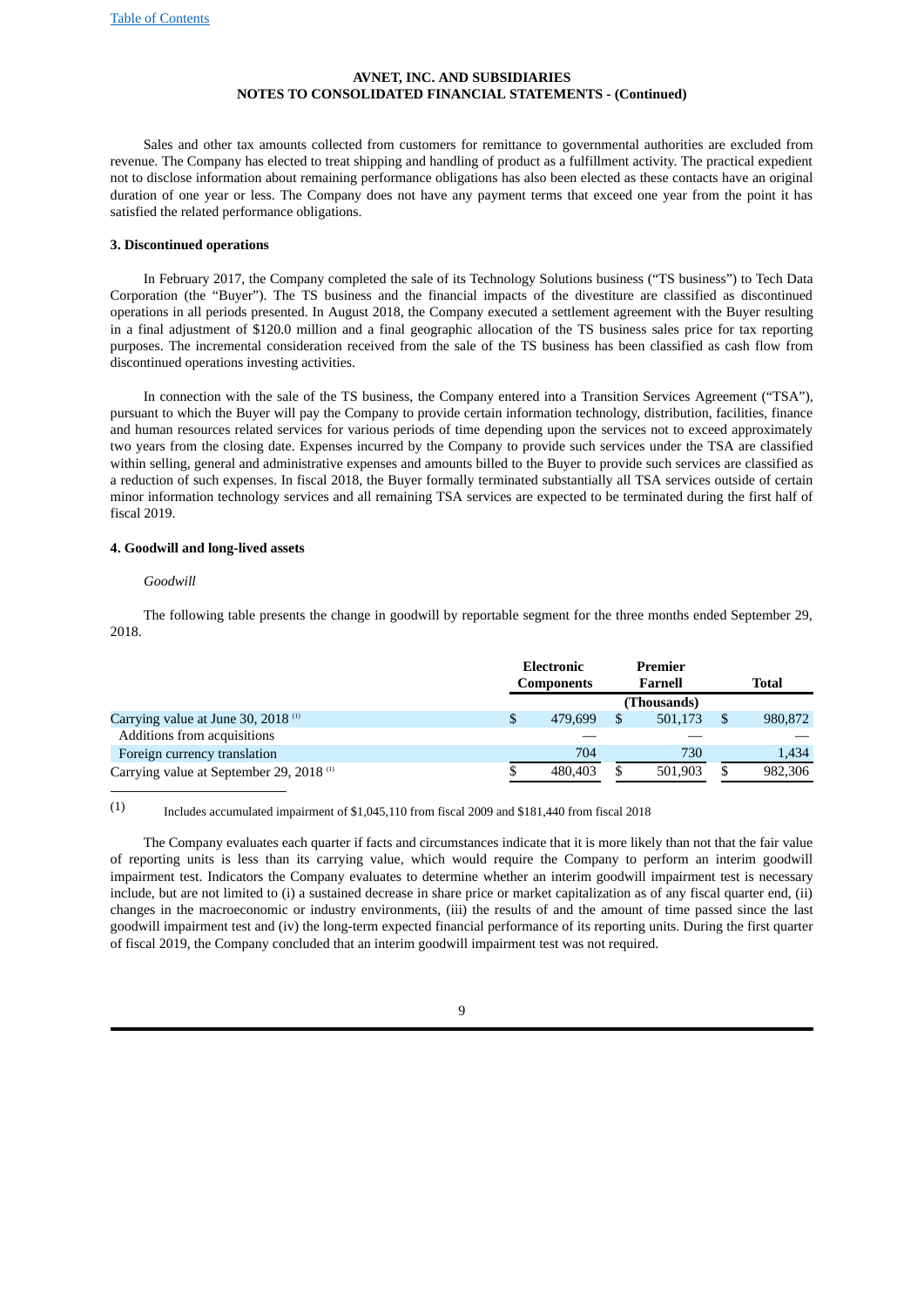# *Intangible Assets*

The following table presents the Company's acquired intangible assets at September 29, 2018, and June 30, 2018, respectively.

|                      |                           | September 29, 2018 |                                    |                          |     |                                  |                                           | <b>June 30, 2018</b> |  |         |  |  |  |                          |
|----------------------|---------------------------|--------------------|------------------------------------|--------------------------|-----|----------------------------------|-------------------------------------------|----------------------|--|---------|--|--|--|--------------------------|
|                      | <b>Acquired</b><br>Amount |                    | <b>Accumulated</b><br>Amortization | <b>Net Book</b><br>Value |     | <b>Acquired</b><br><b>Amount</b> | <b>Accumulated</b><br><b>Amortization</b> |                      |  |         |  |  |  | <b>Net Book</b><br>Value |
|                      |                           | (Thousands)        |                                    |                          |     |                                  |                                           |                      |  |         |  |  |  |                          |
| Customer related     | \$ 300,707                |                    | (165, 105)                         | \$135,602                | \$. | 300.126                          |                                           | (148, 416)           |  | 151,710 |  |  |  |                          |
| Trade name           | 54.487                    |                    | (18, 952)                          | 35,535                   |     | 54,391                           |                                           | (16,711)             |  | 37,680  |  |  |  |                          |
| Technology and other | 52,964                    |                    | (24, 722)                          | 28,242                   |     | 52,793                           |                                           | (22, 270)            |  | 30,523  |  |  |  |                          |
|                      | 408,158                   |                    | (208,779)                          | 199,379<br>SS.           | S   | 407,310                          |                                           | (187, 397)           |  | 219.913 |  |  |  |                          |

Intangible asset amortization expense from continuing operations was \$20.8 million and \$25.5 million for the first quarters of fiscal 2019 and 2018, respectively. Intangible assets have a weighted average remaining useful life of approximately 3 years. The following table presents the estimated future amortization expense for the remainder of fiscal 2019 and the next five fiscal years (in thousands):

#### **Fiscal Year**

| Remainder of fiscal 2019 | \$<br>62,719 |
|--------------------------|--------------|
| 2020                     | 81,311       |
| 2021                     | 39,148       |
| 2022                     | 12,358       |
| 2023                     | 3,606        |
| 2024                     | 237          |
| Total                    | 199,379      |

#### **5. Debt**

Short-term debt consists of the following (in thousands):

|                                    | September 29, 2018   | <b>June 30, 2018</b> |                         | September 29, 2018 |    | June 30, 2018 |
|------------------------------------|----------------------|----------------------|-------------------------|--------------------|----|---------------|
|                                    | <b>Interest Rate</b> |                      | <b>Carrying Balance</b> |                    |    |               |
| Bank credit facilities and other   | 3.11%                | 2.91 %               |                         | 10.626             | \$ | 60,380        |
| Accounts receivable securitization |                      |                      |                         |                    |    |               |
| program                            |                      | 2.63%                |                         |                    |    | 105,000       |
| Short-term debt                    |                      |                      |                         | 10.626             |    | 165,380       |

Bank credit facilities and other consists primarily of various committed and uncommitted lines of credit and other forms of bank debt with financial institutions utilized primarily to support the working capital requirements of the Company including its foreign operations.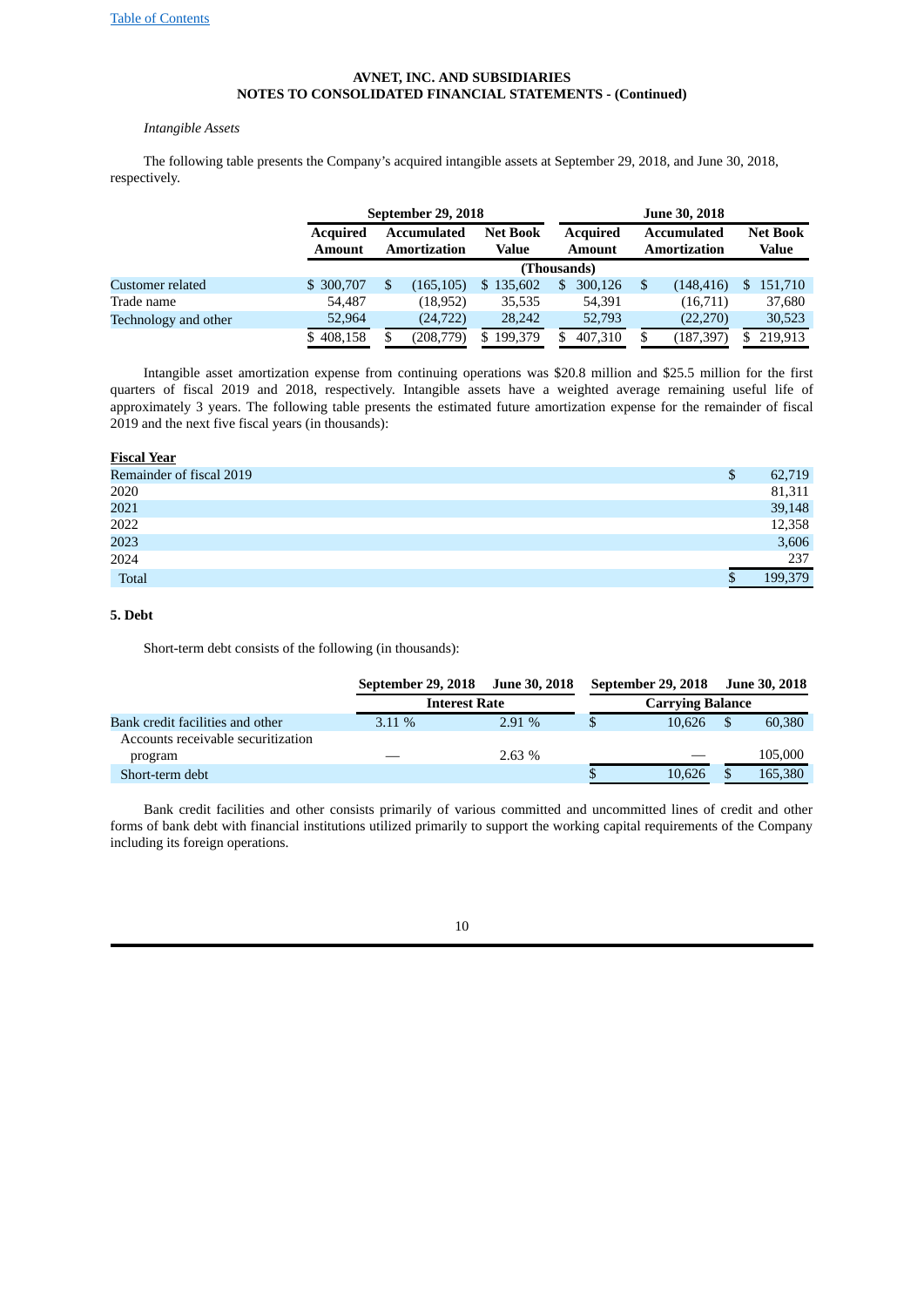Long-term debt consists of the following (in thousands):

|                                                  | September 29, 2018   | <b>June 30, 2018</b> | September 29, 2018      | <b>June 30, 2018</b> |
|--------------------------------------------------|----------------------|----------------------|-------------------------|----------------------|
|                                                  | <b>Interest Rate</b> |                      | <b>Carrying Balance</b> |                      |
| Revolving credit facilities:                     |                      |                      |                         |                      |
| Accounts receivable securitization program       | 2.99 %               |                      | \$<br>65,000            | \$                   |
| Public notes due:                                |                      |                      |                         |                      |
| June 2020                                        | 5.88 %               | 5.88 %               | 300,000                 | 300,000              |
| December 2021                                    | 3.75%                | 3.75%                | 300,000                 | 300,000              |
| December 2022                                    | 4.88 %               | 4.88 %               | 350,000                 | 350,000              |
| April 2026                                       | 4.63 $%$             | 4.63 $%$             | 550,000                 | 550,000              |
| Other long-term debt                             | 1.01%                | 1.26%                | 293                     | 383                  |
| Long-term debt before discount and debt issuance |                      |                      |                         |                      |
| <b>COStS</b>                                     |                      |                      | 1.565.293               | 1,500,383            |
| Discount and debt issuance costs - unamortized   |                      |                      | (10, 571)               | (11, 164)            |
| Long-term debt                                   |                      |                      | 1,554,722               | 1,489,219            |

In August 2018, the Company amended and extended its accounts receivable securitization program (the "Securitization Program") in the United States with a group of financial institutions to allow the Company to transfer, on an ongoing revolving basis, an undivided interest in a designated pool of trade accounts receivable, to provide security or collateral for borrowings up to a maximum of \$500 million. The Securitization Program does not qualify for off balance sheet accounting treatment and any borrowings under the Securitization Program are recorded as debt in the consolidated balance sheets. Under the Securitization Program, the Company legally sells and isolates certain U.S. trade accounts receivable, into a wholly owned and consolidated bankruptcy remote special purpose entity. Such receivables, which are recorded within "Receivables" in the consolidated balance sheets, totaled \$767.7 million and \$790.5 million at September 29, 2018, and June 30, 2018, respectively. The Securitization Program contains certain covenants relating to the quality of the receivables sold. The Securitization Program also requires the Company to maintain certain minimum interest coverage and leverage ratios, which the Company was in compliance with as of September 29, 2018, and June 30, 2018. The Securitization Program expires in August 2020 and as a result the Company has classified outstanding balances as long-term debt as of September 29, 2018. Interest on borrowings is calculated using a one-month LIBOR rate plus a spread of 0.75%. The facility fee on the unused balance of the facility is up to 0.35%.

The Company has a five-year \$1.25 billion senior unsecured revolving credit facility (the "Credit Facility") with a syndicate of banks, consisting of revolving credit facilities and the issuance of up to \$200.0 million of letters of credit and up to \$300.0 million of loans in certain approved currencies, which expires in June 2023. Subject to certain conditions, the Credit Facility may be increased up to \$1.50 billion. Under the Credit Facility, the Company may select from various interest rate options, currencies and maturities. The Credit Facility contains certain covenants including various limitations on debt incurrence, share repurchases, dividends, investments and capital expenditures. The Credit Facility also includes financial covenants requiring the Company to maintain minimum interest coverage and leverage ratios, which the Company was in compliance with as of September 29, 2018, and June 30, 2018. As of September 29, 2018, and June 30, 2018, there were \$3.0 million and \$2.0 million, respectively, in letters of credit issued under the Credit Facility.

As of September 29, 2018, the carrying value and fair value of the Company's total debt was \$1.57 billion and \$1.59 billion, respectively. At June 30, 2018, the carrying value and fair value of the Company's total debt was \$1.65 billion and \$1.67 billion, respectively. Fair value for the public notes was estimated based upon quoted market prices and for other forms of debt fair value approximates carrying value due to the market based variable nature of the interest rates on those debt facilities.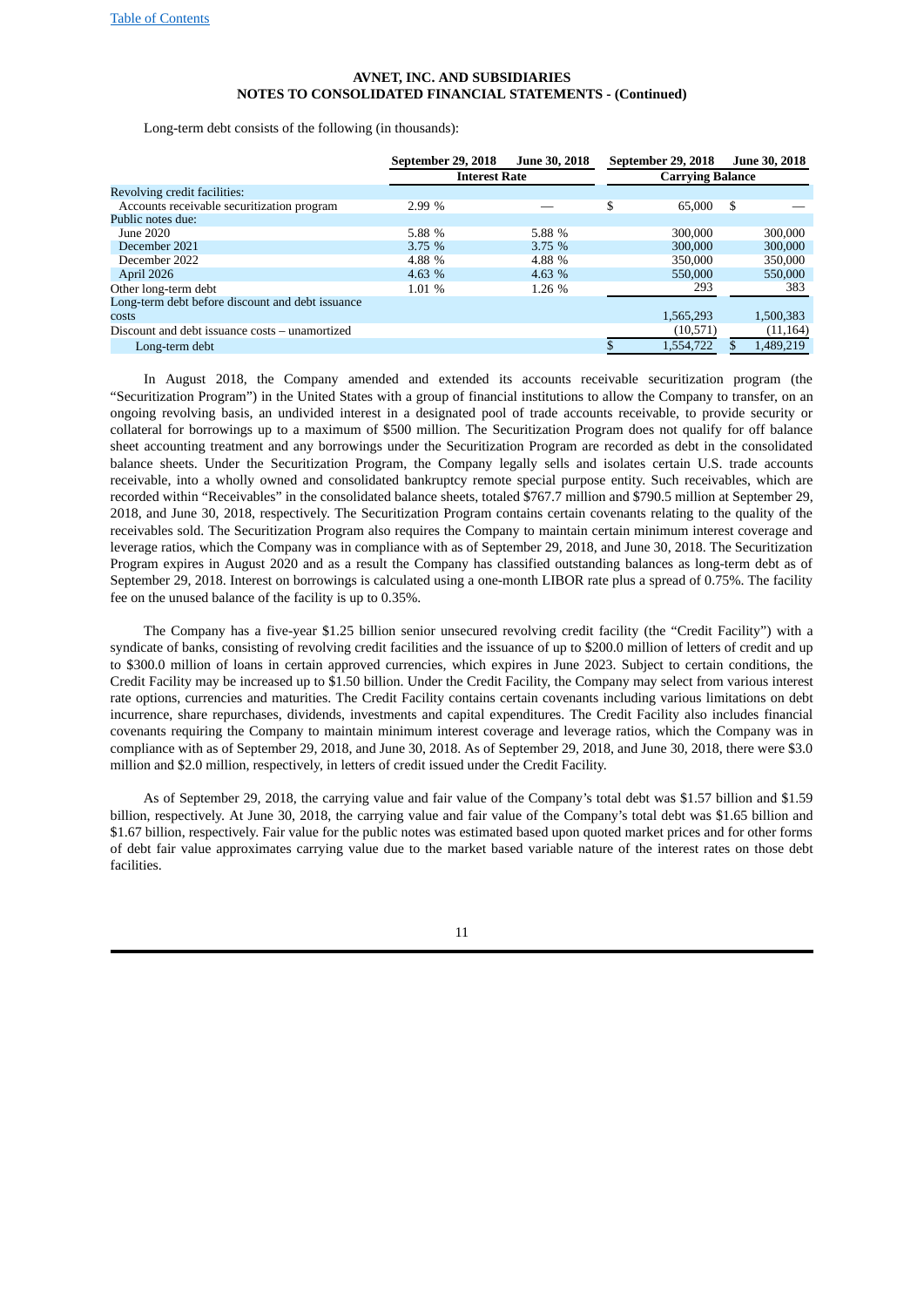#### **6. Derivative financial instruments**

Many of the Company's subsidiaries purchase and sell products in currencies other than their functional currencies. This subjects the Company to the risks associated with fluctuations in foreign currency exchange rates. The Company reduces this risk by utilizing natural hedging (e.g., offsetting receivables and payables in the same foreign currency) as well as by creating offsetting positions through the use of derivative financial instruments, primarily forward foreign exchange contracts typically with maturities of less than 60 days ("economic hedges"), but no longer than one year. The Company continues to have exposure to foreign currency risks to the extent they are not economically hedged. The Company adjusts any economic hedges to fair value through the consolidated statements of operations primarily within "other income (expense), net." The fair value of forward foreign exchange contracts, which are based upon Level 2 criteria under the ASC 820 fair value hierarchy, are classified in the captions "Prepaid and other current assets" or "Accrued expenses and other," as applicable, in the accompanying consolidated balance sheets as of September 29, 2018, and June 30, 2018. The Company's master netting and other similar arrangements with various financial institutions related to derivative financial instruments allow for the right of offset. The Company's policy is to present derivative financial instruments with the same counterparty as either a net asset or liability when the right of offset exists.

The Company generally does not hedge its investments in its foreign operations. The Company does not enter into derivative financial instruments for trading or speculative purposes and monitors the financial stability and credit standing of its counterparties.

The Company's foreign currency exposure relates primarily to international transactions where the currency collected from customers can be different from the currency used to purchase from suppliers. The Company's foreign operations transactions are denominated primarily in the following currencies: U.S. Dollar, Euro, British Pound, Canadian Dollar, Japanese Yen, Chinese Yuan, Taiwan Dollar and Mexican Peso. The Company also, to a lesser extent, has foreign operations transactions in other European and Asia/Pacific foreign currencies.

The fair values of derivative financial instruments in the Company's consolidated balance sheets are as follows:

|                                                                            | September 29,<br>2018 |  | <b>June 30,</b><br>2018 |
|----------------------------------------------------------------------------|-----------------------|--|-------------------------|
|                                                                            | (Thousands)           |  |                         |
| Forward foreign currency exchange contracts not receiving hedge accounting |                       |  |                         |
| treatment recorded in:                                                     |                       |  |                         |
| Other current assets                                                       | 6.069                 |  | 2,259                   |
| Accrued expenses                                                           | 7.119                 |  | 7,083                   |

The amounts recorded to other income (expense), net, related to derivative financial instruments for economic hedges are as follows:

|                                          |                       | <b>First Quarters Ended</b> |
|------------------------------------------|-----------------------|-----------------------------|
|                                          | September 29,<br>2018 | September 30,<br>2017       |
|                                          |                       | (Thousands)                 |
| Net derivative financial instrument gain | 2.792                 | 1.859                       |

Under the Company's economic hedging policies, gains and losses on the derivative financial instruments are classified within the same line item in the consolidated statements of operations and as the underlying assets or liabilities being economically hedged.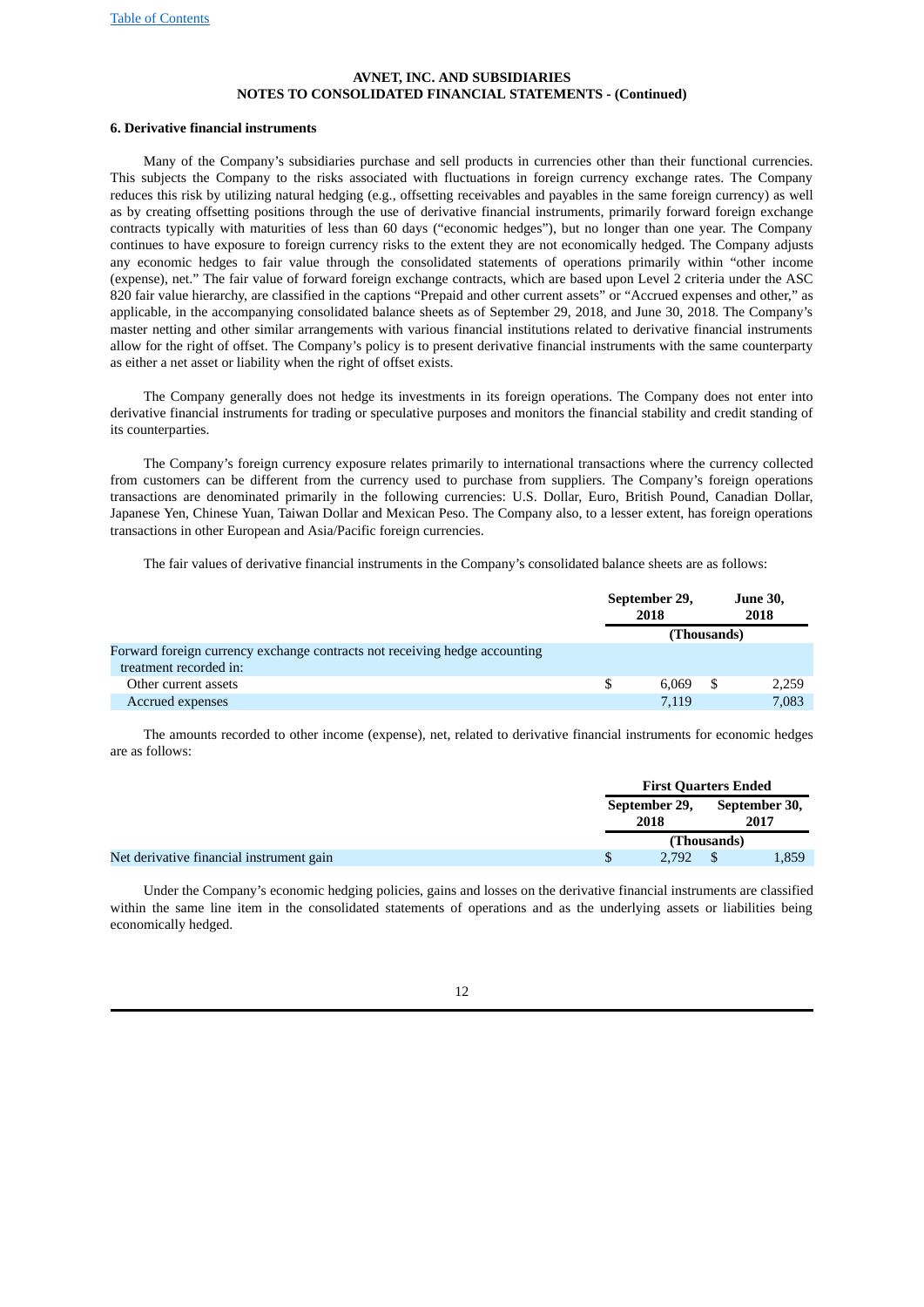#### **7. Commitments and contingencies**

From time to time, the Company may become a party to, or be otherwise involved in various lawsuits, claims, investigations and other legal proceedings arising in the ordinary course of conducting its business. While litigation is subject to inherent uncertainties, management does not anticipate that any such matters will have a material adverse effect on the Company's financial condition, liquidity or results of operations.

The Company is also currently subject to various pending and potential legal matters and investigations relating to compliance with governmental laws and regulations, including import/export and environmental matters. For certain of these matters it is not possible to determine the ultimate outcome, and the Company cannot reasonably estimate the maximum potential exposure or the range of possible loss for such matters due primarily to being in the early stages of the related proceedings and investigations. The Company currently believes that the resolution of such matters will not have a material adverse effect on the Company's financial position or liquidity, but could possibly be material to its results of operations in any one reporting period.

As of September 29, 2018 and June 30, 2018, the Company had aggregate estimated liabilities of \$14.7 million and \$14.2 million, respectively, classified within accrued expenses and other for such compliance-related matters that were reasonably estimable as of such dates.

#### **8. Income taxes**

The Company's effective tax rate on its income before income taxes from continuing operations was 27.3% in the first quarter of fiscal 2019 as compared with 5.4% in the first quarter of fiscal 2018. During the first quarter of fiscal 2019, the Company's effective tax rate was unfavorably impacted primarily by (i) an adjustment to the provisional estimate for the onetime mandatory deemed repatriation tax liability recorded under the requirements of the Act and (ii) increases in unrecognized tax benefits, partially offset by (iii) an adjustment to the provisional deferred tax impacts of the Act and (iv) the mix of income in lower tax jurisdictions. During the first quarter of fiscal 2018, the Company's effective tax rate was favorably impacted primarily by (i) the mix of income in lower tax jurisdictions and (ii) the release of unrecognized tax benefit reserves primarily due to the negotiation of a favorable outcome in a foreign jurisdiction.

In fiscal 2018, the Company recorded a provisional amount for the one-time mandatory deemed repatriation tax liability (the "transition tax") of \$230.0 million. The Company increased this provisional estimate by \$16.7 million during the first quarter of fiscal 2019, as a result of additional analysis performed on foreign based-earnings and profits and further refinement of the state tax impacts of the Act. The Company will finalize the transition tax during the second quarter of fiscal 2019, which corresponds to the end of the measurement period allowed for under Staff Accounting Bulletin 118 ("SAB 118") primarily as a result of further substantiation of foreign-based earnings and profits and foreign tax credits and for evaluation related to the utilization of those foreign tax credits. Additionally, provisional estimates of the transition tax may change due to new guidance from federal and state regulators, interpretation of the law, and refinement of the Company's estimates from ongoing analysis of tax positions. Any final changes in the provisional amount will be reflected in income tax expense in the second quarter of fiscal 2019, and may be material.

In fiscal year 2018, the Company recorded a provisional expense to account for the deferred tax impacts of the Act, which was reduced by \$8.4 million in the first quarter of fiscal 2019 as a result of the Company making certain elections related to the fiscal year 2018 federal net operating loss. The estimates related to deferred taxes are provisional and may change as the Company continues to analyze the impacts of the Act, including state income tax conformity considerations.

The Company continues to evaluate the impact of the Act including the Company's historical assertion related to ASC 740 Income Taxes unremitted earnings. The Company has not changed its historical assertion as of September 29, 2018 that its ASC 740 unremitted earnings are permanently reinvested. The Company believes any unrecorded liabilities related to this assertion are not material.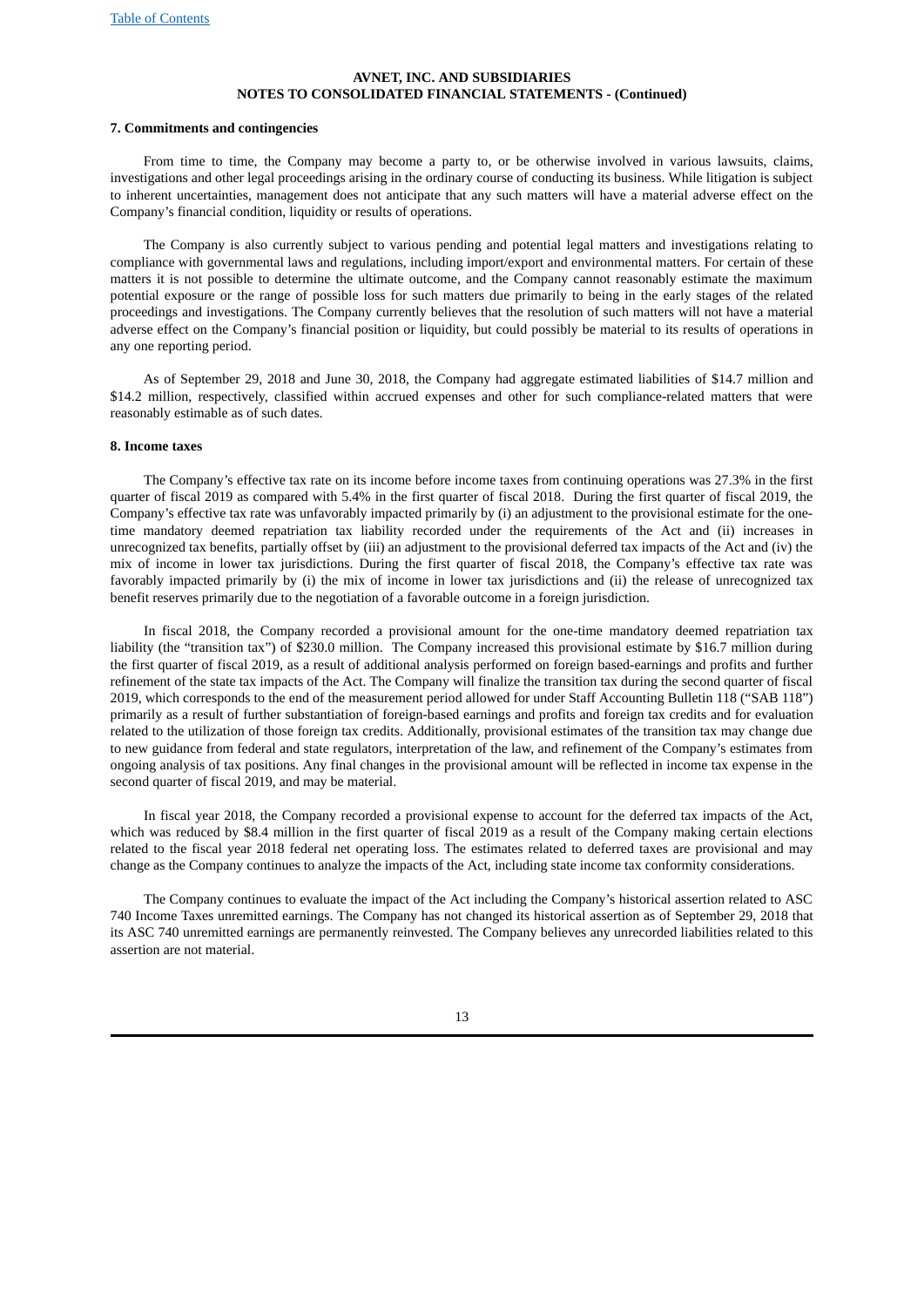## **9. Pension plan**

The Company has a noncontributory defined benefit pension plan that covers substantially all U.S. employees and an acquired closed noncontributory defined benefit pension plan covering certain current or former Premier Farnell U.S. employees (the "Plans"). Components of net periodic pension cost for the Plans were as follows, which reflect the adoption of ASU 2017-07 as discussed further in Note 1:

|                                                                                        | <b>First Quarters Ended</b> |                       |   |                       |  |  |  |
|----------------------------------------------------------------------------------------|-----------------------------|-----------------------|---|-----------------------|--|--|--|
|                                                                                        |                             | September 29,<br>2018 |   | September 30,<br>2017 |  |  |  |
|                                                                                        |                             | (Thousands)           |   |                       |  |  |  |
| Service cost                                                                           | \$                          | 3,734                 | S | 3,868                 |  |  |  |
| Total net periodic pension cost within selling, general and<br>administrative expenses |                             | 3,734                 |   | 3,868                 |  |  |  |
| Interest cost                                                                          |                             | 6,614                 |   | 5,783                 |  |  |  |
| Expected return on plan assets                                                         |                             | (13, 301)             |   | (13,757)              |  |  |  |
| Amortization of prior service credits                                                  |                             | (393)                 |   | (393)                 |  |  |  |
| Recognized net actuarial loss                                                          |                             | 2,535                 |   | 3,746                 |  |  |  |
| Total net periodic pension benefit within other income (expense),                      |                             |                       |   |                       |  |  |  |
| net                                                                                    |                             | (4,545)               |   | (4,621)               |  |  |  |
|                                                                                        |                             |                       |   |                       |  |  |  |
| Net periodic pension benefit                                                           |                             | (811)                 |   | (753)                 |  |  |  |

In connection with the adoption of ASU No. 2017-07, the Company now classifies service cost as a component of selling, general and administrative expenses and other components of net periodic pension costs within other income (expense), net. The Company contributed \$8.0 million to the Plans during the first quarter of fiscal 2019 and expects to make an additional contribution to the Plans of \$8.0 million in the remainder of fiscal 2019.

Amounts reclassified out of accumulated other comprehensive income, net of tax, to other income (expense), net during the first quarters of fiscal 2019 and fiscal 2018 were not material and substantially all related to net periodic pension costs including recognition of actuarial losses and amortization of prior service credits.

In connection with the sale of the TS business, a significant number of former employees became terminated vested employees under the Plan. During fiscal 2018, the aggregate amount of former employee withdrawals from the Plan exceeded the pension accounting settlement threshold for fiscal 2018, which required a settlement expense under ASC 715 pension accounting.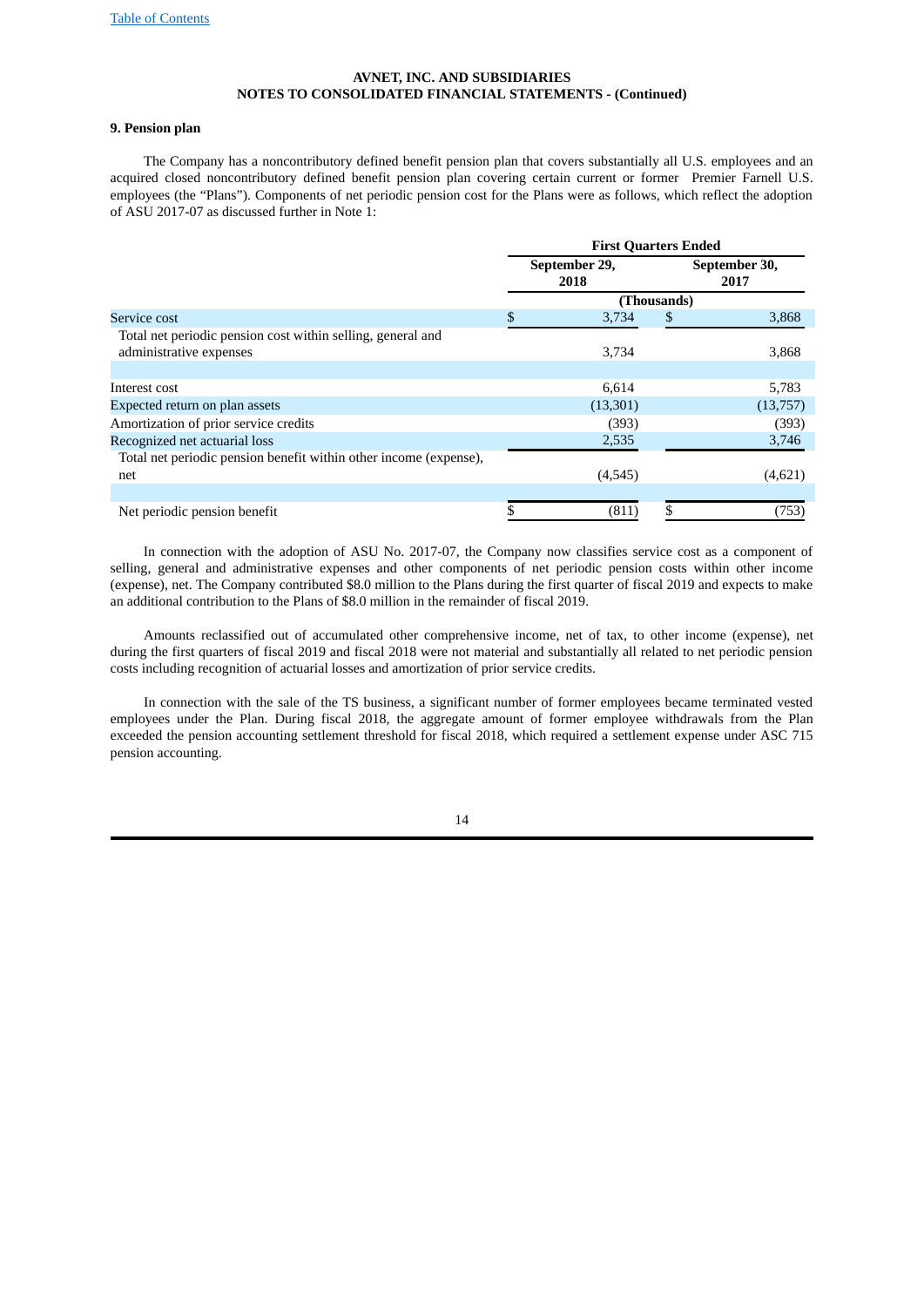# **10. Shareholders' equity**

# *Share repurchase program*

In August 2018, the Company's Board of Directors authorized a \$500 million increase in the Company's existing share repurchase program. With this increase, the Company's may repurchase up to \$2.45 billion of common stock in the open market or through privately negotiated transactions. The timing and actual number of shares repurchased will depend on a variety of factors such as share price, corporate and regulatory requirements, and prevailing market conditions. During the three months ended September 29, 2018, the Company repurchased 3.3 million under this program for a total cost of \$156.9 million. As of September 29, 2018, the Company had \$615.2 million remaining under its share repurchase authorization.

#### *Common stock dividend*

In August 2018, the Company's Board of Directors approved a dividend of \$0.20 per common share and dividend payments of \$22.9 million were made in September 2018.

#### **11. Earnings per share**

|                                                                                 | <b>First Quarters Ended</b> |                                    |     |                       |
|---------------------------------------------------------------------------------|-----------------------------|------------------------------------|-----|-----------------------|
|                                                                                 |                             | September 29,<br>2018              |     | September 30,<br>2017 |
|                                                                                 |                             | (Thousands, except per share data) |     |                       |
| Numerator:                                                                      |                             |                                    |     |                       |
| Income from continuing operations                                               | \$                          | 83,529                             | \$. | 58,182                |
| Income from discontinued operations                                             |                             | 195                                |     | 121                   |
| Net income                                                                      | \$                          | 83,724                             | \$  | 58,303                |
|                                                                                 |                             |                                    |     |                       |
| Denominator:                                                                    |                             |                                    |     |                       |
| Weighted average common shares for basic earnings per share                     |                             | 115,260                            |     | 122,685               |
| Net effect of dilutive stock based compensation awards                          |                             | 1,211                              |     | 1,299                 |
| Weighted average common shares for diluted earnings per share                   |                             | 116,471                            |     | 123,984               |
| Basic earnings per share - continuing operations                                | \$                          | 0.73                               | \$  | 0.48                  |
| Basic earnings per share - discontinued operations                              |                             | 0.00                               |     | 0.00                  |
| Basic earnings per share                                                        | \$                          | 0.73                               | \$  | 0.48                  |
| Diluted earnings per share - continuing operations                              | \$                          | 0.72                               | \$  | 0.47                  |
| Diluted earnings per share - discontinued operations                            |                             | 0.00                               |     | 0.00                  |
| Diluted earnings per share                                                      | \$                          | 0.72                               | \$  | 0.47                  |
| Stock options excluded from earnings per share calculation due to anti-dilutive |                             |                                    |     |                       |
| effect                                                                          |                             | 1,113                              |     | 2,033                 |

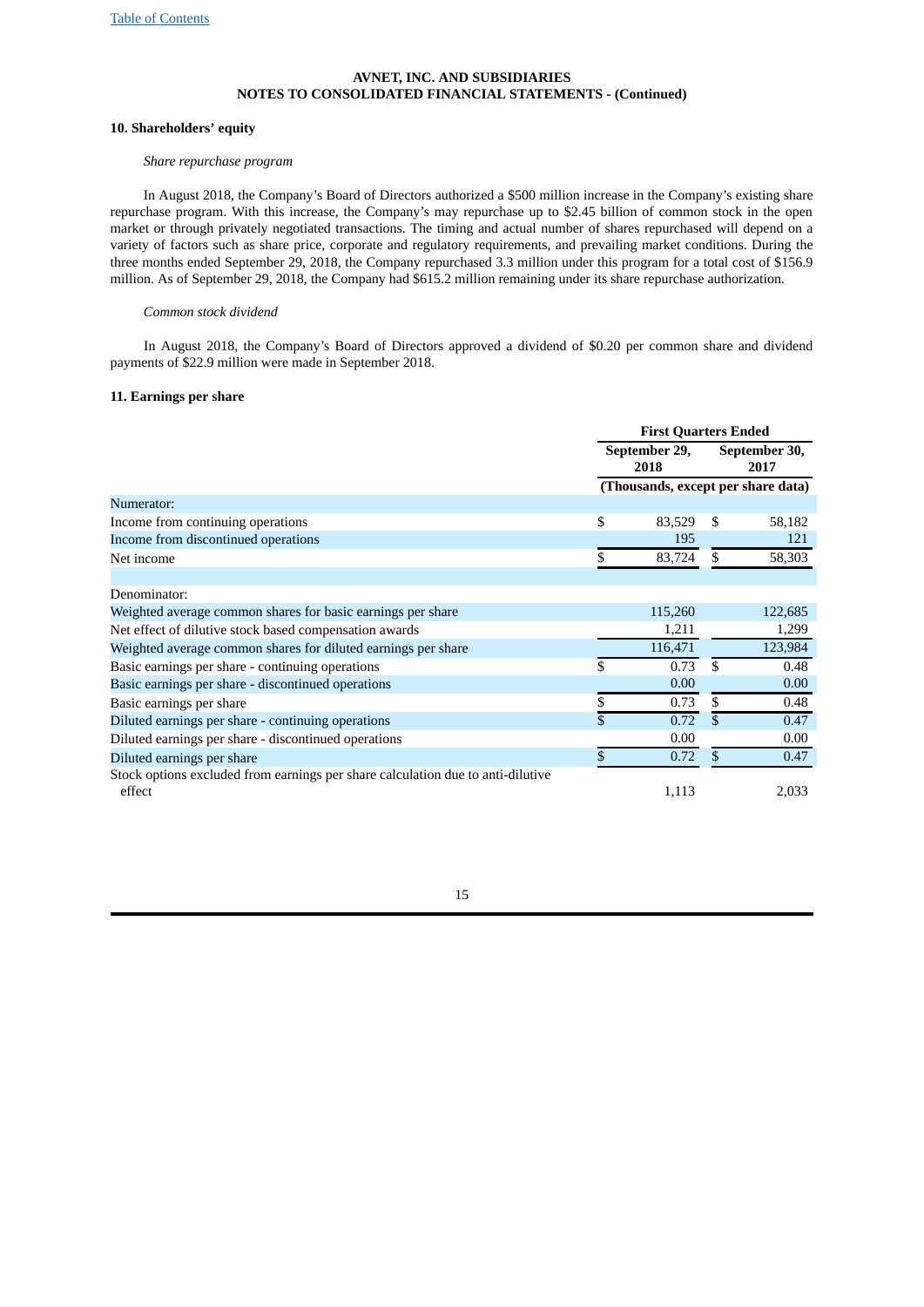# **12. Additional cash flow information**

Non-cash investing and financing activities and supplemental cash flow information were as follows:

|                                            | <b>Three Months Ended</b>                      |      |        |  |
|--------------------------------------------|------------------------------------------------|------|--------|--|
|                                            | September 29,<br>September 30,<br>2018<br>2017 |      |        |  |
|                                            | (Thousands)                                    |      |        |  |
| Non-cash Investing Activities:             |                                                |      |        |  |
| Capital expenditures incurred but not paid | \$<br>9.690                                    | S    | 23,176 |  |
| Unsettled sale of marketable securities    |                                                |      | 4,121  |  |
| Non-cash Financing Activities:             |                                                |      |        |  |
| Unsettled share repurchases                | \$<br>11.228                                   | - \$ | 3,955  |  |
| Supplemental Cash Flow Information:        |                                                |      |        |  |
| Interest                                   | \$<br>13,826                                   | -\$  | 5,107  |  |
| Income taxes                               | 54.519                                         |      | 18.362 |  |

Included in cash and cash equivalents as of September 29, 2018 and June 30, 2018 was \$5.4 million and \$6.1 million, respectively, of cash equivalents, which was primarily comprised of investment grade money market funds and overnight time deposits.

# **13. Segment information**

Electronic Components ("EC") and Premier Farnell ("PF") are the Company's reportable segments ("operating groups"). EC markets and sells semiconductors and interconnect, passive and electromechanical devices and integrated components to a diverse customer base serving many end-markets. PF distributes electronic components and related products to the electronic system design community utilizing multi-channel sales and marketing resources.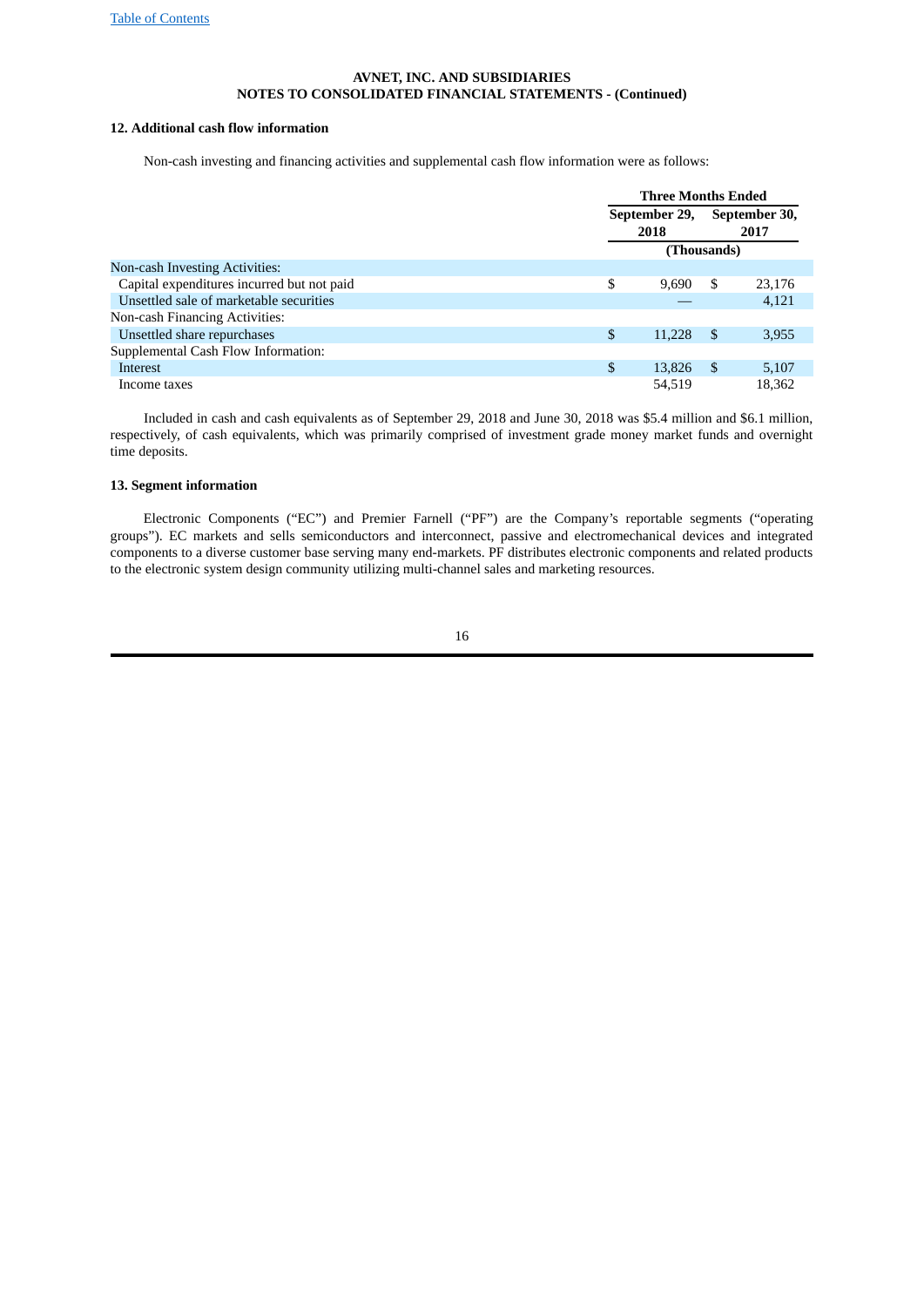|                                                      |                | <b>First Quarters Ended</b> |     |                       |  |
|------------------------------------------------------|----------------|-----------------------------|-----|-----------------------|--|
|                                                      |                | September 29,<br>2018       |     | September 30,<br>2017 |  |
|                                                      |                | (Thousands)                 |     |                       |  |
| Sales:                                               |                |                             |     |                       |  |
| <b>Electronic Components</b>                         | \$             | 4,710,825                   | \$  | 4,307,251             |  |
| <b>Premier Farnell</b>                               |                | 379,054                     |     | 353,692               |  |
|                                                      |                | 5,089,879                   |     | 4,660,943             |  |
| Operating income:                                    |                |                             |     |                       |  |
| <b>Electronic Components</b>                         | \$             | 161,913                     | \$  | 139,601               |  |
| <b>Premier Farnell</b>                               |                | 40,793                      |     | 32,632                |  |
|                                                      |                | 202,706                     |     | 172,233               |  |
| Corporate <sup>(1)</sup>                             |                | (20, 175)                   |     | (35,686)              |  |
| Restructuring, integration and other expenses        |                | (14,788)                    |     | (46, 394)             |  |
| Amortization of acquired intangible assets and other |                | (20, 927)                   |     | (25, 585)             |  |
| Operating income                                     | S              | 146,816                     | \$  | 64,568                |  |
|                                                      |                |                             |     |                       |  |
| Sales, by geographic area:                           |                |                             |     |                       |  |
| Americas <sup>(2)</sup>                              | $\mathfrak{s}$ | 1,271,793                   | \$  | 1,185,485             |  |
| $EMEA$ <sup>(3)</sup>                                |                | 1,714,917                   |     | 1,692,985             |  |
| Asia/Pacific <sup>(4)</sup>                          |                | 2,103,169                   |     | 1,782,473             |  |
| <b>Sales</b>                                         | \$             | 5,089,879                   | \$. | 4,660,943             |  |

 $(1)$  Corporate is not a reportable segment and represents certain centrally incurred overhead expenses and assets that are not included in the EC and PF measures of profitability or assets. Corporate amounts represent a reconciling item between segment measures of profitability or assets and total Avnet amounts reported in the consolidated financial statements.

- Includes sales from the United States of \$1.18 billion and \$1.10 billion for the first quarters ended September 29, 2018 and September 30, 2017, respectively. (2)
- Includes sales from Germany and Belgium of \$685.7 million and \$280.1 million, respectively, for the first quarter ended September 29, 2018. Includes sales from Germany and Belgium of \$681.0 million and \$262.5 million, respectively, for the first quarter ended September 30, 2017. (3)
- Includes sales from China (including Hong Kong), Taiwan and Singapore of \$693.1 million, \$888.7 million and \$280.4 million, respectively, for the first quarter ended September 29, 2018. Includes sales from China (including Hong Kong), Taiwan and Singapore of \$655.4 million, \$657.5 million and \$228.9 million, respectively, for the first quarter ended September 30, 2017. (4)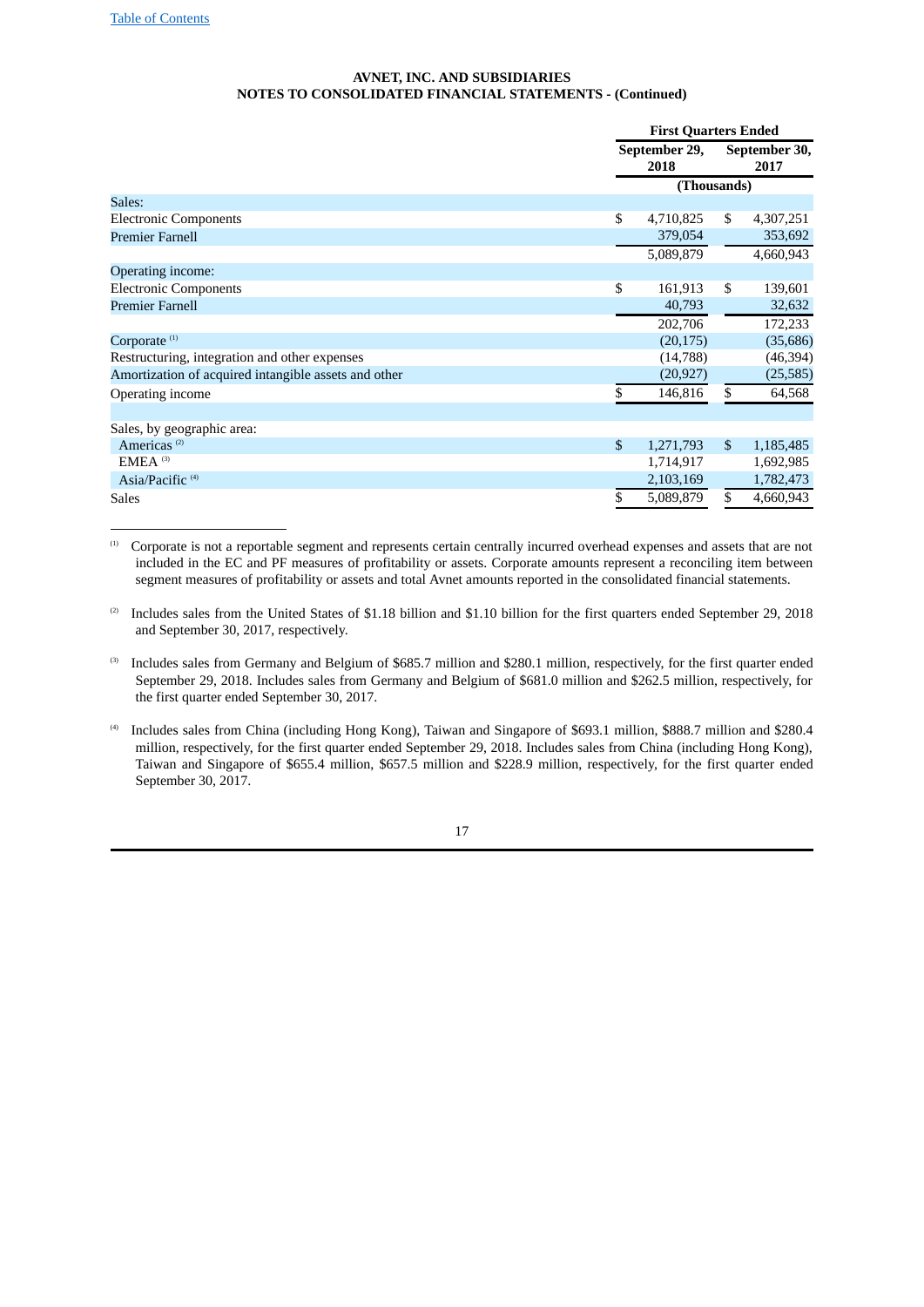|                                                          | September 29,<br>2018 | <b>June 30,</b><br>2018 |
|----------------------------------------------------------|-----------------------|-------------------------|
|                                                          | (Thousands)           |                         |
| Property, plant, and equipment, net, by geographic area: |                       |                         |
| Americas <sup>(1)</sup>                                  | \$<br>272.398         | \$276,156               |
| $EMEA$ <sup>(2)</sup>                                    | 212,486               | 204,797                 |
| Asia/Pacific                                             | 40.989                | 41.956                  |
| Property, plant, and equipment, net                      | 525,873               | \$522,909               |

 $\mu$  Includes property, plant and equipment, net, of \$267.5 million and \$271.4 million as of September 29, 2018, and June 30, 2018, respectively, in the United States.

Includes property, plant and equipment, net, of \$99.4 million, \$50.8 million and \$52.7 million in Germany, UK and Belgium, respectively, as of September 29, 2018; and \$99.4 million, \$52.5 million and \$43.4 million in Germany, UK and Belgium, respectively, as of June 30, 2018. (2)

#### **14. Restructuring expenses**

#### *Fiscal 2019*

During fiscal 2019, the Company executed certain restructuring actions in order to improve operating efficiencies and further integrate the acquisition of PF. Restructuring expenses are included as a component of restructuring, integration and other expenses in the Consolidated Statements of Operations. The activity related to the restructuring liabilities established during fiscal 2019 is presented in the following table:

|                                                 | Severance   |    | <b>Facility</b><br>and Contract<br><b>Exit Costs</b> |   | Total   |
|-------------------------------------------------|-------------|----|------------------------------------------------------|---|---------|
|                                                 |             |    | (Thousands)                                          |   |         |
| Fiscal 2019 restructuring expenses              | \$<br>7.183 | \$ | 350                                                  | S | 7,533   |
| Cash payments                                   | (1,983)     |    | (47)                                                 |   | (2,030) |
| Other, principally foreign currency translation |             |    |                                                      |   |         |
| Balance at September 29, 2018                   | 5,200       | S  | 303                                                  |   | 5,503   |

Severance expense recorded in the first quarter of fiscal 2019 related to the reduction, or planned reduction, of approximately 50 employees, primarily in executive management, operations, warehouse, sales and business support functions. Facility and contract exit costs primarily consist of liabilities for remaining lease obligations for exited facilities and for contractual termination costs. Of the \$7.5 million in restructuring expenses recorded during the first quarter of fiscal 2019, \$7.3 million related to EC and \$0.2 million related to PF. The Company expects the majority of the remaining amounts to be paid by the end of fiscal 2019.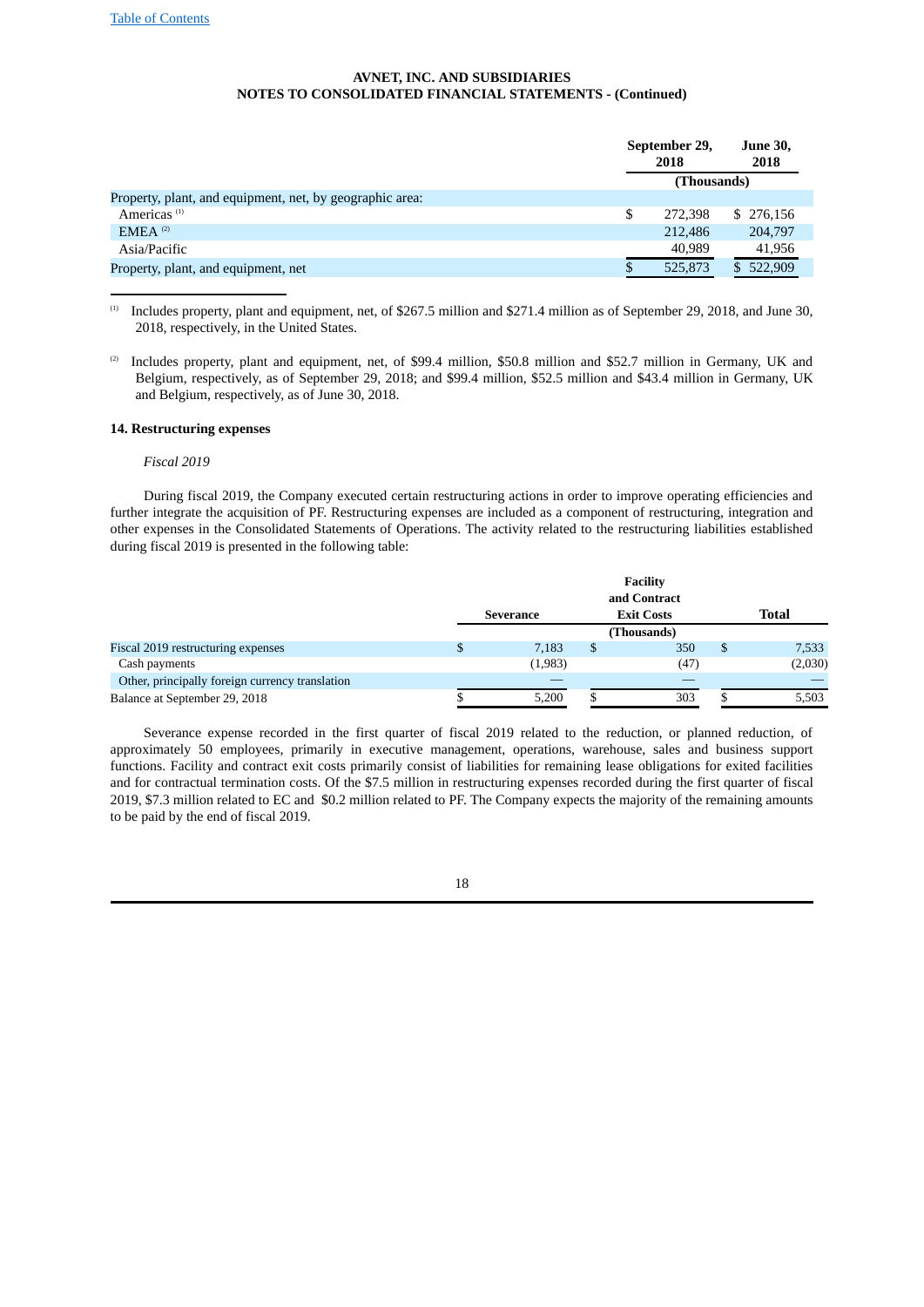# *Fiscal 2018 and prior*

During fiscal 2018 and prior, the Company incurred restructuring expenses related to various restructuring actions intended to achieve planned synergies from acquired businesses and to reduce future operating expenses. The following table presents the activity during the first quarter of fiscal 2019 related to the remaining restructuring liabilities from continuing operations established during fiscal 2018 and prior:

|                                                 |              | <b>Facility</b>   |    |                    |    |              |
|-------------------------------------------------|--------------|-------------------|----|--------------------|----|--------------|
|                                                 |              | and Contract      |    | Asset              |    |              |
|                                                 | Severance    | <b>Exit Costs</b> |    | <b>Impairments</b> |    | <b>Total</b> |
|                                                 |              | (Thousands)       |    |                    |    |              |
| Balance at June 30, 2018                        | \$<br>25,918 | \$<br>2.890       | \$ | 416                | S. | 29,224       |
| Cash payments                                   | (17, 936)    | (623)             |    |                    |    | (18, 559)    |
| Changes in estimates, net                       | (235)        |                   |    |                    |    | (235)        |
| Non-cash amounts                                |              |                   |    | (416)              |    | (416)        |
| Other, principally foreign currency translation | (245)        | (27)              |    |                    |    | (272)        |
| Balance at September 29, 2018                   | 7,502        | 2,240             | s  |                    |    | 9,742        |

The Company expects the majority of the remaining amounts to be paid by the end of fiscal 2019.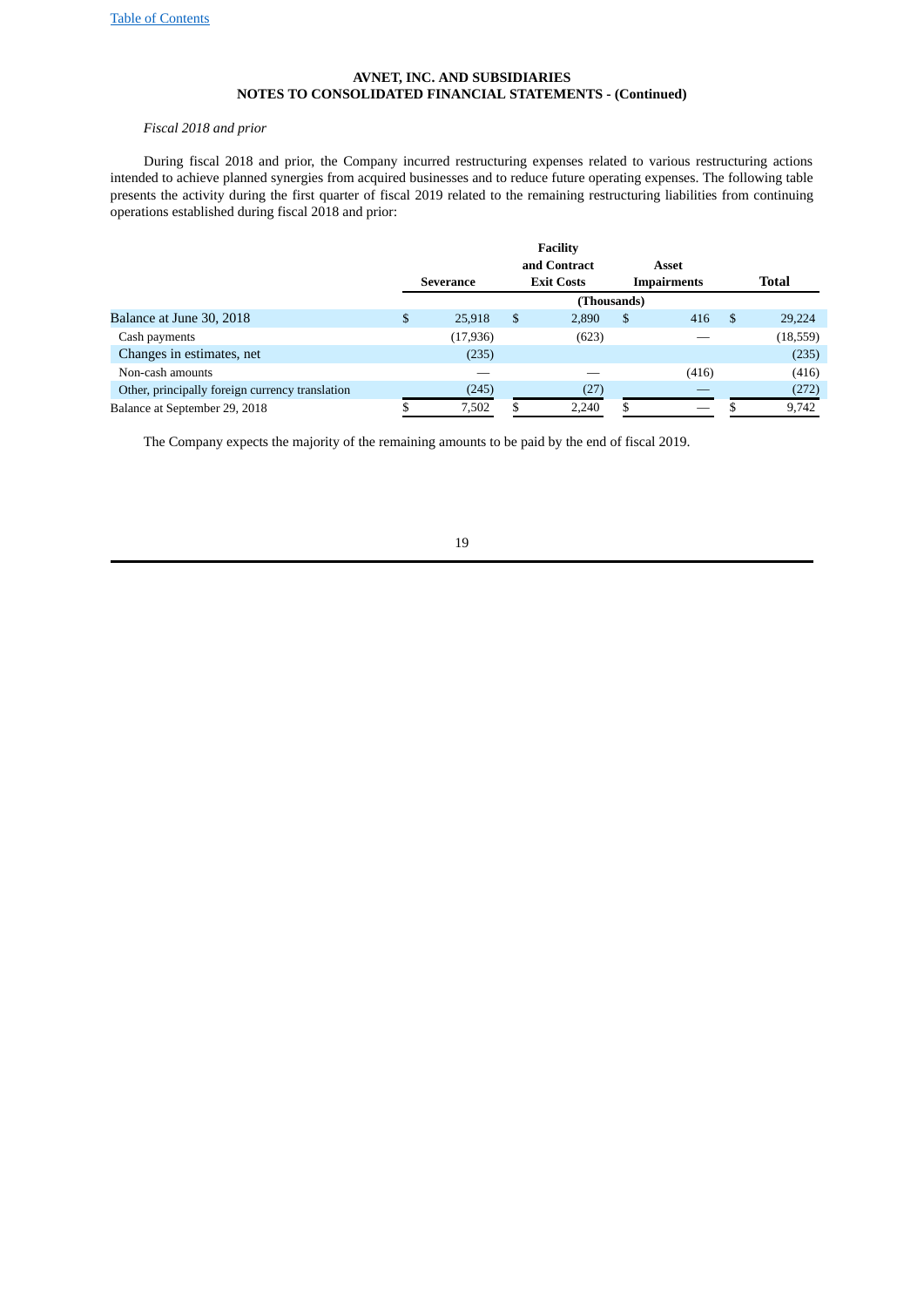#### **Item 2.** *Management's Discussion and Analysis of Financial Condition and Results of Operations*

For a description of the Company's critical accounting policies and an understanding of the significant factors that influenced the Company's performance during the quarter ended September 29, 2018, this *Management's Discussion and Analysis of Financial Condition and Results of Operations* ("MD&A") should be read in conjunction with the consolidated financial statements, including the related notes, appearing in Item 1 of this Quarterly Report on Form 10-Q, as well as the Company's Annual Report on Form 10-K for the fiscal year ended June 30, 2018.

There are references to the impact of foreign currency translation in the discussion of the Company's results of operations. When the U.S. Dollar strengthens and the stronger exchange rates of the current year are used to translate the results of operations of Avnet's subsidiaries denominated in foreign currencies, the resulting impact is a decrease in U.S. Dollars of reported results. Conversely, when the U.S. Dollar weakens and the weaker exchange rates of the current year are used to translate the results of operations of Avnet's subsidiaries denominated in foreign currencies, the resulting impact is an increase in U.S. Dollars of reported results. In the discussion that follows, results excluding this impact, primarily for subsidiaries in Europe, the Middle East and Africa ("EMEA") and Asia/Pacific, are referred to as "constant currency."

In addition to disclosing financial results that are determined in accordance with generally accepted accounting principles in the U.S. ("GAAP"), the Company also discloses certain non-GAAP financial information, including:

- Sales adjusted for certain items that impact the year-over-year analysis, which includes the impact of certain acquisitions by adjusting Avnet's prior periods to include the sales of acquired businesses, as if the acquisitions had occurred at the beginning of the earliest period presented. Sales taking into account these adjustments are referred to as "organic sales."
- · Operating income excluding (i) restructuring, integration and other expenses (see *Restructuring, Integration and Other Expenses* in this MD&A), (ii) goodwill impairment expense and (iii) amortization of acquired intangible assets and other. Operating income excluding such amounts is referred to as "adjusted operating income."

The reconciliation of operating income to adjusted operating income is presented in the following table:

|                                                      | <b>First Quarters Ended</b> |    |                       |  |
|------------------------------------------------------|-----------------------------|----|-----------------------|--|
|                                                      | September 29,<br>2018       |    | September 30,<br>2017 |  |
|                                                      | (Thousands)                 |    |                       |  |
| <b>Operating income</b>                              | 146,816                     | \$ | 64,568                |  |
| Restructuring, integration and other expenses        | 14.788                      |    | 46,394                |  |
| Amortization of acquired intangible assets and other | 20,927                      |    | 25,585                |  |
| Adjusted operating income                            | 182.531                     |    | 136,547               |  |

Management believes that providing this additional information is useful to readers to better assess and understand operating performance, especially when comparing results with prior periods or forecasting performance for future periods, primarily because management typically monitors the business both including and excluding these adjustments to GAAP results. Management also uses these non-GAAP measures to establish operational goals and, in many cases, for measuring performance for compensation purposes. However, any analysis of results on a non-GAAP basis should be used as a complement to, and in conjunction with, results presented in accordance with GAAP.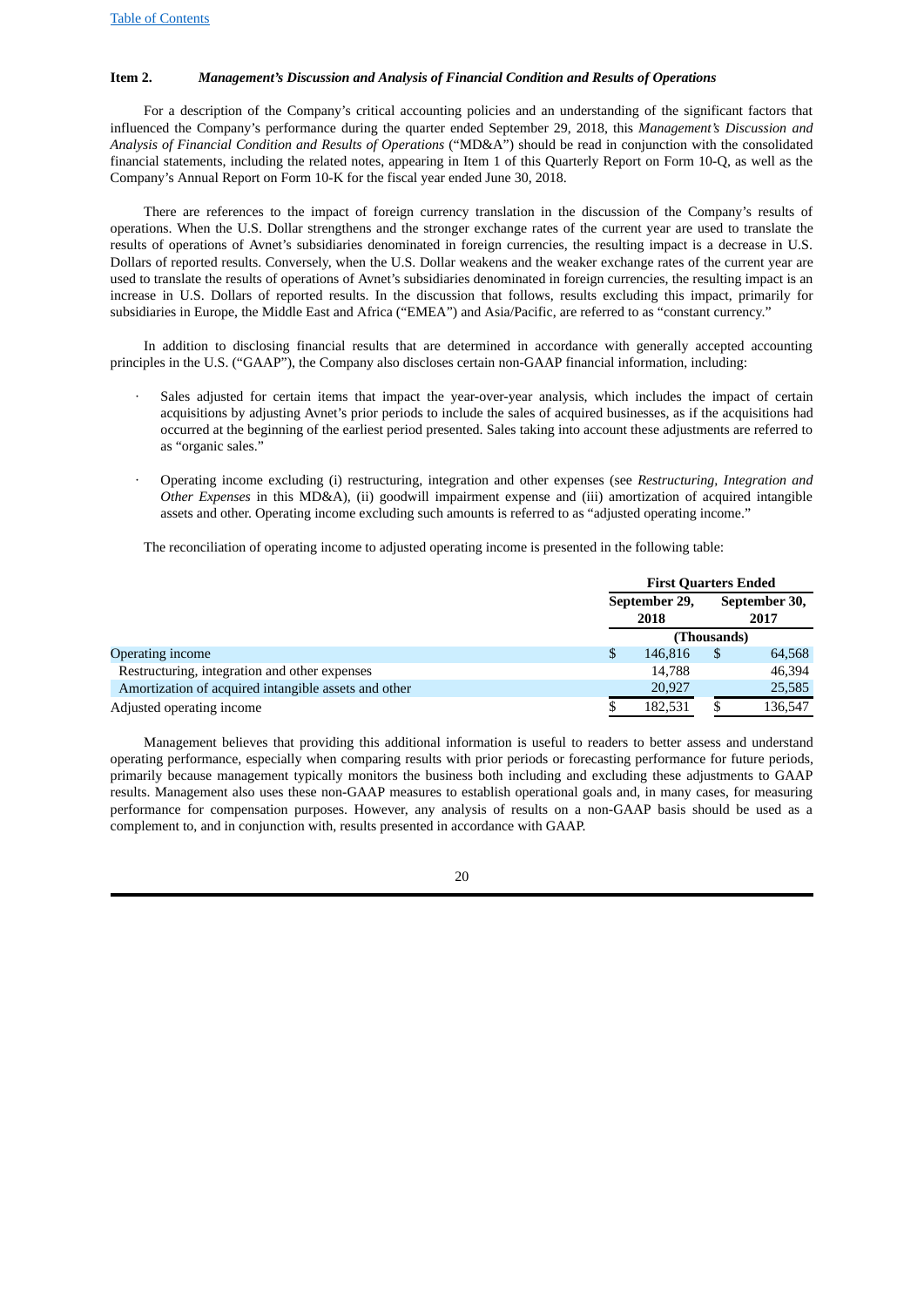#### **OVERVIEW**

#### *Organization*

Avnet, Inc. (the "Company" or "Avnet"), is a global technology solutions company with an extensive ecosystem delivering design, product, marketing and supply chain expertise for customers at every stage of the product lifecycle. Avnet transforms ideas into intelligent solutions, reducing the time, cost and complexities of bringing products to market around the world. Founded in 1921 and incorporated in New York in 1955, the Company works with over 1,400 technology suppliers to serve 2.1 million customers in more than 140 countries.

Avnet has two primary operating groups — Electronic Components ("EC") and Premier Farnell ("PF"). Both operating groups have operations in each of the three major economic regions of the world: the Americas, EMEA and Asia. A summary of each operating group is provided in Note 13, "Segment information" to the Company's consolidated financial statements included in this Quarterly Report on Form 10-Q.

#### **Results of Operations**

#### *Executive Summary*

Sales for the first quarter of fiscal 2019 were \$5.09 billion, an increase of 9.2% from sales for the first quarter of fiscal 2018 of \$4.66 billion. The increase in sales was due to increased sales in both EC and PF. Sales in constant currency increased year over year by 9.9% with both EC and PF contributing to the increase.

Gross profit margin for the first quarter of fiscal 2019 decreased 63 basis points compared to the first quarter of fiscal 2018. EC gross profit margin decreased year over year primarily due to a higher percentage of sales coming from the lowermargin Asia region. PF gross profit margin decreased year over year primarily driven by changes in product mix and the impact of foreign currency exchange rates.

Avnet operating income margin was 2.9% in the first quarter of fiscal 2019 as compared with 1.4% in the first quarter of fiscal 2018. Both periods included amortization and restructuring, integration and other expenses. Excluding these expenses from both periods, adjusted operating income margin was 3.6% in the first quarter of fiscal 2019 as compared to 2.9% in the first quarter of fiscal 2018. The increase in operating income margin is primarily due to the year over year growth in sales and a reduction in expenses as a result of the Company's restructuring and integration efforts, partially offset by the decline in gross profit margin.

#### **Sales**

The following table presents reported and organic sales growth rates between fiscal 2019 and fiscal 2018 for the first quarter of fiscal 2019.

|                  | <b>First Quarters Ended</b>                                         |                        |                                                                     |         |                                                                    |  |  |
|------------------|---------------------------------------------------------------------|------------------------|---------------------------------------------------------------------|---------|--------------------------------------------------------------------|--|--|
|                  | <b>Sales</b><br>as Reported<br>and Organic<br><b>Fiscal</b><br>2019 |                        | <b>Sales</b><br>as Reported<br>and Organic<br><b>Fiscal</b><br>2018 |         | Organic<br>Year-Year %<br>Change in<br><b>Constant</b><br>Currency |  |  |
|                  |                                                                     | (Dollars in thousands) |                                                                     |         |                                                                    |  |  |
| Avnet            | \$<br>5,089,879                                                     | \$                     | 4,660,943                                                           | 9.2%    | 9.9%                                                               |  |  |
| Avnet by region  |                                                                     |                        |                                                                     |         |                                                                    |  |  |
| Americas         | \$<br>1,271,793                                                     | \$                     | 1,185,485                                                           | $7.3\%$ | 7.3 %                                                              |  |  |
| <b>EMEA</b>      | 1,714,917                                                           |                        | 1,692,985                                                           | 1.3     | 2.7                                                                |  |  |
| Asia             | 2,103,169                                                           |                        | 1,782,473                                                           | 18.0    | 18.3                                                               |  |  |
| Aynet by segment |                                                                     |                        |                                                                     |         |                                                                    |  |  |
| EC.              | \$<br>4,710,825                                                     | \$                     | 4,307,251                                                           | 9.4%    | 10.0 %                                                             |  |  |
| PF               | 379,054                                                             |                        | 353,692                                                             | 7.2     | 8.2                                                                |  |  |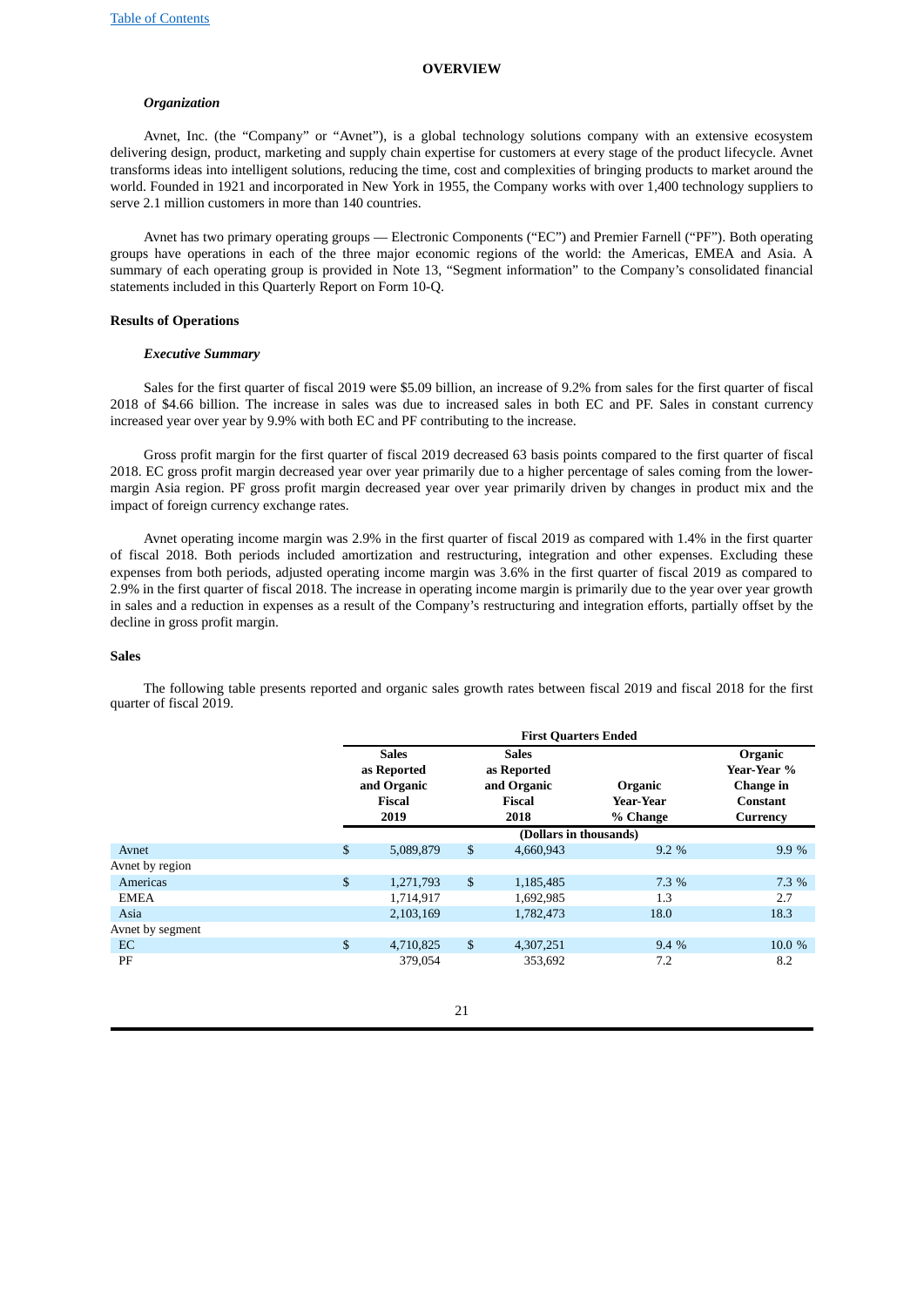Sales for the first quarter of fiscal 2019 were \$5.09 billion, an increase of 9.2%, or \$428.9 million, from the prior year first quarter sales of \$4.66 billion. Sales in constant currency increased 9.9% over the prior year first quarter with both operating groups contributing to this increase.

EC sales of \$4.71 billion in the first quarter of fiscal 2019 increased \$403.6 million or 9.4% from the prior year first quarter sales of \$4.31 billion. This increase was primarily driven by increased sales in the Asia and Americas regions. PF sales for the first quarter of fiscal 2019 were \$379.1 million, an increase of \$25.4 million or 7.2% from the prior year first quarter sales of \$353.7 million driven by growth in all three regions.

As discussed in Note 2 to the Company's consolidated financial statements included in this Quarterly Report on Form 10-Q, the adoption of the new revenue recognition accounting standard during the first quarter of fiscal 2019 did not have a material impact on the amounts of sales reported or the comparability of sales and gross profit margins year over year.

#### **Gross Profit and Gross Profit Margins**

Gross profit for the first quarter of fiscal 2019 was \$636.8 million, an increase of \$24.2 million, or 3.9%, from the first quarter of fiscal 2018 gross profit of \$612.6 million primarily driven by the increase in sales. Gross profit margin decreased 63 basis points to 12.5% from the first quarter of fiscal 2018 gross profit margin of 13.1%, with both operating groups contributing to the decrease.

EC gross profit margin decreased year over year primarily due to a sales mix shift to the lower-margin Asia region. Asia sales represented approximately 43% of the total EC sales in the first quarter of fiscal 2019 as compared with approximately 40% in the first quarter of fiscal 2018. PF gross profit margin decreased year over year primarily driven by customer mix and the impact of foreign currency exchange rates.

#### **Selling, General and Administrative Expenses**

Selling, general and administrative expenses ("SG&A expenses") were \$475.1 million in the first quarter of fiscal 2019, a decrease of \$26.4 million, or 5.3%, from the first quarter of fiscal 2018. The year-over-year decrease in SG&A expenses was primarily due to a reduction of expenses resulting from management's restructuring programs.

Metrics that management monitors with respect to its operating expenses are SG&A expenses as a percentage of sales and as a percentage of gross profit. In the first quarter of fiscal 2019, SG&A expenses as a percentage of sales were 9.3% and as a percentage of gross profit were 74.6%, as compared with 10.8% and 81.9%, respectively, in the first quarter of fiscal 2018.

#### **Restructuring, Integration and Other Expenses**

As a result of management's focus on improving operating efficiencies and further integrating the acquisition of PF, the Company has incurred certain restructuring costs. In addition, the Company incurred integration, accelerated depreciation and other costs. Integration costs are primarily related to the integration of acquired businesses including PF, the integration of certain regional and global businesses including Avnet after the TS divestiture, and incremental costs incurred as part of the consolidation, relocation, and closure of warehouse and office facilities. Accelerated depreciation relates to the incremental depreciation expense incurred related to the shortening of the estimated useful life of the Company's enterprise resource planning ("ERP") system in the Americas compared to depreciation expense based on the original useful life of such ERP system. Other costs consist primarily of any other miscellaneous costs that relate to restructuring, integration and other expenses.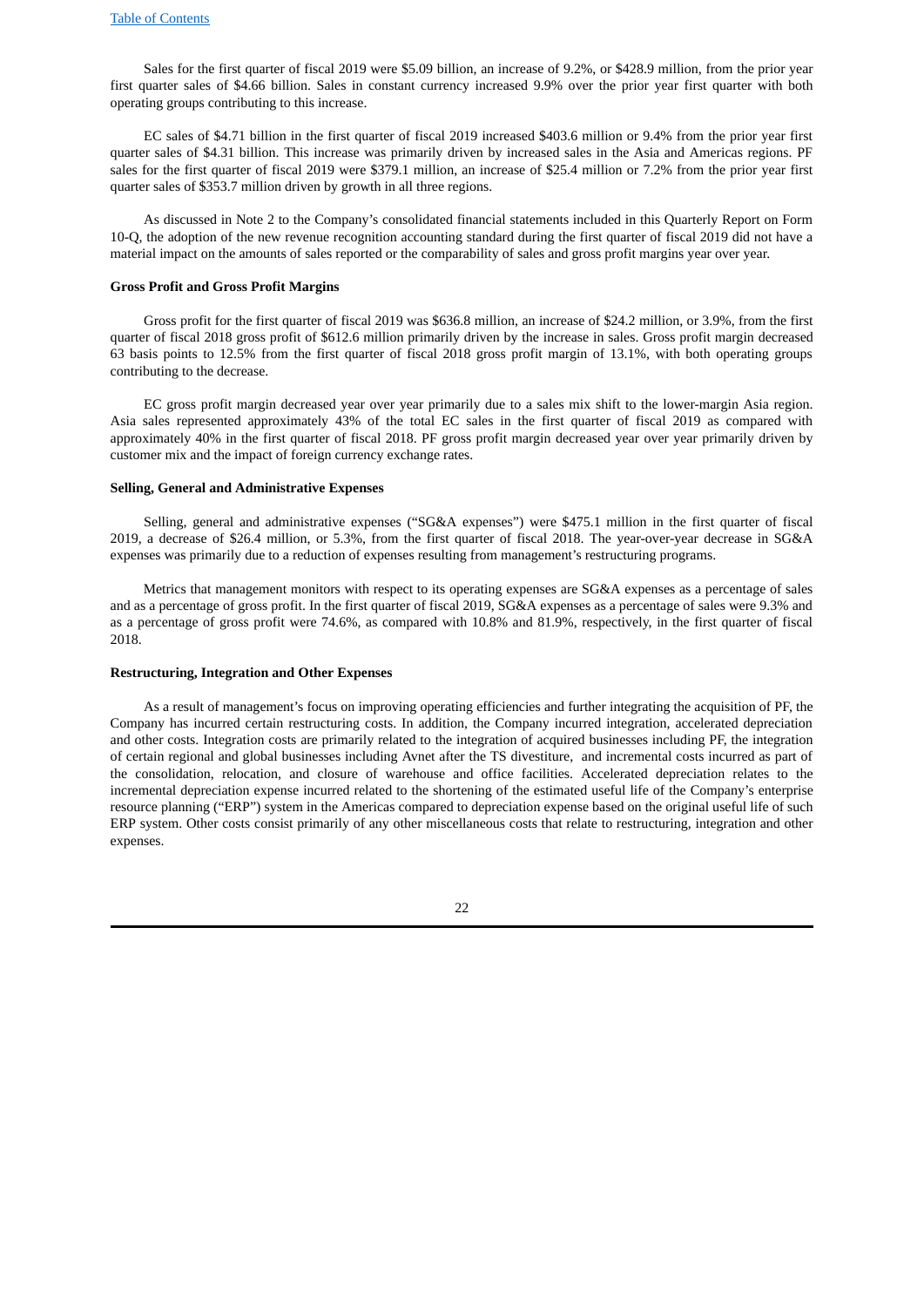The Company recorded restructuring, integration and other expenses of \$14.8 million during the first quarter of fiscal 2019. The Company recorded \$7.5 million of restructuring costs in the first quarter of fiscal 2019 in order to realize approximately \$7.2 million in expected annualized operating cost savings once such restructuring actions initiated before the end of the first quarter of fiscal 2019 are completed. During the first quarter of fiscal 2019, the Company incurred integration costs of \$2.9 million, accelerated depreciation of \$3.1 million, other costs of \$1.5 million and a reversal of \$0.2 million for changes in estimates for costs associated with prior year restructuring actions. The after tax impact of restructuring, integration and other expenses were \$11.5 million and \$0.10 per share on a diluted basis.

Comparatively, in the first quarter of fiscal 2018, restructuring, integration and other expenses from continuing operations were \$46.4 million. The after tax impact of restructuring, integration, and other expenses was \$29.6 million and \$0.24 per share on a diluted basis.

See Note 14 "Restructuring expenses" to the Company's consolidated financial statements included in this Quarterly Report on Form 10-Q.

#### **Operating Income**

Operating income for the first quarter of fiscal 2019 was \$146.8 million, an increase of \$82.2 million, or 127.4%, from the first quarter of fiscal 2018 of \$64.6 million. The year over year increase in operating income was primarily driven by the reduction in selling, general and administrative expenses and lower restructuring, integration and other expenses as compared to the prior year first quarter. Adjusted operating income for the first quarter of fiscal 2019 was \$182.5 million, an increase of \$46.0 million, or 33.7%, from the first quarter of fiscal 2018.

EC operating income margin increased 20 basis points year over year to 3.4% and PF operating income margin increased 153 basis points year over year to 10.8%. The improvement in operating income margin at both operating groups was primarily due to the organic sales growth and from operating cost reductions related to restructuring and integration activities.

#### **Interest and Other Financing Expenses, and Other Income (Expense), Net**

Interest and other financing expenses in the first quarter of fiscal 2019 was \$30.1 million, an increase of \$8.1 million or 36.7%, as compared with interest and other financing expenses of \$22.0 million in the first quarter of fiscal 2018. The increase in interest and other financing expenses in the first quarter of fiscal 2019 compared to the first quarter of fiscal 2018 was primarily related to increased expenses in Asia to finance working capital needs and from lower interest income from investments in cash equivalents between the fiscal years.

During the first quarter of fiscal 2019, the Company had \$1.9 million of other expense, net, as compared with \$18.9 million of other income, net, in the first quarter of fiscal 2018. In the first quarter of fiscal 2019, the Company had foreign currency losses primarily due to the strengthening of the U.S. Dollar compared to certain currencies, partially offset by income related to the Company's pension plans. In the first quarter of fiscal 2018, the Company had foreign currency gains primarily due to the strengthening of the Euro compared to the U.S. Dollar and British Pound and other income related to the Company's pension plans.

#### **Income Tax Expense**

The Company's effective tax rate on its income before income taxes from continuing operations was 27.3% in the first quarter of fiscal 2019 as compared with 5.4% in the first quarter of fiscal 2018. During the first quarter of fiscal 2019, the Company's effective tax rate was unfavorably impacted primarily by (i) an adjustment to the provisional transition tax expense estimate recorded under the requirements of the Act and (ii) increases in unrecognized tax benefits, partially offset by (iii) an adjustment to the provisional deferred tax impacts of the Act and (iv) the mix of income in lower tax jurisdictions. During the first quarter of fiscal 2018, the Company's effective tax rate was favorably impacted primarily by (i) the mix of income in lower tax jurisdictions and (ii) the release of unrecognized tax benefit reserves primarily due to the negotiation of a favorable outcome in a foreign jurisdiction.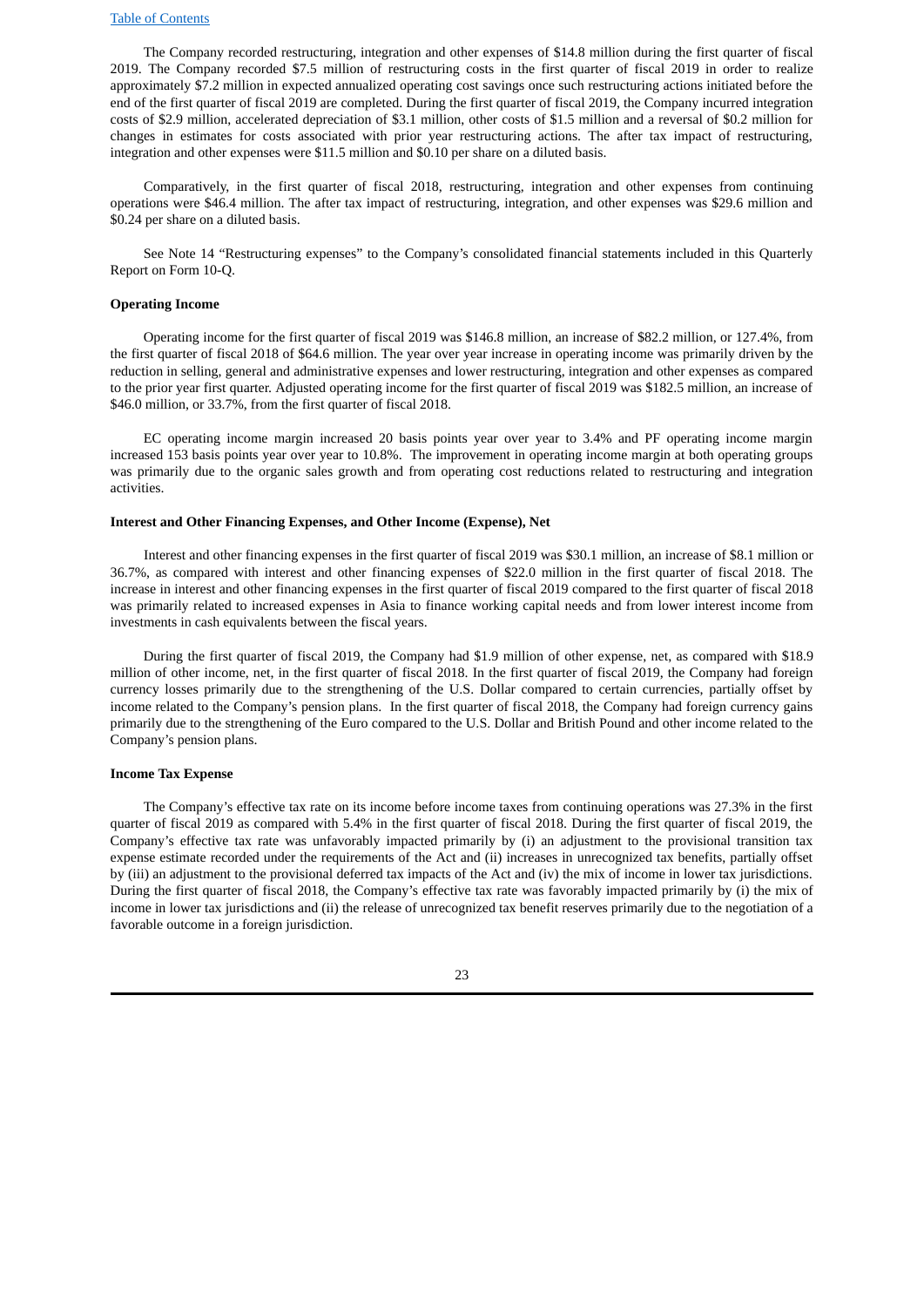#### **Income from Discontinued Operations**

Income from discontinued operations was \$0.2 million in the first quarter of fiscal 2019 as compared to \$0.1 million in the first quarter of fiscal 2018.

#### **Net Income**

As a result of the factors described in the preceding sections of this MD&A, the Company's net income for the first quarter of fiscal 2019 was \$83.7 million, or \$0.72 per share on a diluted basis, as compared with \$58.3 million of net income, or \$0.47 per share on a diluted basis, in the first quarter of fiscal 2018.

#### **LIQUIDITY AND CAPITAL RESOURCES**

#### **Cash Flow**

#### *Cash Flow from Operating Activities*

During the first quarter of fiscal 2019, the Company used \$85.0 million of cash from its operating activities compared to \$128.0 million in the first quarter of fiscal 2018. These operating cash flows were comprised of: (i) cash flow generated from net income from continuing operations, adjusted for the impact of non-cash and other items, which includes depreciation and amortization expenses, deferred income taxes, stock-based compensation expense and other non-cash items (including provisions for doubtful accounts and net periodic pension costs) and (ii) cash flows used for, or generated from, working capital and other, excluding cash and cash equivalents. Cash used for working capital and other was \$275.6 million during the first quarter of fiscal 2019, including increases in inventories of \$269.6 million and accounts receivable of \$19.3 million, a decrease in accrued expenses and other of \$81.8 million, partially offset by an increase in accounts payable of \$95.1 million. The Company utilized cash to invest in inventory primarily to support sales growth and for certain investments in additional inventories at PF. Comparatively, cash used for working capital and other was \$240.0 million during the first quarter of fiscal 2018, including increases in inventories and accounts receivable of \$267.0 million and \$32.4 million, respectively. These increases were partially offset by increases in accounts payable and accrued expenses and other of \$37.3 million and \$22.1 million, respectively.

#### *Cash Flow from Financing Activities*

During the first quarter of fiscal 2019, the Company made net repayments of \$40.0 million under the Securitization Program. Additionally, the Company repaid \$50.3 million under the Company's Credit Facility and \$1.2 million from borrowings of various bank credit facilities. During the first quarter of fiscal 2019, the Company paid dividends on common stock of \$22.9 million and repurchased \$149.1 million of common stock. Additionally, included in other, net is approximately \$17.6 million of cash received from the exercises of stock options.

During the first quarter of fiscal 2018, the Company received net proceeds of \$28.0 million under the Securitization Program. During the first quarter of fiscal 2018, the Company repaid \$24.9 million from borrowings of various bank credit facilities and \$92.5 million under the Company's Credit Facility. During the first quarter of fiscal 2018, the Company paid dividends on common stock of \$22.0 million and repurchased \$68.1 million of common stock.

#### *Cash Flow from Investing Activities*

During the first quarter of fiscal 2019, the Company used \$41.0 million for capital expenditures primarily related to warehouse and facilities, computer hardware and software purchases and information system development costs compared to \$26.7 million for capital expenditures in the first quarter of fiscal 2018. During the first quarter of fiscal 2018, the Company used \$14.7 million of cash for acquisitions, which is net of the cash acquired.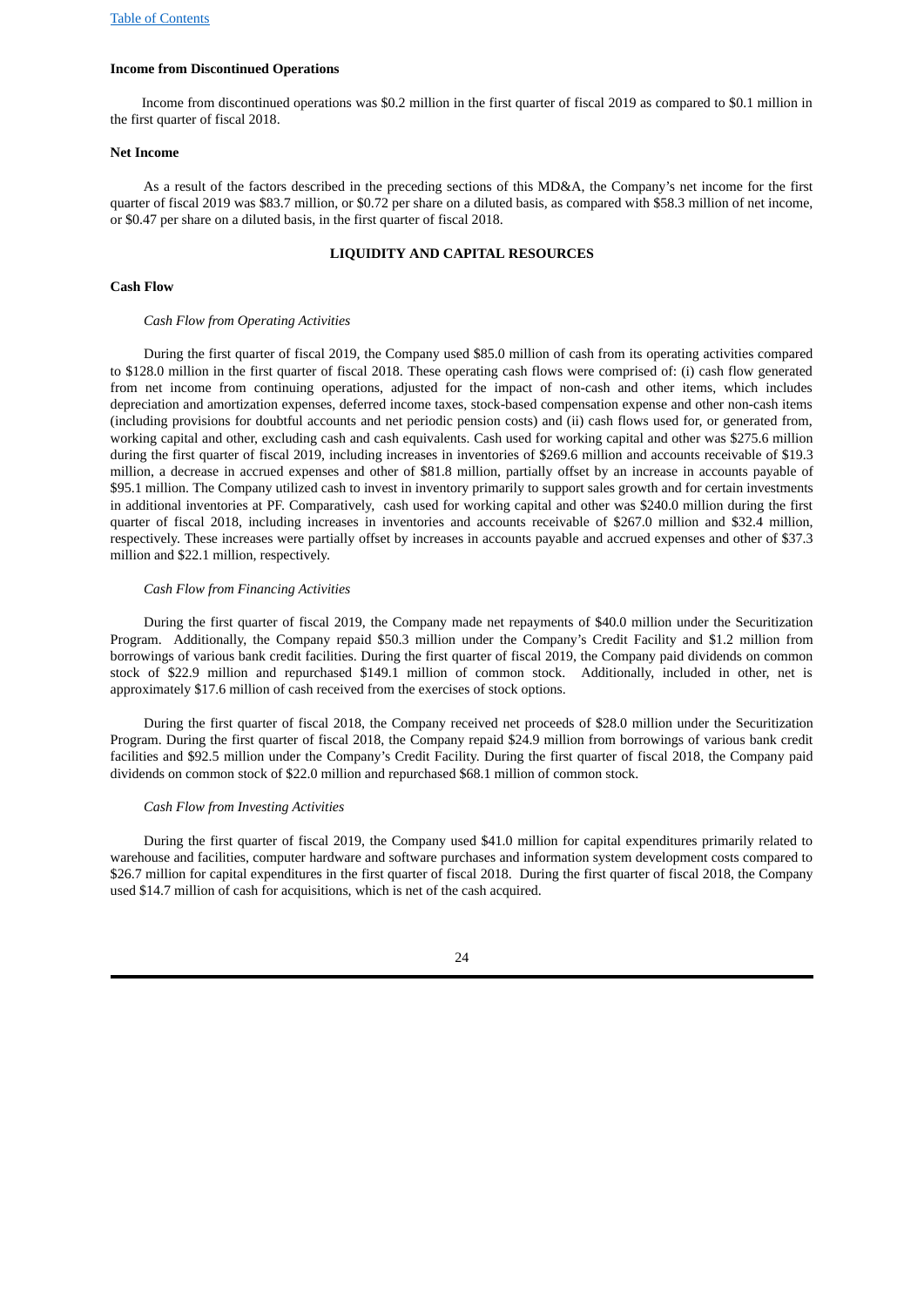During the first quarter of fiscal 2019, the Company received \$120.0 million of cash from investing activities – discontinued operations from the sale of the TS business. During the first quarter of fiscal 2018, the Company generated \$45.4 million of cash from investing activities – discontinued operations as a result of the sale of marketable securities obtained through the sale of the TS business.

#### **Contractual Obligations**

For a detailed description of the Company's long-term debt and lease commitments for the next five years and thereafter, see *Long-Term Contractual Obligations* appearing in Item 7 of the Company's Annual Report on Form 10-K for the fiscal year ended June 30, 2018. With the exception of the Company's debt transactions discussed herein, there are no material changes to this information outside of normal borrowings and repayments of long-term debt and operating lease payments. The Company does not currently have any material non-cancellable commitments for capital expenditures or inventory purchases.

#### **Financing Transactions**

See Note 5, "Debt" to the Company's consolidated financial statements included in this Quarterly Report on Form 10- Q for additional information on financing transactions including the Credit Facility, the Securitization Program, and other outstanding debt as of September 29, 2018. The Company was in compliance with all covenants under the Credit Facility and the Securitization Program as of September 29, 2018.

The Company has various lines of credit, financing arrangements and other forms of bank debt in the U.S. and various foreign locations to fund the short-term working capital, foreign exchange, overdraft and letter of credit needs of its wholly owned subsidiaries. Outstanding borrowings under such forms of debt at the end of first quarter of fiscal 2019 was \$0.6 million.

#### **Liquidity**

The Company held cash and cash equivalents of \$365.9 million as of September 29, 2018, of which \$330.6 million was held outside the United States. As of June 30, 2018, the Company held cash and cash equivalents of \$621.1 million, of which \$545.3 million was held outside of the United States.

As of the end of the first quarter of fiscal 2019, the Company had a combined total borrowing capacity of \$1.75 billion under the Credit Facility and the Securitization Program. There were no borrowings outstanding and \$3.0 million in letters of credit issued under the Credit Facility and \$65.0 million in borrowings outstanding under the Securitization Program, resulting in approximately \$1.68 billion of total availability as of September 29, 2018. Availability under the Securitization Program is subject to the Company having sufficient eligible trade accounts receivable to support desired borrowings. The Company currently expects to utilize availability under credit facilities to support working capital and other general corporate purposes to the extent such incremental borrowings do not impact the Company's investment grade credit rating. During the first quarter of fiscal 2019, the Company had an average daily balance outstanding of approximately \$65.0 million under the Securitization Program. During the first quarter of fiscal 2018, the Company had an average daily balance outstanding of approximately \$10.3 million under the Credit Facility and approximately \$166.0 million under the Securitization Program.

During periods of weakening demand in the electronic components industry, the Company typically generates cash from operating activities. Conversely, the Company is more likely to use operating cash flows for working capital requirements during periods of higher growth. The Company generated \$296.5 million in cash flows from operating activities over the trailing four fiscal quarters ended September 29, 2018 from continuing operations.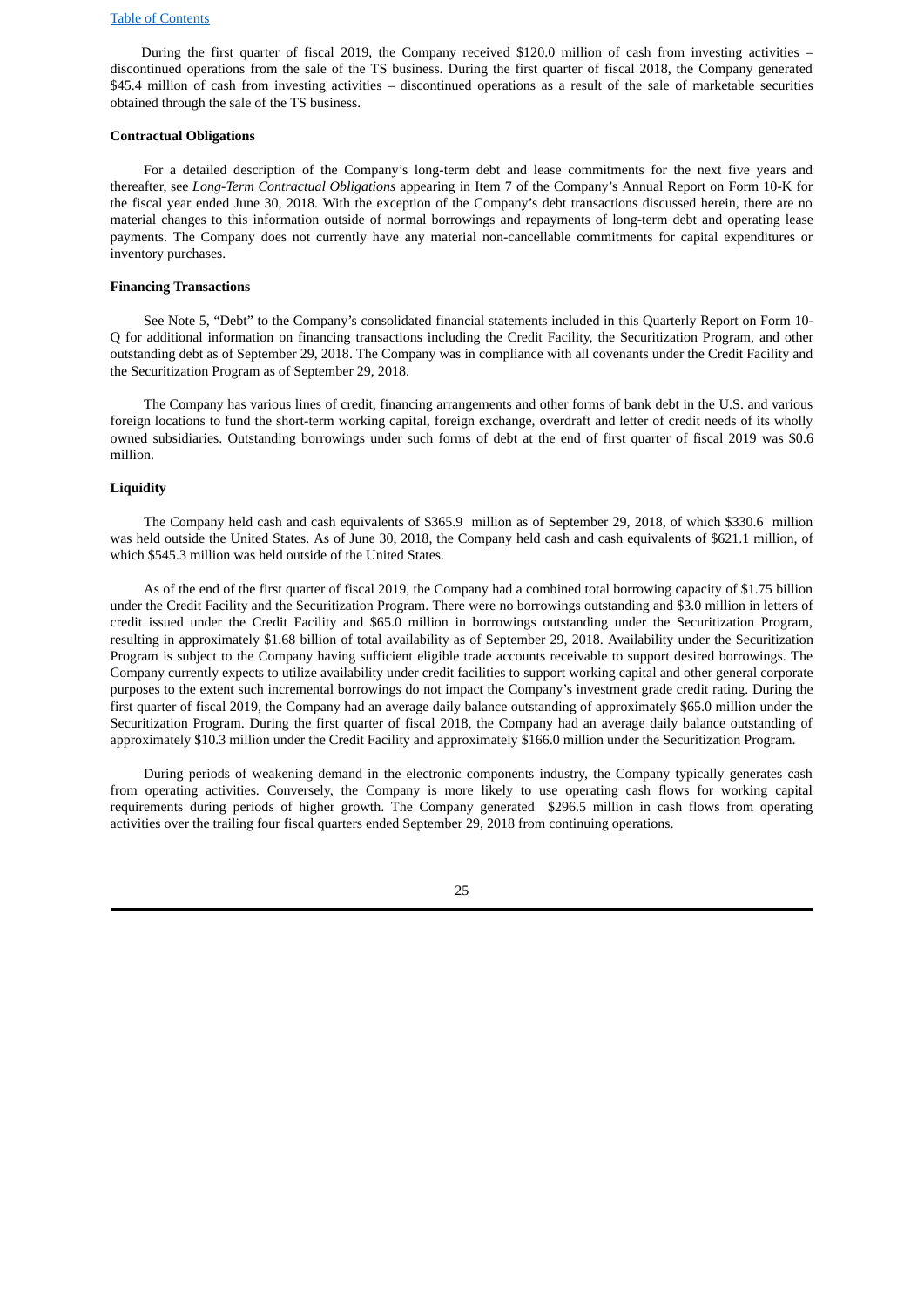Liquidity is subject to many factors, such as normal business operations as well as general economic, financial, competitive, legislative, and regulatory factors that are beyond the Company's control. To the extent the cash balances held in foreign locations cannot be remitted back to the U.S. in a tax efficient manner, those cash balances are generally used for ongoing working capital, capital expenditure needs and to support acquisitions, and are currently expected to be permanently reinvested outside the U.S. The Company is still evaluating the impact of repatriating any additional foreign cash as a result of the Act. In addition, local government regulations may restrict the Company's ability to move funds among various locations under certain circumstances. Management does not believe such restrictions would limit the Company's ability to pursue its intended business strategy. Management believes that Avnet's available borrowing capacity and the Company's expected ability to generate operating cash flows in the future will be sufficient to meet its future liquidity needs. The Company also may issue debt or equity securities in the future and management believes the Company will have adequate access to the capital markets, if needed.

Historically the Company has made, and expects to continue to make, strategic investments through acquisition activity to the extent the investments strengthen Avnet's competitive position, further its business strategies and meet management's return on capital thresholds. The Company also expects to make capital expenditures, including expenditures for warehouse facilities and information technology related tools and systems. Additionally, as the Company integrates PF, the Company expects to use cash for restructuring, integration and other expenses.

In addition to continuing to make investments in acquisitions, as of September 29, 2018, the Company may repurchase up to an aggregate of \$615.2 million of shares of the Company's common stock through a \$2.45 billion share repurchase program approved by the Board of Directors. The Company may repurchase stock from time to time at the discretion of management, subject to strategic considerations, market conditions and other factors. The Company may terminate or limit the share repurchase program at any time without prior notice. The timing and actual number of shares repurchased will depend on a variety of factors such as share price, corporate and regulatory requirements, and prevailing market conditions. Additionally, the Company currently expects to pay quarterly cash dividends on shares of its common stock, subject to approval of the Board of Directors. During the first quarter of fiscal 2019, the Board of Directors approved a dividend of \$0.20 per share, which resulted in \$22.9 million of dividend payments during the quarter.

#### <span id="page-26-0"></span>*Recently Issued Accounting Pronouncements*

See Note 1, "Basis of presentation and new accounting pronouncements" to the Company's consolidated financial statements included in this Quarterly Report on Form 10-Q for a description of recently issued accounting pronouncements.

#### **Item 3.** *Quantitative and Qualitative Disclosures About Market Risk*

The Company seeks to reduce earnings and cash flow volatility associated with changes in foreign currency exchange rates by entering into financial arrangements that are intended to provide an economic hedge against all or a portion of the risks associated with such volatility. The Company continues to have exposure to such risks to the extent they are not economically hedged.

See Item 7A, *Quantitative and Qualitative Disclosures About Market Risk*, in the Company's Annual Report on Form 10-K for the fiscal year ended June 30, 2018, for further discussion of market risks associated with foreign currency exchange rates and interest rates. Avnet's exposure to such risks has not changed materially since June 30, 2018, as the Company continues to economically hedge the majority of its foreign currency exchange exposures. Thus, any increase or decrease in fair value of the Company's forward foreign currency exchange contracts is generally offset by an opposite effect on the related hedged position. For interest rate risk, the Company continues to maintain a combination of fixed and variable rate debt to mitigate the exposure to fluctuation in market interest rates.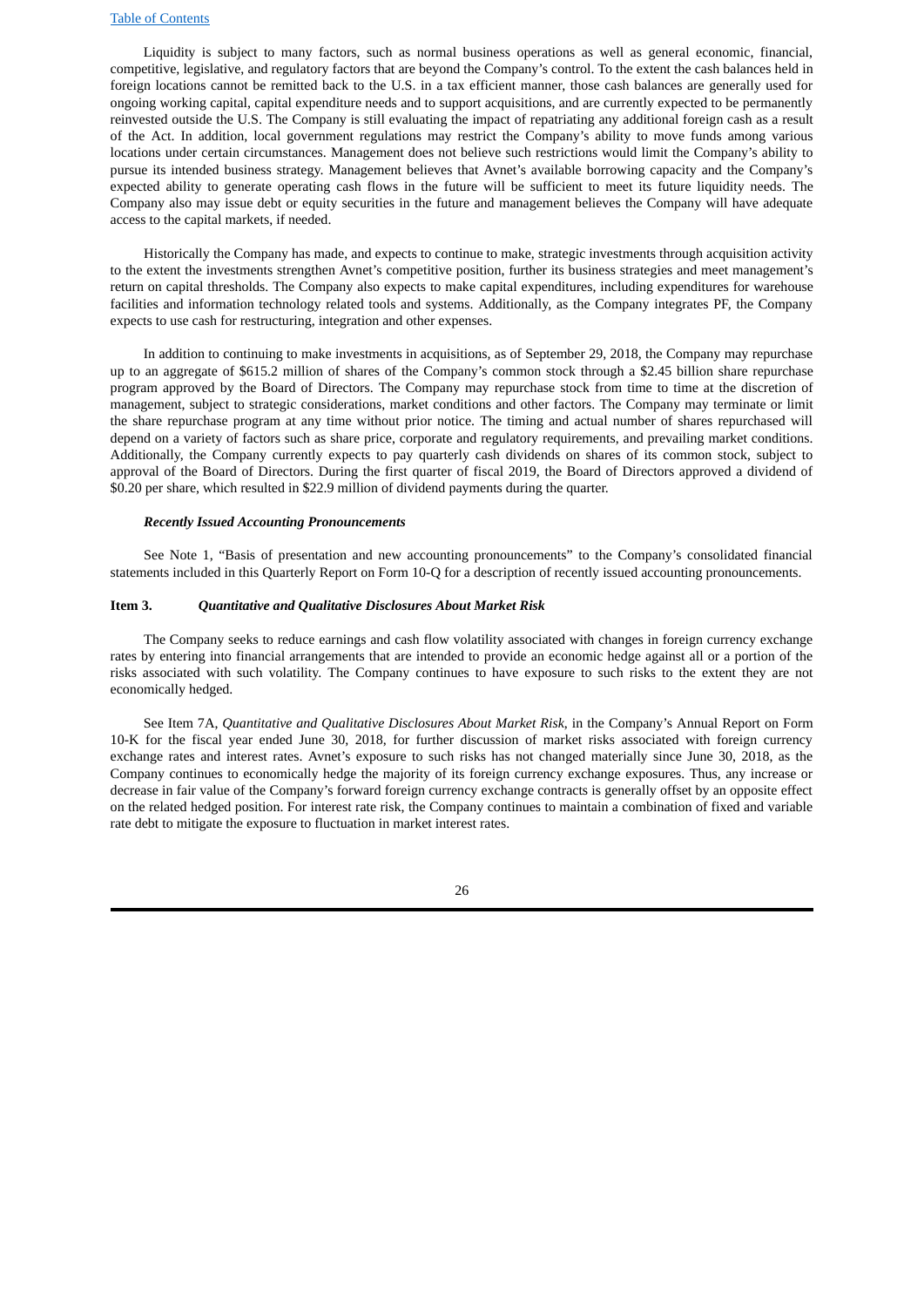See *Liquidity and Capital Resources — Financing Transactions* appearing in Item 2 of this Quarterly Report on Form 10-Q for further discussion of the Company's financing transactions and capital structure. As of September 29, 2018, 95% of the Company's debt bears interest at a fixed rate and 5% of the Company's debt bears interest at variable rates. Therefore, a hypothetical 1.0% (100 basis points) increase in interest rates would result in a \$0.2 million decrease in income from continuing operations before income taxes in the Company's consolidated statement of operations for the first quarter of fiscal 2019.

#### <span id="page-27-0"></span>**Item 4.** *Controls and Procedures*

The Company's management, including its Chief Executive Officer and Chief Financial Officer, have evaluated the effectiveness of the Company's disclosure controls and procedures (as such term is defined in Rules 13a-15(e) and 15d-15(e) under the Securities Exchange Act of 1934, as amended (the "Exchange Act")) as of the end of the reporting period covered by this Quarterly Report on Form 10-Q. Based on such evaluation, the Chief Executive Officer and Chief Financial Officer have concluded that, as of the end of the period covered by this Quarterly Report on Form 10-Q, the Company's disclosure controls and procedures are effective such that material information required to be disclosed by the Company in the reports that it files or submits under the Exchange Act is recorded, processed, summarized and reported, within the time periods specified by the Securities and Exchange Commission's rules and forms and is accumulated and communicated to management, including the Company's principal executive officer and principal financial officer, as appropriate to allow timely decisions regarding required disclosure.

During the first quarter of fiscal 2019, there were no changes to the Company's internal control over financial reporting (as defined in Rules 13a-15(f) and 15d-15(f) of the Exchange Act) that have materially affected, or are reasonably likely to materially affect, the Company's internal control over financial reporting.

#### <span id="page-27-1"></span>**PART II**

# <span id="page-27-2"></span>**OTHER INFORMATION**

#### **Item 1.** *Legal Proceedings*

As a result primarily of certain former manufacturing operations, Avnet has incurred and may have future liability under various federal, state and local environmental laws and regulations, including those governing pollution and exposure to, and the handling, storage and disposal of, hazardous substances. For example, under the Comprehensive Environmental Response, Compensation and Liability Act of 1980, as amended, and similar state laws, Avnet is and may be liable for the costs of cleaning up environmental contamination on or from certain of its current or former properties, and at off-site locations where the Company disposed of wastes in the past. Such laws may impose joint and several liability. Typically, however, the costs for clean up at such sites are allocated among potentially responsible parties based upon each party's relative contribution to the contamination, and other factors.

Pursuant to SEC regulations, including but not limited to Item 103 of Regulation S-K, the Company regularly assesses the status of and developments in pending environmental and other compliance related legal proceedings to determine whether any such proceedings should be identified specifically in this discussion of legal proceedings, and has concluded that no particular pending legal proceeding requires public disclosure. Based on the information known to date, management believes that the Company has appropriately accrued in its consolidated financial statements for its share of the estimable costs of environmental and other compliance related matters.

The Company is also currently subject to various pending and potential legal matters and investigations relating to compliance with governmental laws and regulations, including import/export and environmental matters. The Company currently believes that the resolution of such matters will not have a material adverse effect on the Company's financial position or liquidity, but could possibly be material to its results of operations in any one reporting period.

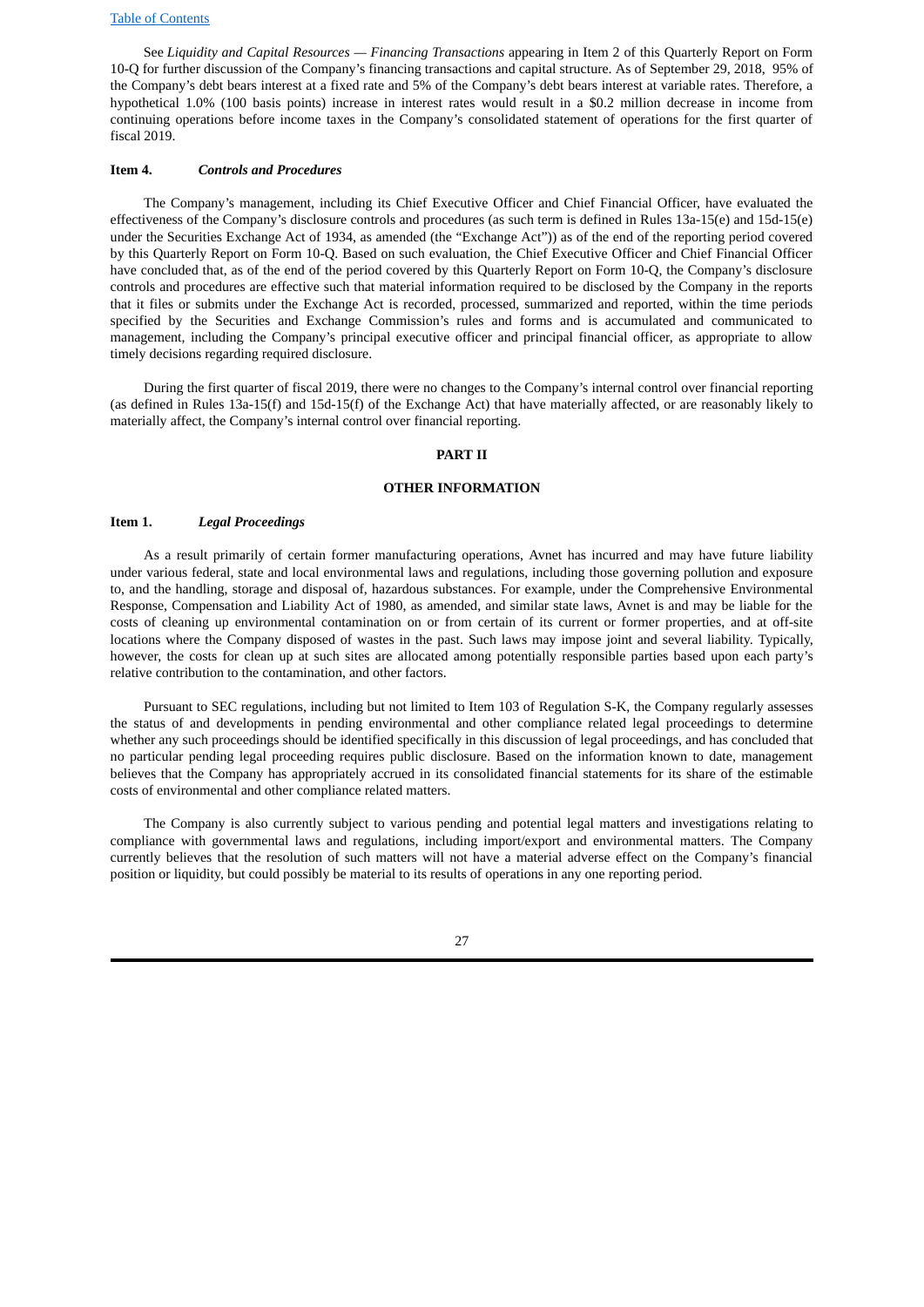# <span id="page-28-0"></span>**Item 1A.** *Risk Factors*

This Quarterly Report contains forward-looking statements within the meaning of Section 27A of the Securities Act of 1933, as amended ("Securities Act"), and Section 21E of the Exchange Act with respect to the financial condition, results of operations and business of the Company. You can find many of these statements by looking for words like "believes," "plans," "expects," "anticipates," "should," "will," "may," "estimates" or similar expressions in this Quarterly Report or in documents incorporated by reference in this Quarterly Report. These forward-looking statements are subject to numerous assumptions, risks and uncertainties. You should understand that the following important factors, in addition to those discussed elsewhere in this Quarterly Report and in the Company's Annual Report on Form 10-K for the fiscal year ended June 30, 2018, could affect the Company's future results of operations, and could cause those results or other outcomes to differ materially from those expressed or implied in the forward-looking statements:

- competitive pressures among distributors of electronic components;
- an industry down-cycle in semiconductors;
- relationships with key suppliers and allocations of products by suppliers;
- · risks relating to the Company's international sales and operations, including risks relating to the ability to repatriate cash, foreign currency fluctuations, duties and taxes, and compliance with international and U.S. laws;
- · risks relating to acquisitions, divestitures and investments;
- adverse effects on the Company's supply chain, shipping costs, third-party service providers, customers and suppliers, including as a result of issues caused by natural and weather-related disasters;
- · risks related to cyber-attacks and the Company's information systems, including related to current or future implementations;
- · general economic and business conditions (domestic, foreign and global) affecting Avnet's operations and financial performance and, indirectly, Avnet's credit ratings, debt covenant compliance, and liquidity and access to financing;
- · geopolitical events, including the uncertainty caused by the United Kingdom's planned exit from the European Union commonly referred to as "Brexit." While the specific terms and impact of Brexit are not yet known, Brexit may adversely impact the United Kingdom and/or the European Union and therefore may adversely impact the Company's operations and financial condition. The Company is monitoring the Brexit negotiations and developing contingency plans, including changes to its logistics operations and shipment routes and preparing for changes in trade facilitation regulations; and
- legislative or regulatory changes affecting Avnet's businesses.

Any forward-looking statement speaks only as of the date on which that statement is made. Except as required by law, the Company assumes no obligation to update any forward-looking statement to reflect events or circumstances that occur after the date on which the statement is made.

The discussion of the Company's business and operations should be read together with the risk factors contained in Item 1A of its Annual Report on Form 10-K for the fiscal year ended June 30, 2018, which describe various risks and uncertainties to which the Company is or may become subject. These risks and uncertainties have the potential to affect the Company's business, financial condition, results of operations, cash flows, strategies or prospects in a material and adverse manner. As of September 29, 2018, there have been no material changes to the risk factors set forth in the Company's Annual Report on Form 10-K for the fiscal year ended June 30, 2018.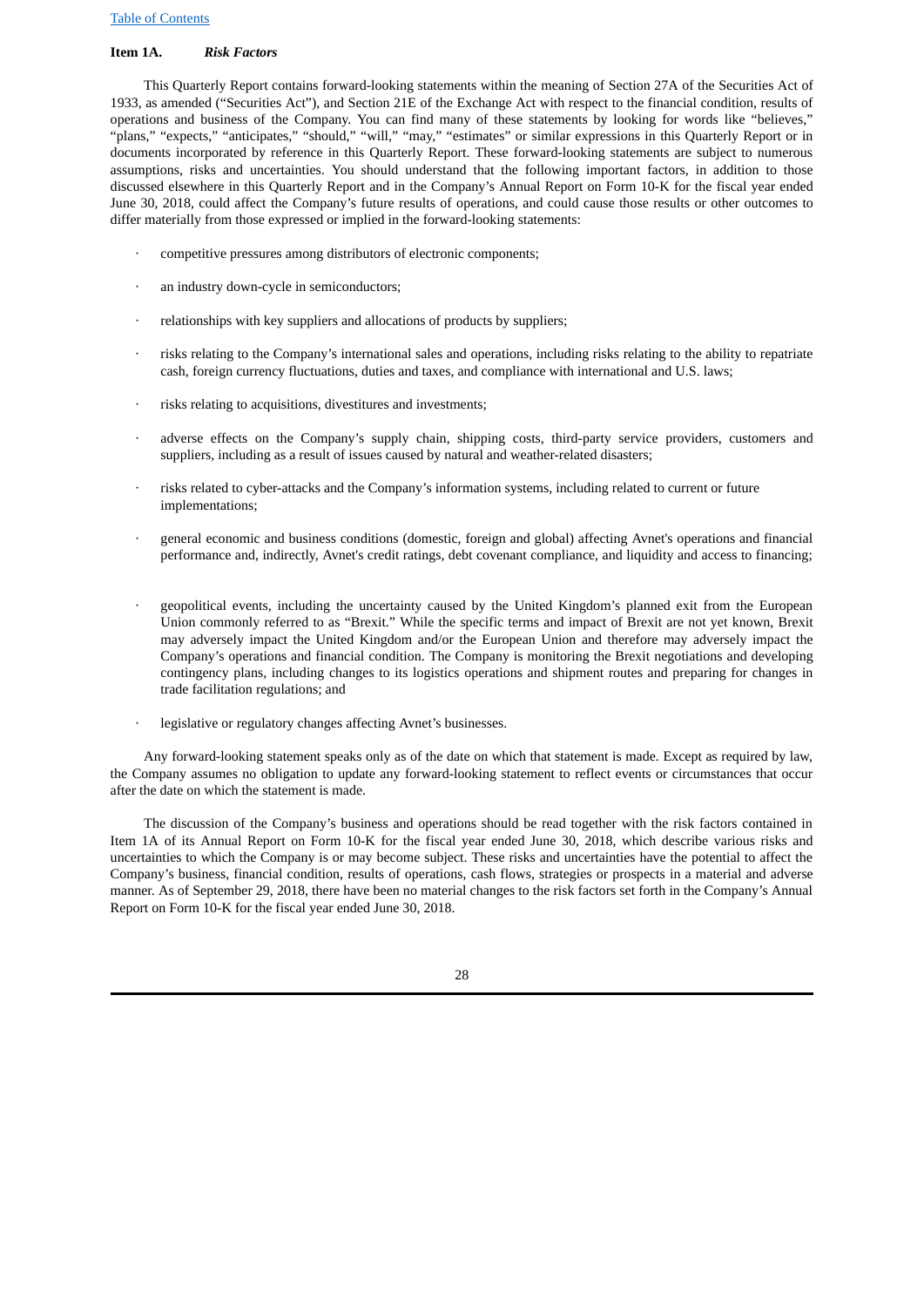# <span id="page-29-0"></span>**Item 2.** *Unregistered Sales of Equity Securities and Use of Proceeds*

The Company's Board of Directors has approved the repurchase of up to \$2.45 billion of the Company's common stock under the Company's share repurchase program including an increase in August 2018 of \$500.0 million. The following table includes the Company's monthly purchases of the Company's common stock during the first quarter of fiscal 2019, under the share repurchase program, which is part of a publicly announced plan.

|                          |                  |          | <b>Total Number of</b>  |    | <b>Approximate Dollar</b>   |
|--------------------------|------------------|----------|-------------------------|----|-----------------------------|
|                          | Total            | Average  | <b>Shares Purchased</b> |    | <b>Value of Shares That</b> |
|                          | <b>Number</b>    | Price    | as Part of Publicly     |    | May Yet Be                  |
|                          | of Shares        | Paid per | <b>Announced Plans</b>  |    | <b>Purchased under the</b>  |
| Period                   | <b>Purchased</b> | Share    | or Programs             |    | <b>Plans or Programs</b>    |
| July $1 -$ July 28       | 117,301          | \$42.90  | 117,301                 | S  | 267,089,000                 |
| July $29 -$ August 25    | 797.833          | \$47.75  | 797.833                 | S  | 228,992,000                 |
| August 26 – September 29 | 2.400,000        | \$47.40  | 2,400,000               | \$ | 615,223,000                 |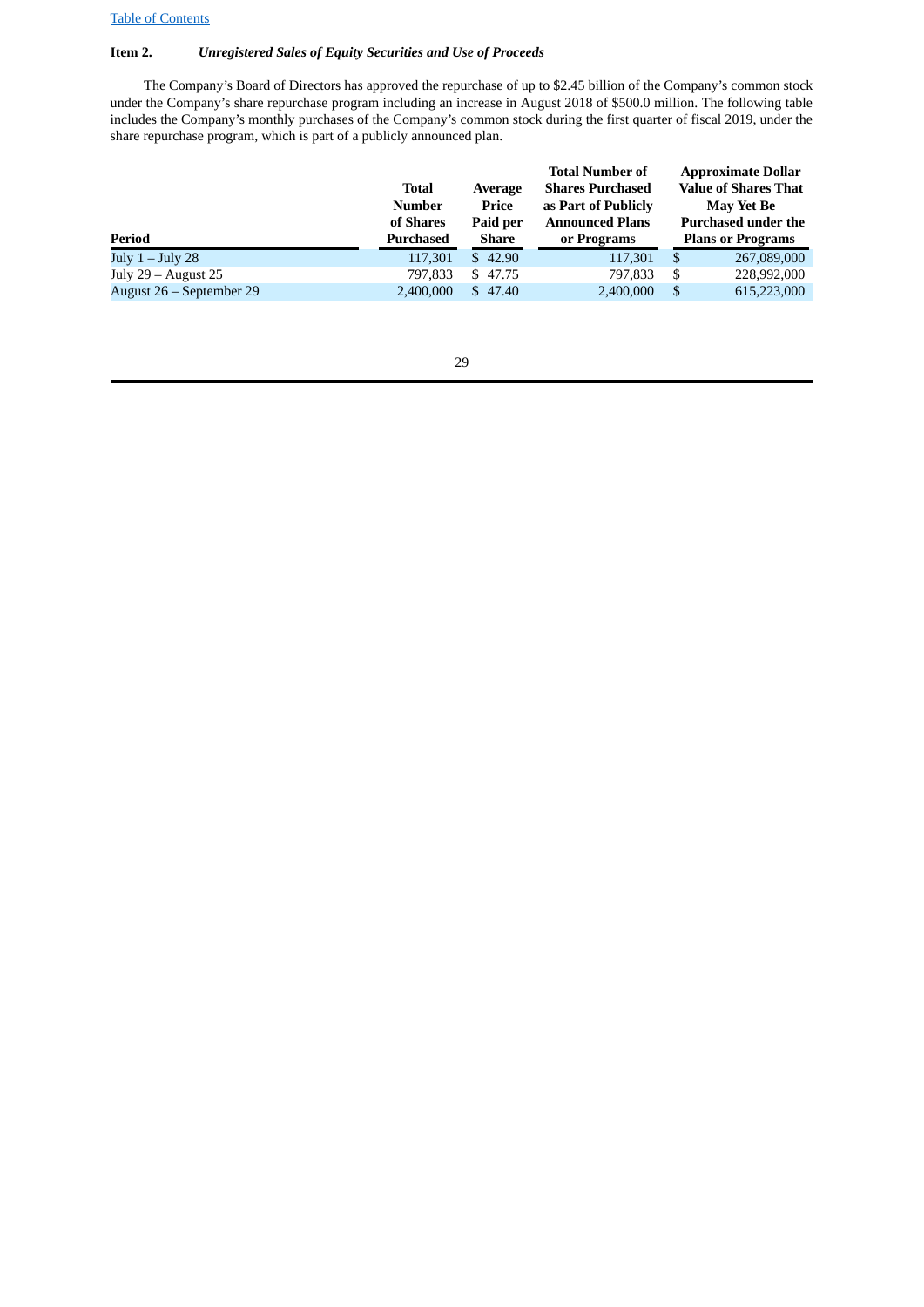<span id="page-30-0"></span>

| Item 6.                         | <b>Exhibits</b>                                                                                     |
|---------------------------------|-----------------------------------------------------------------------------------------------------|
| <b>Exhibit</b><br><b>Number</b> | <b>Exhibit</b>                                                                                      |
| $31.1*$                         | Certification of Chief Executive Officer pursuant to Section 302 of the Sarbanes-Oxley Act of 2002. |
| $31.2*$                         | Certification of Chief Financial Officer pursuant to Section 302 of the Sarbanes-Oxley Act of 2002. |
| $32.1**$                        | Certification of Chief Executive Officer pursuant to Section 906 of the Sarbanes-Oxley Act of 2002. |
| $32.2**$                        | Certification of Chief Financial Officer pursuant to Section 906 of the Sarbanes-Oxley Act of 2002. |
| $101.INS*$                      | <b>XBRL Instance Document.</b>                                                                      |
| 101.SCH*                        | XBRL Taxonomy Extension Schema Document.                                                            |
| 101.DEF*                        | XBRL Taxonomy Extension Definition Linkbase Document.                                               |
| $101.CAL*$                      | XBRL Taxonomy Extension Calculation Linkbase Document.                                              |
| $101.LAB*$                      | XBRL Taxonomy Extension Label Linkbase Document.                                                    |
| 101.PRE*                        | XBRL Taxonomy Extension Presentation Linkbase Document.                                             |

<sup>\*</sup> Filed herewith.<br>\*\* Furnished here

$$
^{30}
$$

<sup>\*\*</sup> Furnished herewith. The information in these exhibits shall not be deemed to be "filed" for purposes of Section 18 of the Exchange Act, or otherwise subject to liability under that section, and shall not be incorporated by reference into any filing under the Securities Act or the Exchange Act, except to the extent that the registrant specifically incorporates it by reference.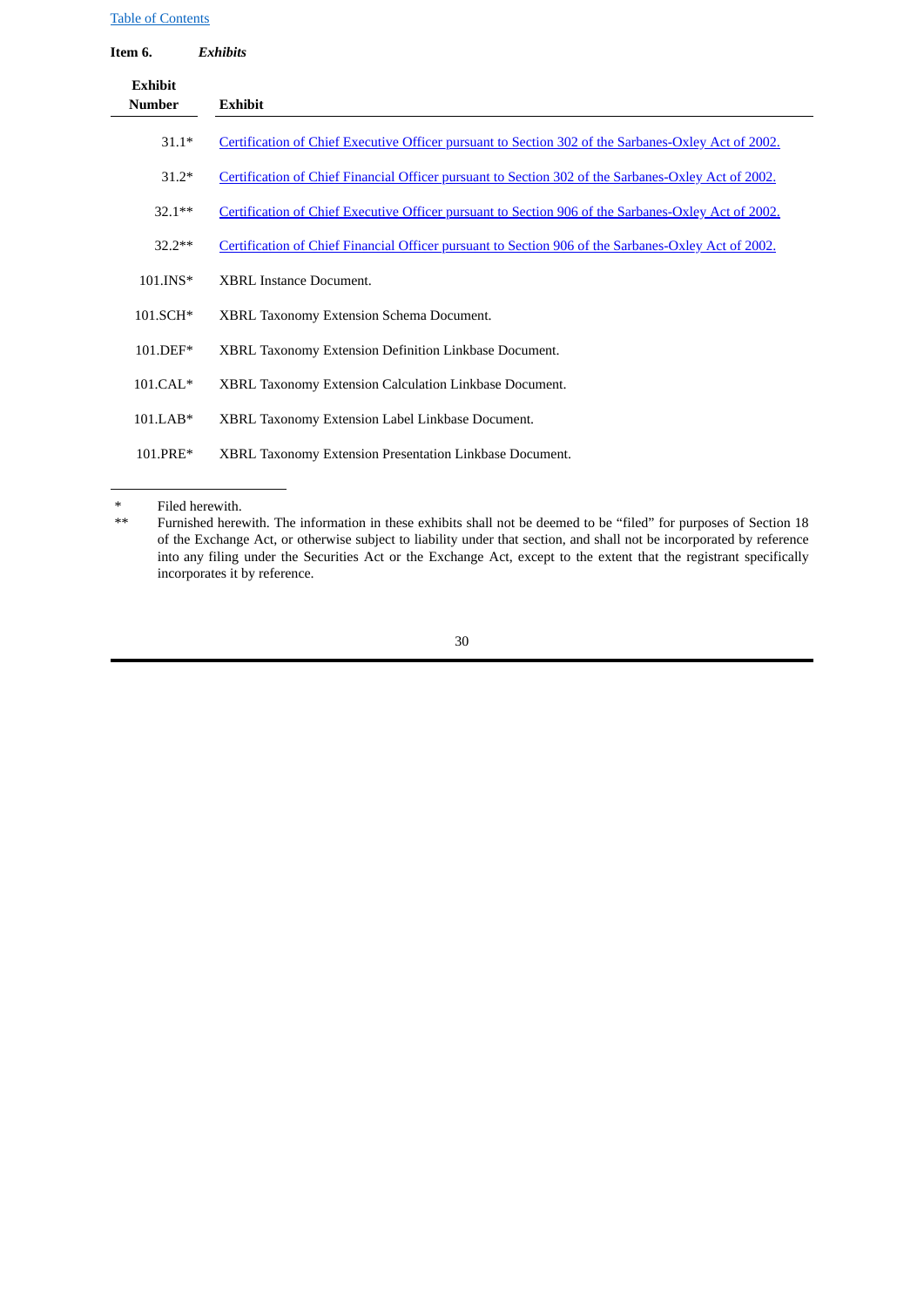# <span id="page-31-0"></span>**SIGNATURE**

Pursuant to the requirements of the Securities Exchange Act of 1934, the registrant has duly caused this report to be signed on its behalf by the undersigned, thereunto duly authorized.

Date: November 8, 2018

AVNET, INC.

By: /s/ THOMAS LIGUORI

Thomas Liguori *Chief Financial Officer*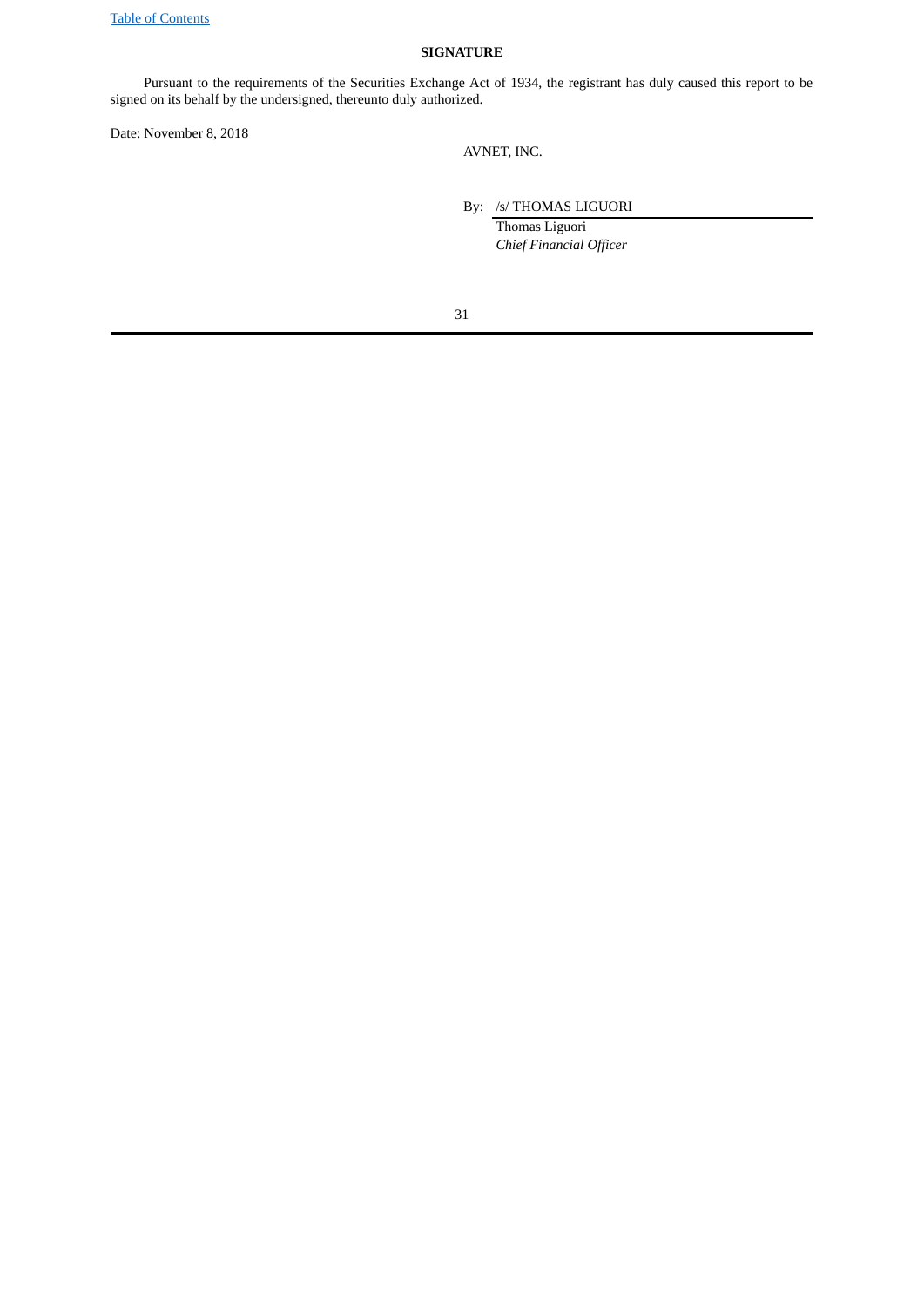## **CERTIFICATION OF CHIEF EXECUTIVE OFFICER**

<span id="page-32-0"></span>I, William J. Amelio, certify that:

- 1. I have reviewed this quarterly report on Form 10-Q of Avnet, Inc.;
- 2. Based on my knowledge, this report does not contain any untrue statement of a material fact or omit to state a material fact necessary to make the statements made, in light of the circumstances under which such statements were made, not misleading with respect to the period covered by this report;
- 3. Based on my knowledge, the financial statements, and other financial information included in this report, fairly present in all material respects the financial condition, results of operations and cash flows of the registrant as of, and for, the periods presented in this report;
- 4. The registrant's other certifying officer(s) and I are responsible for establishing and maintaining disclosure controls and procedures (as defined in Exchange Act Rules 13a-15(e) and 15d-15(e)) and internal control over financial reporting (as defined in Exchange Act Rules 13a-15(f) and 15d-15(f)) for the registrant and have:
	- a. designed such disclosure controls and procedures, or caused such disclosure controls and procedures to be designed under our supervision, to ensure that material information relating to the registrant, including its consolidated subsidiaries, is made known to us by others within those entities, particularly during the period in which this report is being prepared;
	- b. designed such internal control over financial reporting, or caused such internal control over financial reporting to be designed under our supervision, to provide reasonable assurance regarding the reliability of financial reporting and the preparation of financial statements for external purposes in accordance with generally accepted accounting principles;
	- c. evaluated the effectiveness of the registrant's disclosure controls and procedures and presented in this report our conclusions about the effectiveness of the disclosure controls and procedures, as of the end of the period covered by this report based on such evaluation; and
	- d. disclosed in this report any change in the registrant's internal control over financial reporting that occurred during the registrant's most recent fiscal quarter (the registrant's fourth fiscal quarter in the case of an annual report) that has materially affected, or is reasonably likely to materially affect, the registrant's internal control over financial reporting; and
- 5. The registrant's other certifying officer(s) and I have disclosed, based on our most recent evaluation of internal control over financial reporting, to the registrant's auditors and the audit committee of the registrant's board of directors (or persons performing equivalent functions):
	- a. all significant deficiencies and material weaknesses in the design or operation of internal control over financial reporting which are reasonably likely to adversely affect the registrant's ability to record, process, summarize and report financial information; and
	- b. any fraud, whether or not material, that involves management or other employees who have a significant role in the registrant's internal control over financial reporting.

Date: November 8, 2018

/s/ WILLIAM J. AMELIO

William J. Amelio Chief Executive Officer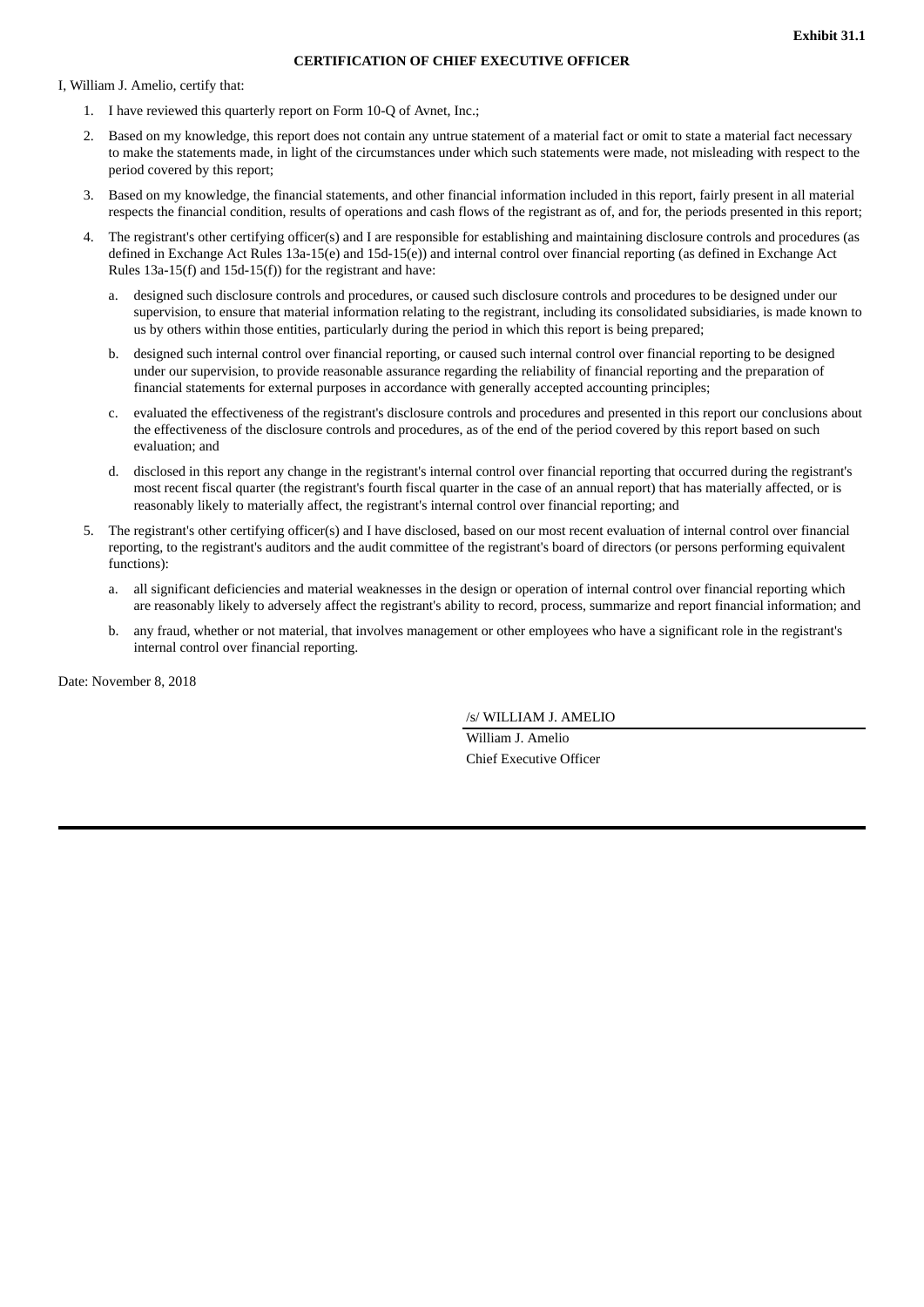# **CERTIFICATION OF CHIEF FINANCIAL OFFICER**

<span id="page-33-0"></span>I, Thomas Liguori, certify that:

- 1. I have reviewed this quarterly report on Form 10-Q of Avnet, Inc.;
- 2. Based on my knowledge, this report does not contain any untrue statement of a material fact or omit to state a material fact necessary to make the statements made, in light of the circumstances under which such statements were made, not misleading with respect to the period covered by this report;
- 3. Based on my knowledge, the financial statements, and other financial information included in this report, fairly present in all material respects the financial condition, results of operations and cash flows of the registrant as of, and for, the periods presented in this report;
- 4. The registrant's other certifying officer(s) and I are responsible for establishing and maintaining disclosure controls and procedures (as defined in Exchange Act Rules 13a-15(e) and 15d-15(e)) and internal control over financial reporting (as defined in Exchange Act Rules 13a-15(f) and 15d-15(f)) for the registrant and have:
	- a. designed such disclosure controls and procedures, or caused such disclosure controls and procedures to be designed under our supervision, to ensure that material information relating to the registrant, including its consolidated subsidiaries, is made known to us by others within those entities, particularly during the period in which this report is being prepared;
	- b. designed such internal control over financial reporting, or caused such internal control over financial reporting to be designed under our supervision, to provide reasonable assurance regarding the reliability of financial reporting and the preparation of financial statements for external purposes in accordance with generally accepted accounting principles;
	- c. evaluated the effectiveness of the registrant's disclosure controls and procedures and presented in this report our conclusions about the effectiveness of the disclosure controls and procedures, as of the end of the period covered by this report based on such evaluation; and
	- d. disclosed in this report any change in the registrant's internal control over financial reporting that occurred during the registrant's most recent fiscal quarter (the registrant's fourth fiscal quarter in the case of an annual report) that has materially affected, or is reasonably likely to materially affect, the registrant's internal control over financial reporting; and
- 5. The registrant's other certifying officer(s) and I have disclosed, based on our most recent evaluation of internal control over financial reporting, to the registrant's auditors and the audit committee of the registrant's board of directors (or persons performing equivalent functions):
	- a. all significant deficiencies and material weaknesses in the design or operation of internal control over financial reporting which are reasonably likely to adversely affect the registrant's ability to record, process, summarize and report financial information; and
	- b. any fraud, whether or not material, that involves management or other employees who have a significant role in the registrant's internal control over financial reporting.

Date: November 8, 2018

/s/ THOMAS LIGUORI Thomas Liguori

Chief Financial Officer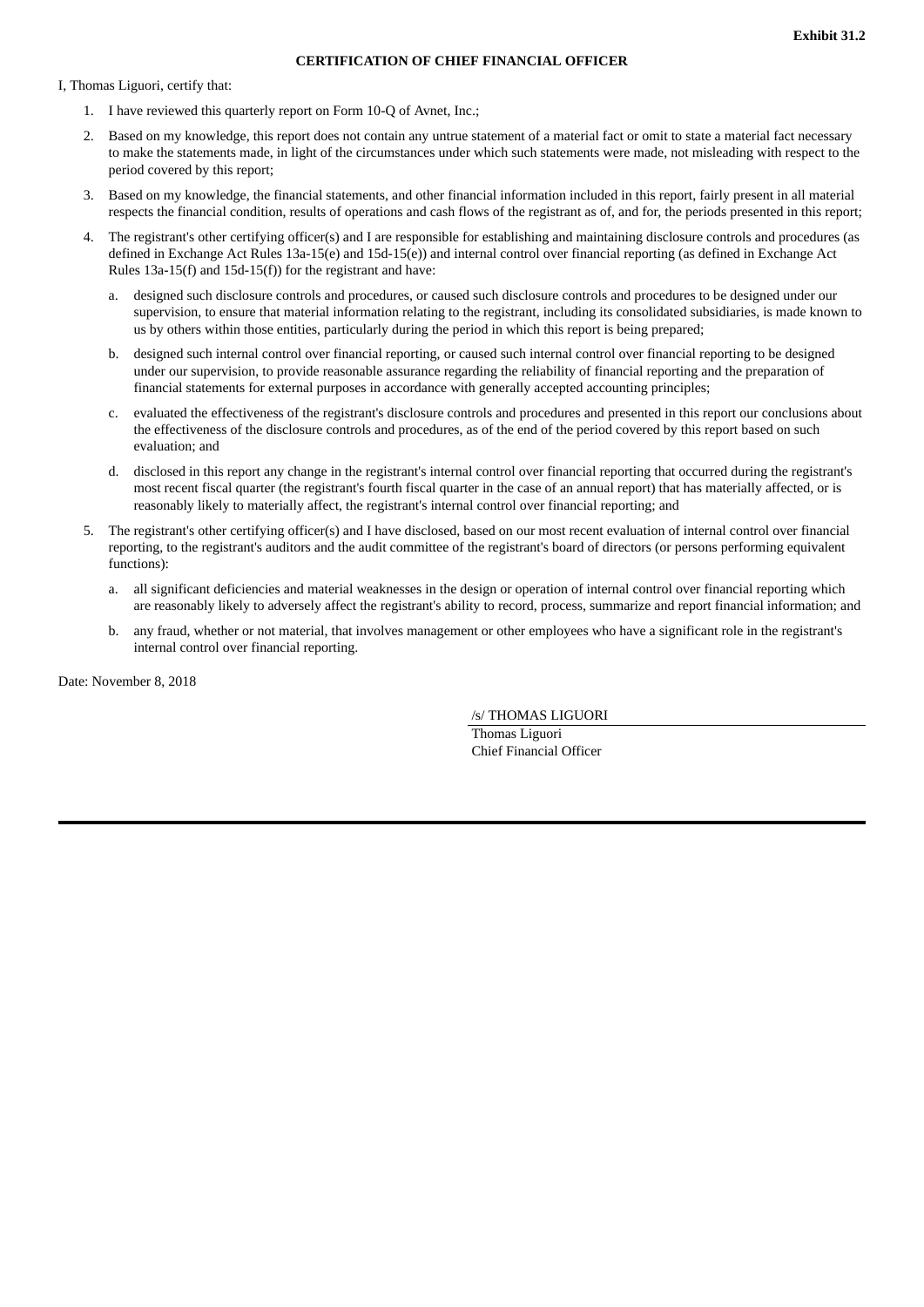# **Certification of Chief Executive Officer Pursuant to 18 U.S.C. Section 1350 (as adopted pursuant to Section 906 of the Sarbanes-Oxley Act of 2002)**

<span id="page-34-0"></span>In connection with the Quarterly Report on Form 10-Q for the period ended September 29, 2018 (the "Report"), I, William J. Amelio, Chief Executive Officer of Avnet, Inc. (the "Company") hereby certify that:

- 1. The Report fully complies with the requirements of Section 13(a) or 15(d), as applicable, of the Securities Exchange Act of 1934; and
- 2. The information contained in the Report fairly presents, in all material respects, the financial condition and results of operations of the Company.

Date: November 8, 2018

/s/ WILLIAM J. AMELIO

William J. Amelio Chief Executive Officer